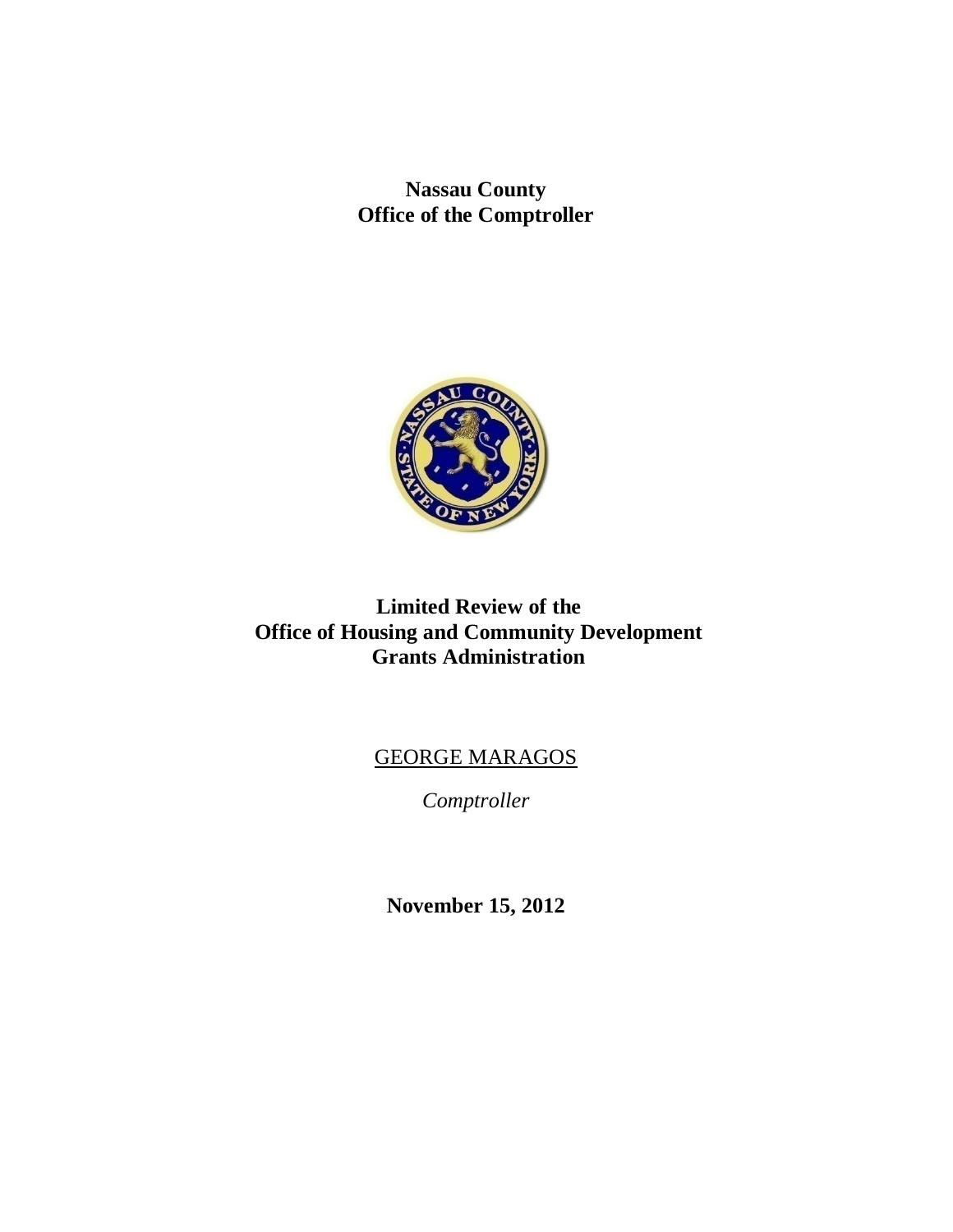# **NASSAU COUNTY** *OFFICE OF THE COMPTROLLER*

# **George Maragos**

*Comptroller*

Francis X. Moroney *Chief Deputy Comptroller*

Joy M. Watson *Deputy Comptroller for Audit and Special Projects*

Jostyn Hernandez *Director of Communications*

Christopher Leimone *Counsel to the Comptroller*

Sergio Blanco *Counsel to the Comptroller*

#### Review Staff

JoAnn Greene *Director of Field Audit*

Janis McDermott *Field Audit Supervisor*

> William Hills *Field Auditor*

Ellen Misita *Field Audit Supervisor*

> Corinne Hyams *Field Auditor*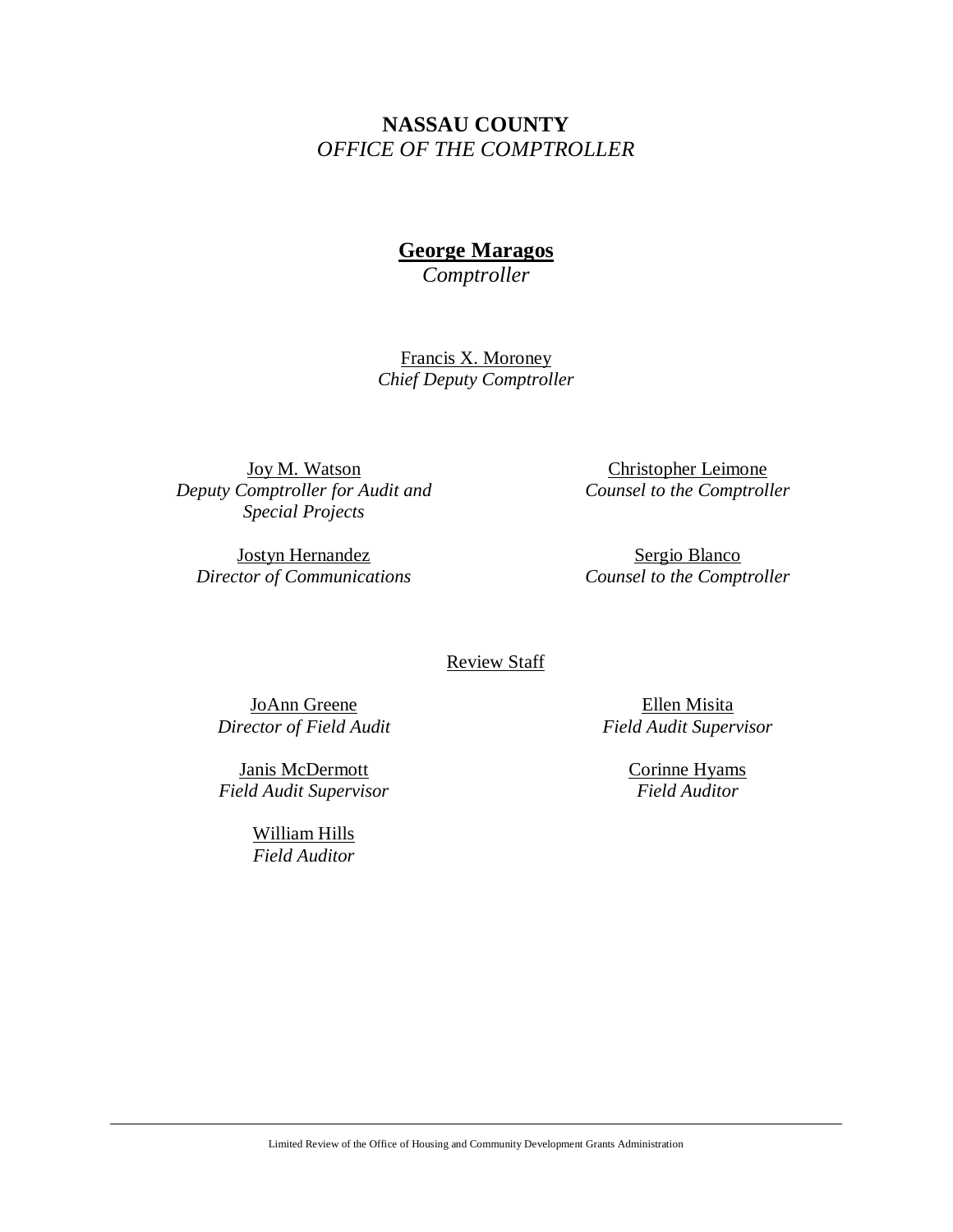# Background:

The Office of Housing and Community Development ("OHCD") administers approximately \$24 million in federal and state grants annually. Our review of the administration of these grants determined that there had been significant mismanagement from 2007 – 2011 by a former Director of the County's Section 8 Voucher Program. This mismanagement culminated in overspending in this area above the associated revenue received and resulted in a shortfall of \$6.2 million. This grant fund shortfall was charged to the County's General Fund in 2011.

### Summary of Significant Findings:

- An overstatement of anticipated revenue for Section 8 on documents submitted annually to the Office of Management and Budget ("OMB") and the Nassau County Legislature resulted in an inflated Budget being authorized by the Legislature for the four year period beginning April 1, 2007 through March 31, 2011.
- The inflated Budget for 2007- 2011 permitted unrestrained spending on additional employees, consultants and furniture which may have contributed to layoffs and necessitated the write-off of the \$6.2 million to the County's General Fund in 2011, when the issue was discovered.
- There is a potential termination pay liability, extending to 2015, resulting from the layoffs of excess employees in 2011 and 2012 totaling \$292,296. There is also additional potential liability for pension costs that OHCD is still calculating.
- OHCD was not performing adequate reconciliations of the grant revenues to grant expenditures, as required by both the Federal Office of Management and Budget, as well as generally accepted accounting principles.
- The former Director and formal Fiscal Manager allegedly misused two bank accounts used to administer Village Housing Authorities. Neither of these accounts belongs to the County. Further, there were payments made that appear to be unrelated to the administration of the related County or grant funded housing programs.
- Payments totaling \$125,700 were made to an individual who is related to the former Fiscal Manager, with no evidence that such payments were for a legitimate business purpose. This matter is under investigation by law enforcement authorities.
- Work was performed to provide homeless shelter services, for the period December 2010 to April 2011, pursuant to an unexecuted contract with the County in direct contravention of County policies and procedures, resulting in potential liability to the County in excess of \$200,000.
- \$120,000 worth of modular furniture was authorized and purchased by the former Director in early 2011 and has never been used. The expense for this purchase was paid for out of Section 8 funds and is part of the \$6.2 million write-off.
- A \$100,000 contract for foreclosure counseling for work performed in 2009 did not follow established County procurement procedures. This contract was also paid for with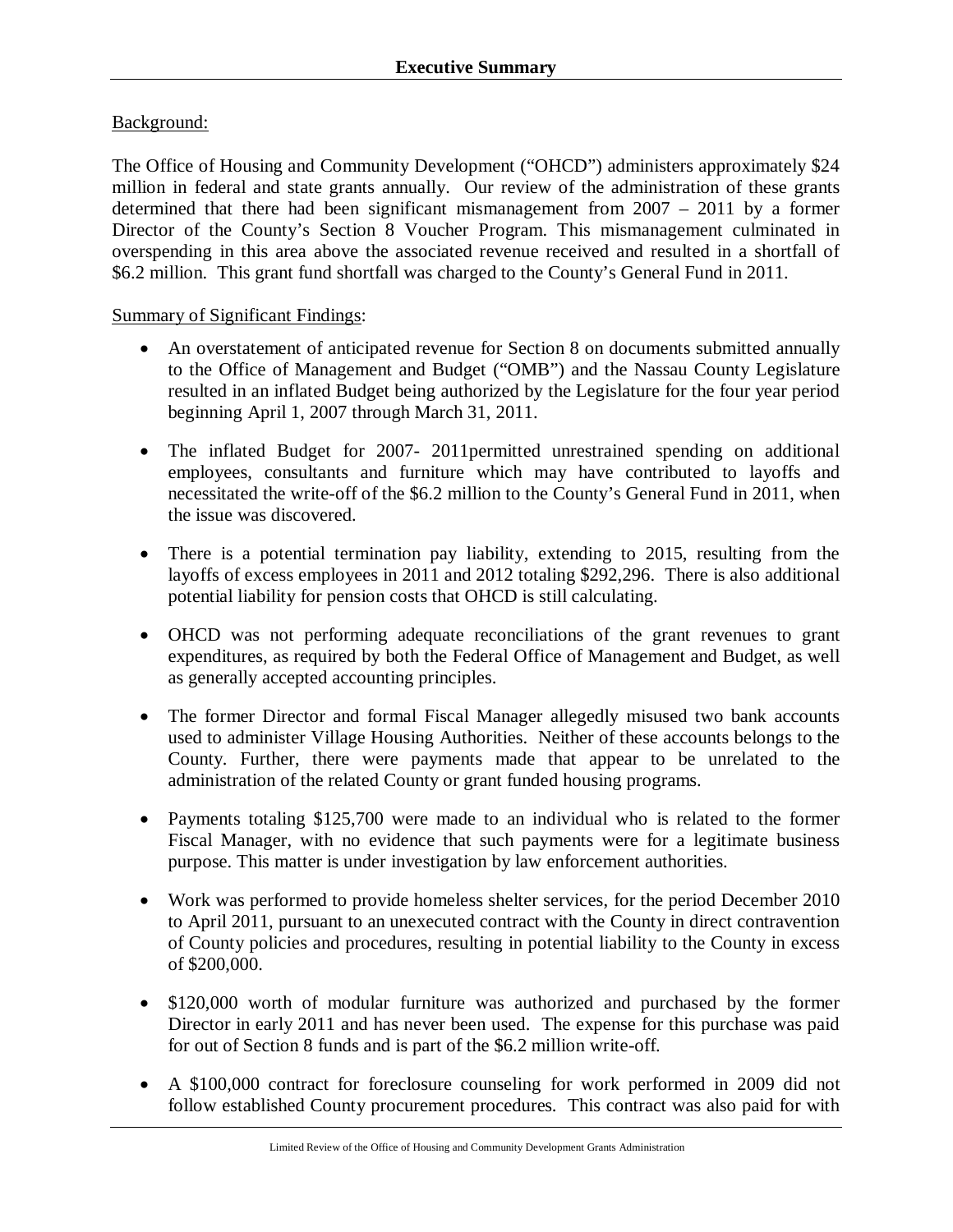Section 8 funds. The billing associated with this contract also contained irregularities, including duplicate billings and billings for two days when the consultant was at an out of state conference.

- In April 2011 the County Executive issued a directive stating that copies of bank reconciliations relating to Homelessness Prevention Funds were to be sent to both the Office of the County Comptroller and the Office of the County Treasurer. Contrary to that Directive, the former Director of OHCD failed to reconcile a bank account designated for disbursement to eligible individuals. Over \$3.3 million has been disbursed from this account, which is not recorded in the County's financial system.
- The method for paying grant fund employees has caused OHCD recurring payroll issues as OHCD staff is primarily grant employees. This has resulted in the department not having enough funds available to pay their employees without a Board Transfer authorized by the County Legislature.
- A terminated employee was paid \$3,913 in 2011 for days that the employee was not entitled to, due to the Department not reconciling the employee's leave balances in a timely manner.
- There was no process in place to ensure continuity in administration of the grants, record keeping and program management in order to ensure adequate knowledge and experience in grants management, as required by federal guidelines.<sup>1</sup>

### Significant Recommendations:

OHCD should:

 $\overline{a}$ 

- Ensure that the annual grant budgets submitted to the Office of Management and Budget and the County Legislature are properly supported by documentation from the granting authority regarding anticipated revenue.
- Continue analyzing the workflow process to determine which positions are most critical and train staff in grants management to properly monitor the grants. In addition, OHCD should consider the need for continuity in the administration of grant programs.
- Establish policies for grants administration that include periodic quarterly reconciliations to properly match revenues with the corresponding expenses. In addition, ensure that the Single Audit questionnaires required by the Comptroller's Office are submitted timely and with adequate supporting documentation.
- Continue to assist United States Department of Housing and Urban Development ("HUD") in reviewing payments made through the two Village Housing bank accounts, including attempting to recoup the \$125,700 payment to a relative of the Former Fiscal Manager.

<sup>&</sup>lt;sup>1</sup> United States Office of Management and Budget A-133 Compliance Supplement, page 6-2 (March 2011).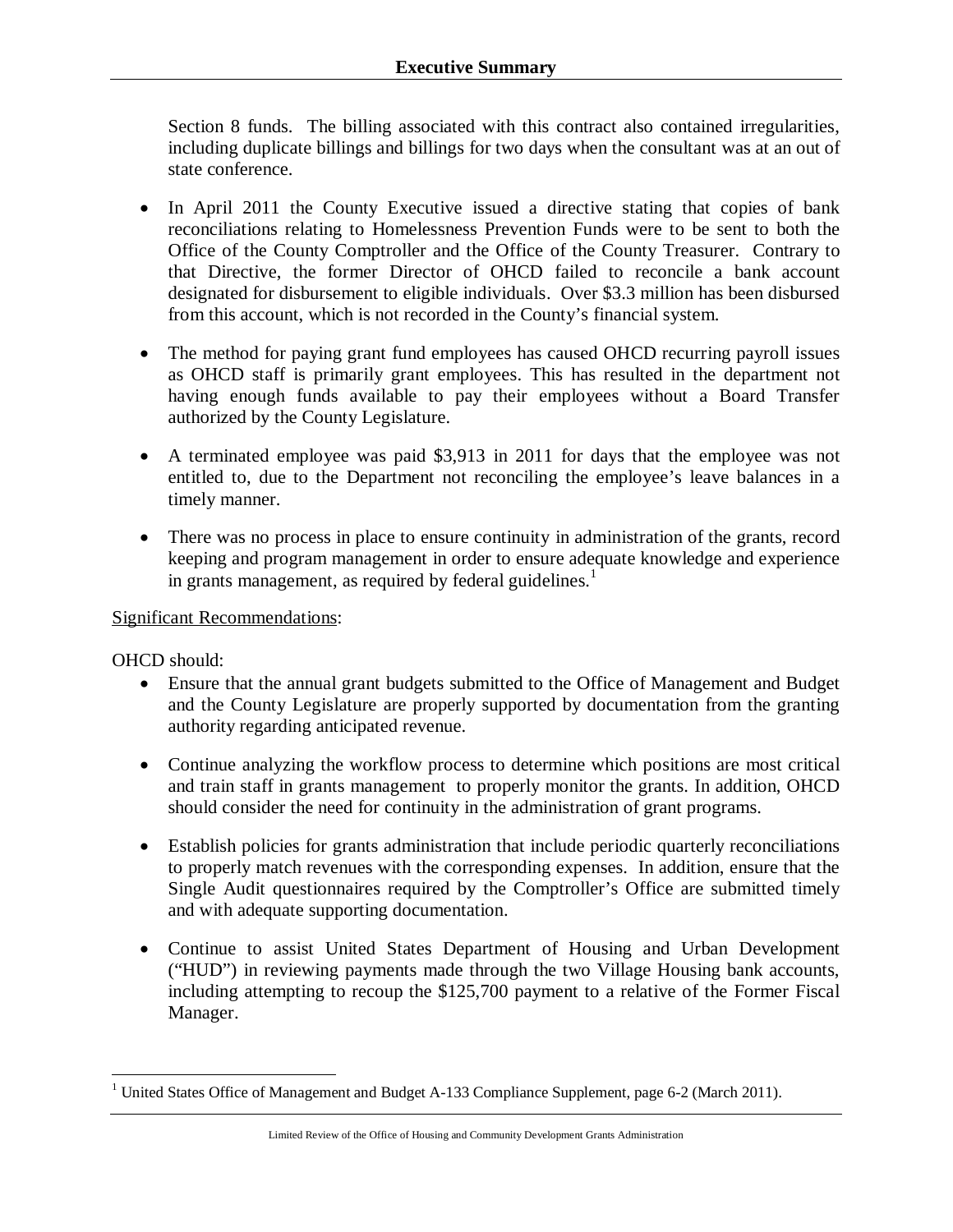- Work with the Office of the County Attorney to resolve the potential liability for services performed on an unexecuted contract.
- Contact the County's Facilities Office to determine if there is a need for the \$120,000 worth of unused furniture by another Department or if this furniture should be listed for bids and sold to recoup some of the funds.
- Ensure that all contracts follow County procurement procedures and that there is a departmental claim review process before submission to the Comptroller's Office for payment. The Department should confirm that all claims for payments are supported by adequate documentation.
- Reconcile all bank accounts in a timely manner; copies of all bank reconciliations should be forwarded to the County Treasurer and the County Comptroller.
- Ensure that the Administration and Office of Management and Budget are advised of the \$292,295 estimated termination pay liability as well as any associated pension costs; if additional terminations occur this year, revise these estimates accordingly.
- Consider, in consultation with the Office of Management and Budget, setting up a general fund account to pay one quarter's salary expense; this would, in turn, require OHCD to prepare the appropriate journal entries allocating actual salary expense.
- Pursue, through the Office of the County Attorney, the recovery of the \$3,913 overpayment to a former employee.

\*\*\*\*\*\*\*

The matters covered in this report have been discussed with officials of the Office of Housing and Community Development during this review. On October 3, 2012, we submitted a draft report to the Office of Housing and Community Development for its comments. The Office of Housing and Community Development's comments and our responses to those comments are included as Appendix B to this report.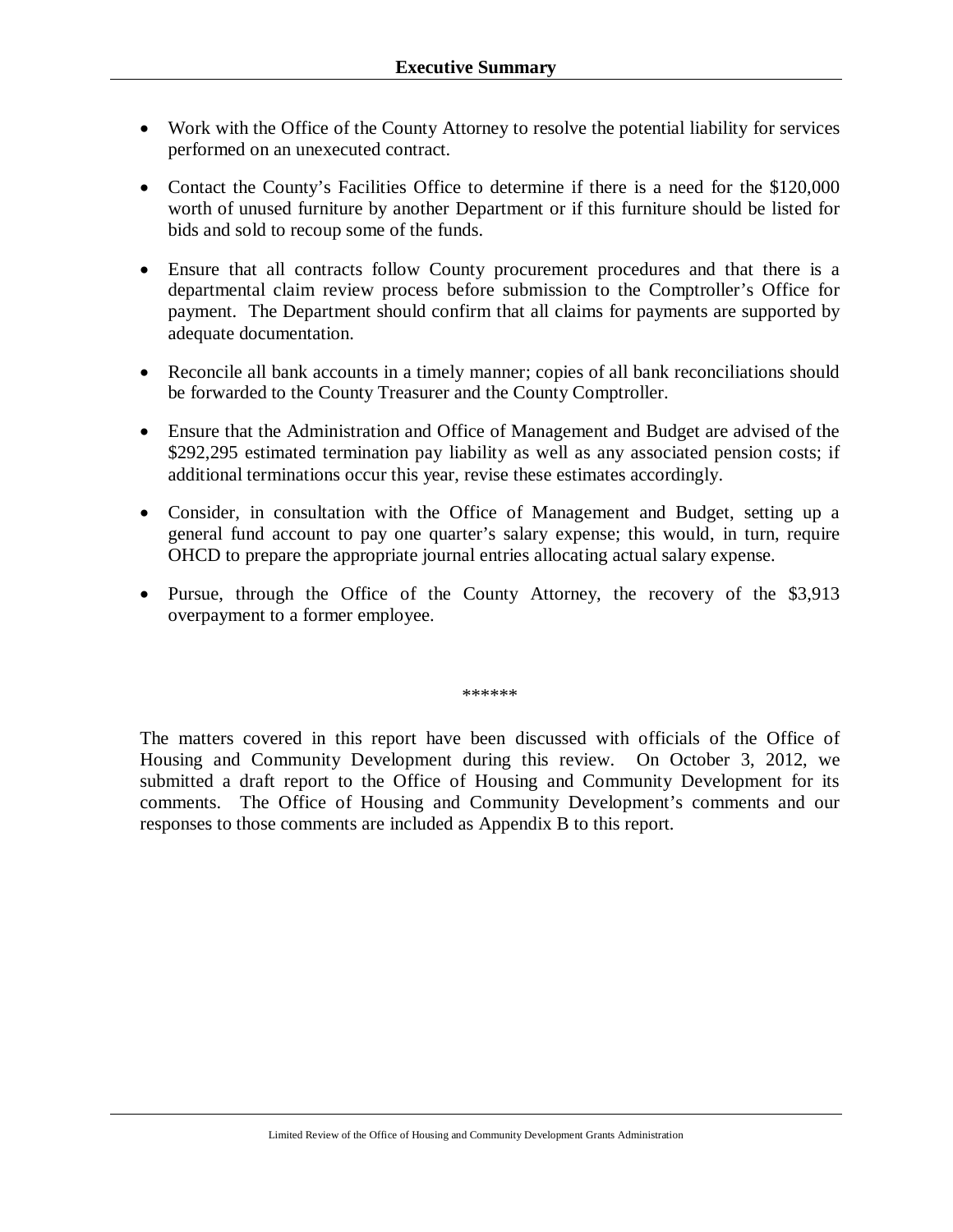| $\frac{1}{2}$                                                                               |
|---------------------------------------------------------------------------------------------|
|                                                                                             |
|                                                                                             |
|                                                                                             |
|                                                                                             |
| The Former Director Submitted Inflated Spending Budgets to the County Legislature from      |
|                                                                                             |
| Overstaffing Beginning in 2007 Contributed to a \$6.2 Million Charge against County Revenue |
| Prolonged Failure to Perform Grant Reconciliations Violates County and Federal Internal     |
|                                                                                             |
|                                                                                             |
| The Former Director and Former Fiscal Manager Misused Two Different Village Housing         |
|                                                                                             |
| Irregular Payments Issued from Non-County Housing Bank Accounts are Under Investigation     |
|                                                                                             |
| Possible Theft of Section 8 Funds by Former Fiscal Manager in the Amount of \$125,700 was   |
|                                                                                             |
| Services Claimed Pursuant to an Unexecuted Contract Exposes the County to a Potential       |
|                                                                                             |
| Former Director Purchased Over \$120,000 of Installed Modular Furniture which Currently     |
|                                                                                             |
| The Contract for Foreclosure Counseling Awarded by Former Director did not follow the       |
| County's Established Procurement Process and the Associated Billing Contained               |
|                                                                                             |
| OHCD is not Organized for Optimal Grant Management due to the Lack of Continuity of         |
|                                                                                             |
| OHCD Failed to Reconcile a Bank Account as Required by the County Executive's               |
|                                                                                             |

# **Page**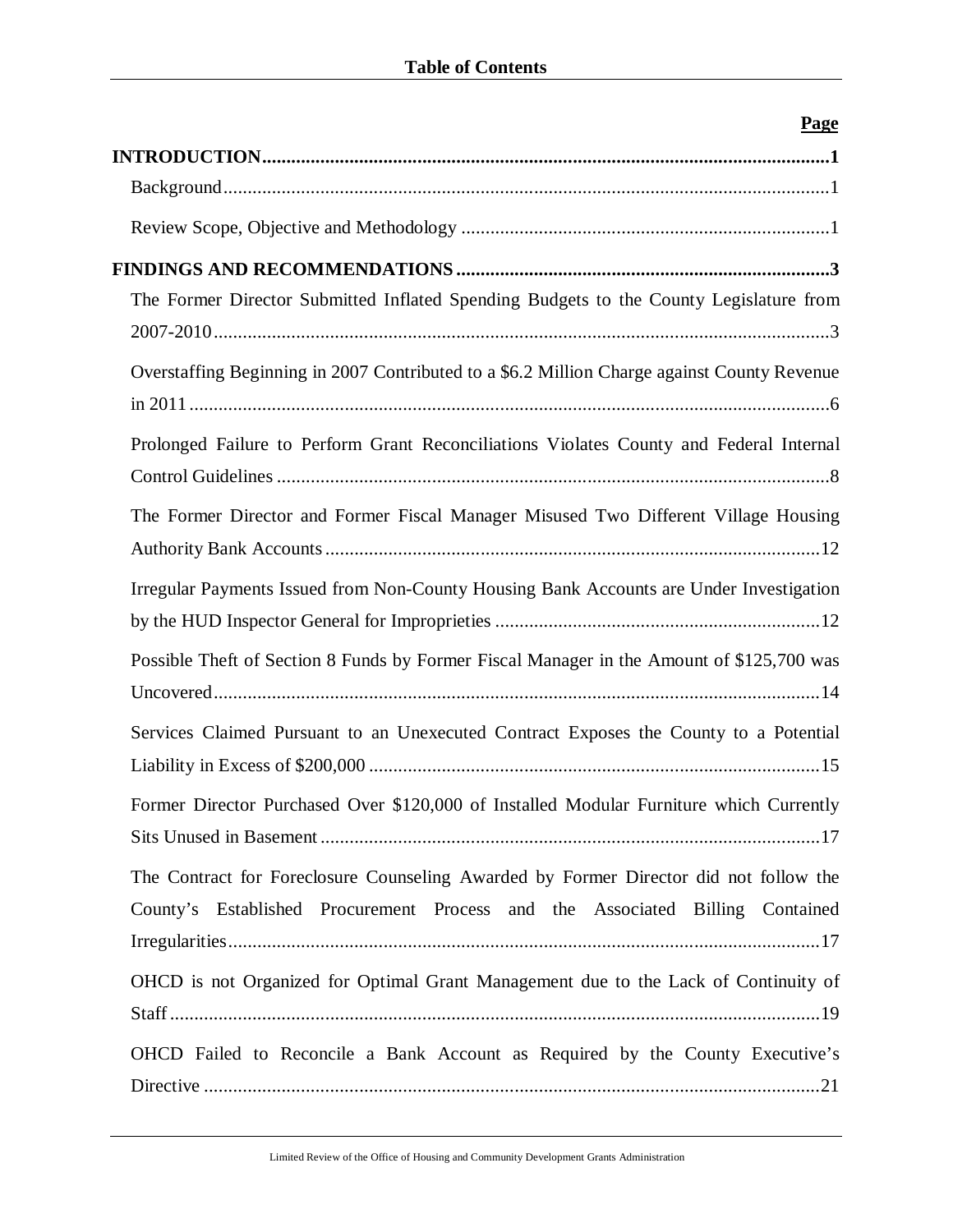| <b>OHCD's Late Benefits Reconciliation Caused an Overpayment to a Former County Employee</b> |
|----------------------------------------------------------------------------------------------|
|                                                                                              |
|                                                                                              |
| Excessive Hiring at OHCD Has Led to a Termination Pay Liability Extending Through the        |
|                                                                                              |
| The Method for Paying Employees from the Grant Fund has caused OHCD Recurring Payroll        |
|                                                                                              |
|                                                                                              |
| Summary of Grant Programs Included in Limited Review of Grant Administration26               |
|                                                                                              |
|                                                                                              |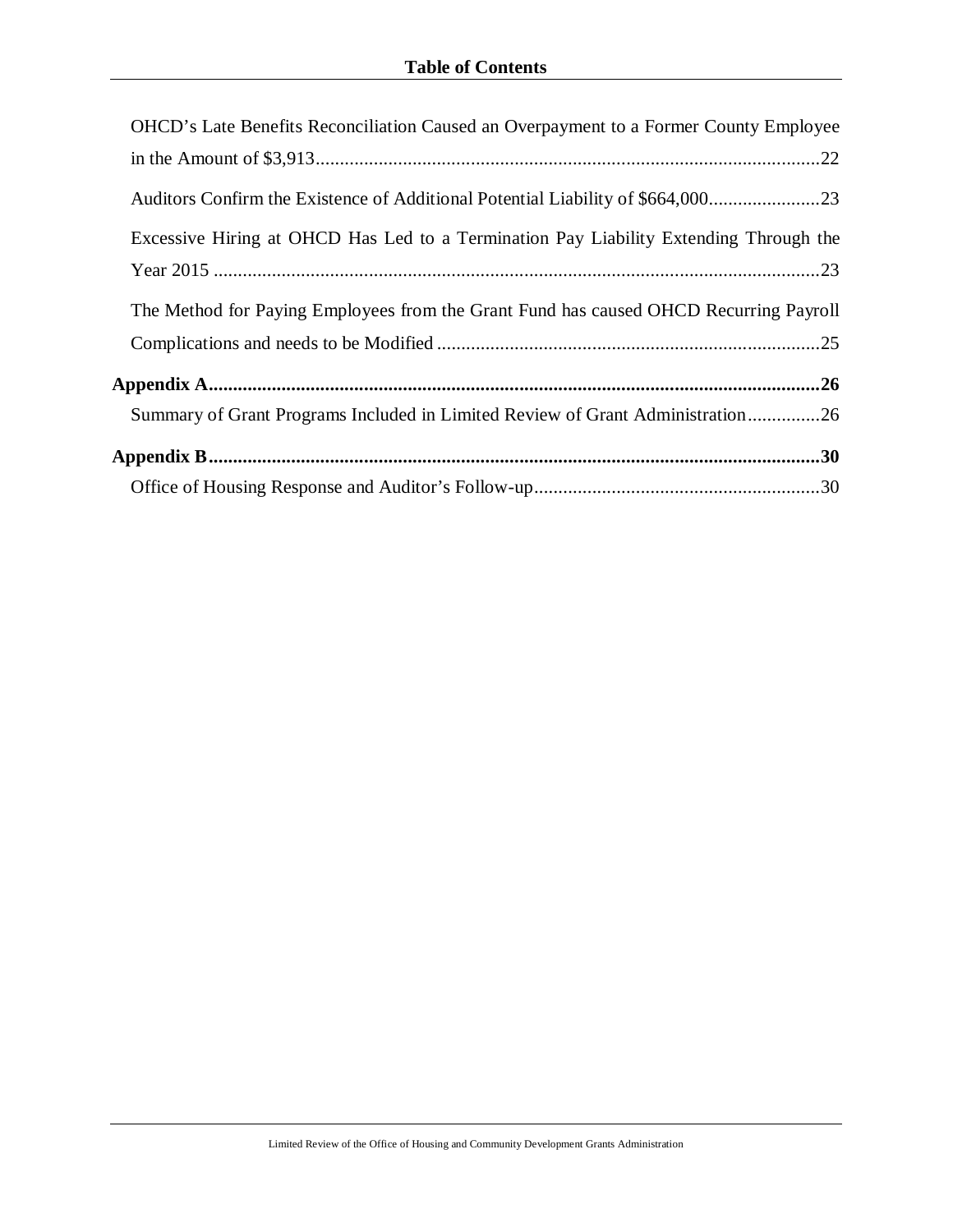# **Background**

The current County Executive established the Office of Housing and Community Development ("OHCD") on April 18, 2011, by merging the Office of Housing and Homeless Services ("OHHS") with the Office of Community Development ("OCD"). Previously, the Department consisted of the Office of Housing and Intergovernmental Affairs ("OHIA"), the Office of Housing and Homeless Services ("OHHS"), and OCD.

The OHCD is the local administrator for the New York State Division of Housing and Community Renewal ("NYS HCR"). NYS HCR receives its funding from the United States Department of Housing & Urban Development ("HUD"). Most major OHCD programs and grants are 100% federally funded.

OHCD acts as Nassau County's agent in securing grants from HUD and New York State. OHCD must follow both HUD and New York State regulations and grant terms in administering the grants it receives. The mission of OHCD is to provide affordable and sustainable housing for the County's most at risk population; to revitalize eligible neighborhoods throughout Nassau County; to work to attract, retain and expand business, and to facilitate the redevelopment of contaminated properties (Brownfields) in the County.<sup>2</sup> The OHCD is led by an Executive Director (John Sarcone) who has been Director since April 2011.

# **Review Scope, Objective and Methodology**

The primary focus of the audit was to review OHCD's administration and reconciliation of the grants it receives from the Federal government and New York State. The audit period covered 2009 through 2011.

In most instances, we reviewed grants on a fiscal year basis. Grant periods were either the period April 1 to March 31 or the period September 1 to August 31 of each year. The audit included a review and evaluation of the internal controls over the entire grant management process to accomplish the following:

- Determine if the annual grants budget process was accurate, as this is the spending authority for the entire department's yearly budget of approximately \$24 million dollars;
- Determine if grants were reconciled on an annual basis and assess the size and magnitude of any un-reconciled grants;
- Ensure that grants that are no longer active have been closed in the County's financial system;

Limited Review of the Office of Housing and Community Development Grants Administration

 $\overline{a}$ <sup>2</sup> Nassau County Office of Management & Budget, Proposed Budget: Summary of Fiscal 2012 (September 2011).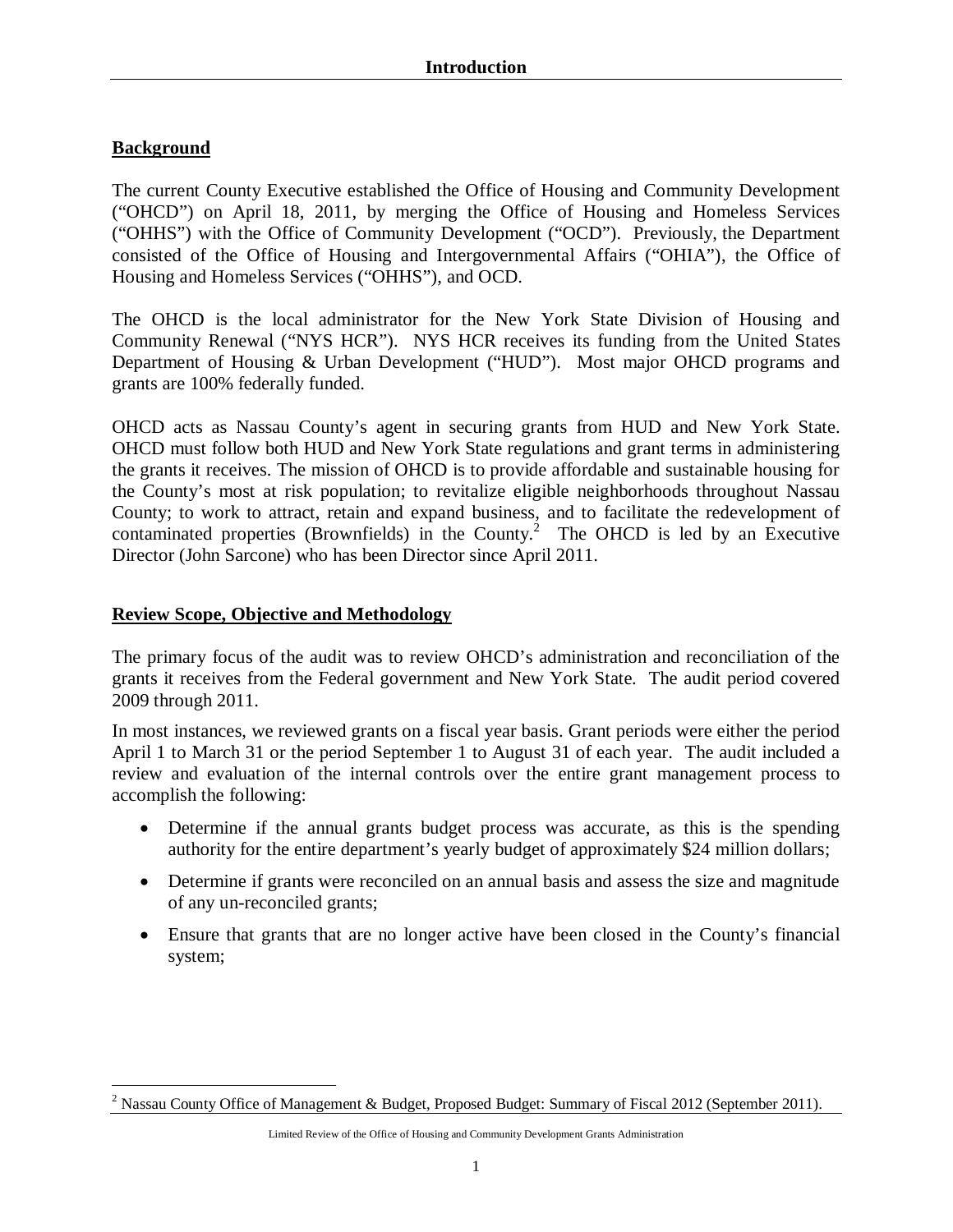- Verify that grant revenues and expenses were properly recorded in the County's financial system and identified for Single Audit<sup>3</sup> reporting purposes;
- Determine that appropriate procedures were in place to monitor and verify expenditures and ensure that they did not exceed allowable limits;
- Review the procedures in place to monitor contractors and sub-recipients receiving grant funds;
- Ensure that grant expenditures were matched against the appropriate revenues; and
- Review the controls in place over grantee reporting and verify that required annual reports were prepared and submitted in a timely manner.

We interviewed key personnel to determine how fiscal duties were structured and how compliance with the federal regulations contained in United States Office of Management and Budget Circular No.  $A-133<sup>4</sup>$  was ensured. We examined grant documents, including grant agreements, contracts, participant reports and program manuals. We analyzed schedules and financial reports, including reconciliations, monthly fee computation schedules, and revenue and expense reports from Nassau County's Integrated Financial System ("NIFS") and HUD's financial system.

As part of the audit, we reviewed the organization structure and staffing levels at OHCD, as significant reductions in staff size and extensive employee turnover have occurred. We examined staffing changes and reorganizations in order to determine if sufficient, qualified employees are in place to maintain grant program financial records and to ensure that there is continuity over grant administration and management.

We did not perform any HUD grant compliance testing since program reviews by HUD were ongoing during our field work.

We believe our audit provides a reasonable basis for the audit findings and recommendations contained herein.

We would like to acknowledge the full cooperation of the OHCD's management and staff during the course of this audit.

 $\overline{a}$ <sup>3</sup> Entities that receive more than \$500,000 in federal funds are subject to audit requirements that are commonly referred to as Single Audits. On an annual basis, the County's current external audit firm, Deloitte & Touche LLP, conducts a Single Audit of the Federal financial assistance programs administered by the County. This audit encompasses several OHCD grant programs, including the Emergency Shelter Grants Program and Community Development Block Grants.

<sup>4</sup> United States Office of Management and Budget ("OMB") Circular No. A-133 sets forth standards for obtaining consistency and uniformity among Federal agencies for the audit of states, local governments and non-profit organizations that expend Federal awards.

Limited Review of the Office of Housing and Community Development Grants Administration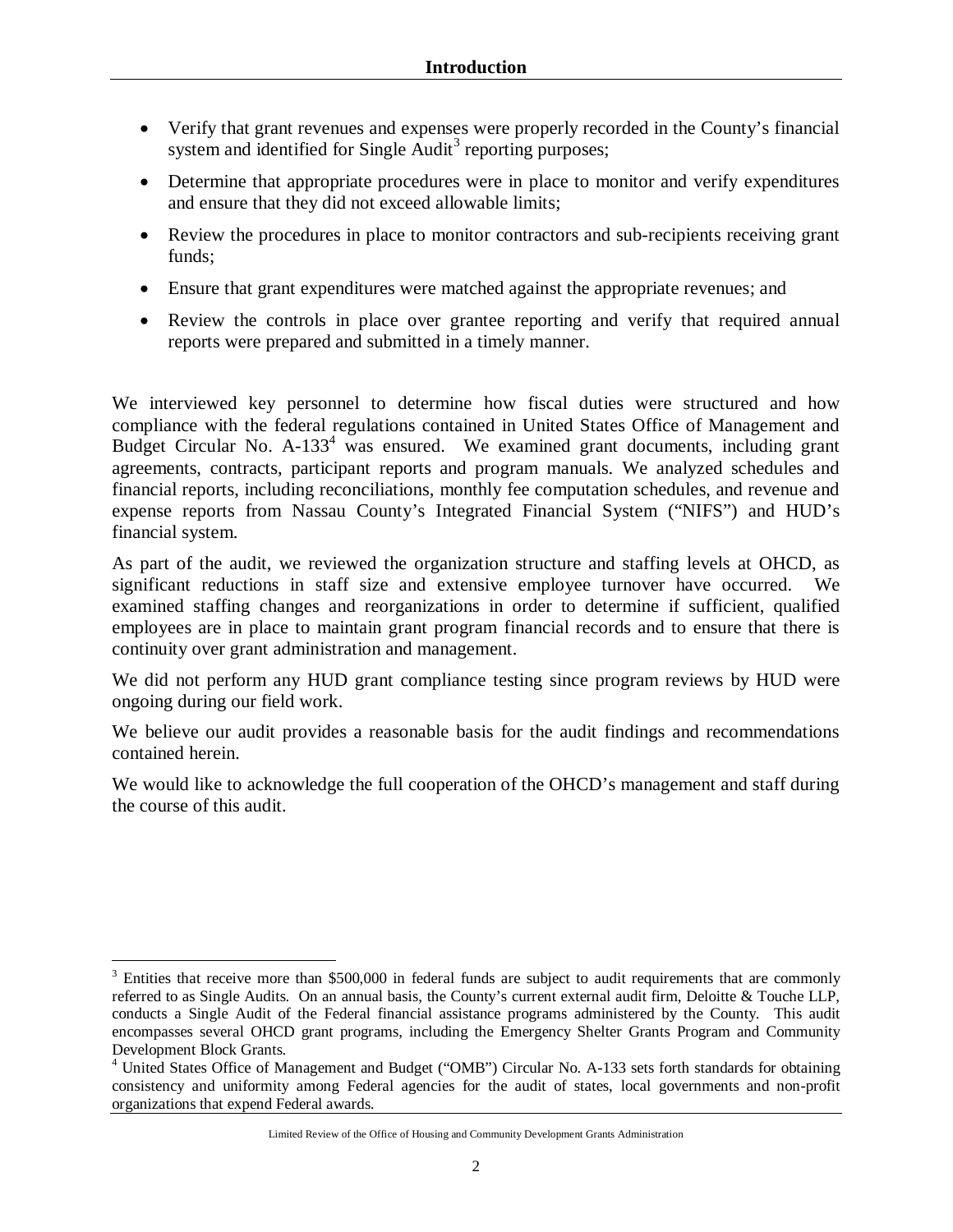# **Review Finding (1):**

### **The Former Director Submitted Inflated Spending Budgets to the County Legislature from 2007-2010**

Department Heads appear annually before the Nassau County Legislature for approval of its proposed budget. Grants require a separate Supplemental Appropriation to establish a grant fund revenue and expense budget in NIFS approved by the Legislature. All operating expenses of the former OHHS department (also known as Section 8) are funded through this grant budget.

The Section 8 budget process involves estimating County revenues based on the historical number of Section 8 vouchers and budgeting appropriate expenditures to administer those vouchers. The supplemental appropriation should have no impact on the County's General Fund budget since it will recognize an equal amount of revenue and expenditures. Nassau OHHS is authorized to receive a statutory administrative fee<sup>5</sup> to service each month's revolving Section 8 Housing Vouchers. These administrative fee revenues are claimed on a monthly basis from NYS HCR. Although the recipients of Section 8 Housing may change, the number of approved Section 8 Vouchers is relatively consistent with minimal year to year change, as this is the state authorized amount for Nassau County.

For over four years, OHHS's Former Director and Former Fiscal Manager submitted Supplemental Appropriations to Nassau County OMB based on an inflated number of monthly vouchers, enabling an increase in the corresponding Expenditure Authority. Table 1 below details these overstatements in numbers of vouchers and the amounts to be received:

#### **Table 1**

|                         | (A)             | (B)             | (C)                                    |
|-------------------------|-----------------|-----------------|----------------------------------------|
|                         | <b>Inflated</b> | <b>Actual</b>   |                                        |
|                         | <b>Monthly</b>  | Average         |                                        |
|                         | Appropriated    | <b>Monthly</b>  |                                        |
| Grant Year <sup>6</sup> | <b>Vouchers</b> | <b>Vouchers</b> | <b>Administrative Fee</b> <sup>7</sup> |
| $4/1/07 - 3/31/08$      | 4200            | 2609            | \$66.72                                |
| $4/1/08 - 3/31/09$      | 4800            | 2741            | \$66.72                                |
| $4/1/09 - 3/31/10$      | 4800            | 3020            | \$73.79                                |
| $4/1/10-3/31/11$        | 4800            | 3009            | \$73.79                                |

The inflation of OHHS's number of vouchers and corresponding quantified amounts resulted in a consistent and significant over appropriation as detailed in Table 2 below:

Limited Review of the Office of Housing and Community Development Grants Administration

 $\overline{a}$  $<sup>5</sup>$  Nassau County OHHS receives 90% of the Gross Fee after NYS HCR withholds 10%.</sup>

<sup>6</sup> Audit scope fiscal years 2009 - 2011 covers grant years 2008-2009 through 2010-2011.Upon further review, significant increases appeared to begin in 2007-2008, 07-08 Supplemental Appropriations reported 4,200 vouchers when the actual was only 2,609. For that reason, this period is included in the table.

 $<sup>7</sup>$  Although the gross fee including the NYS portion was used in projecting revenue, this 10% was also included in</sup> projected expenses, so the actual net supplemental appropriation was correct with regard to the per voucher amount to be received.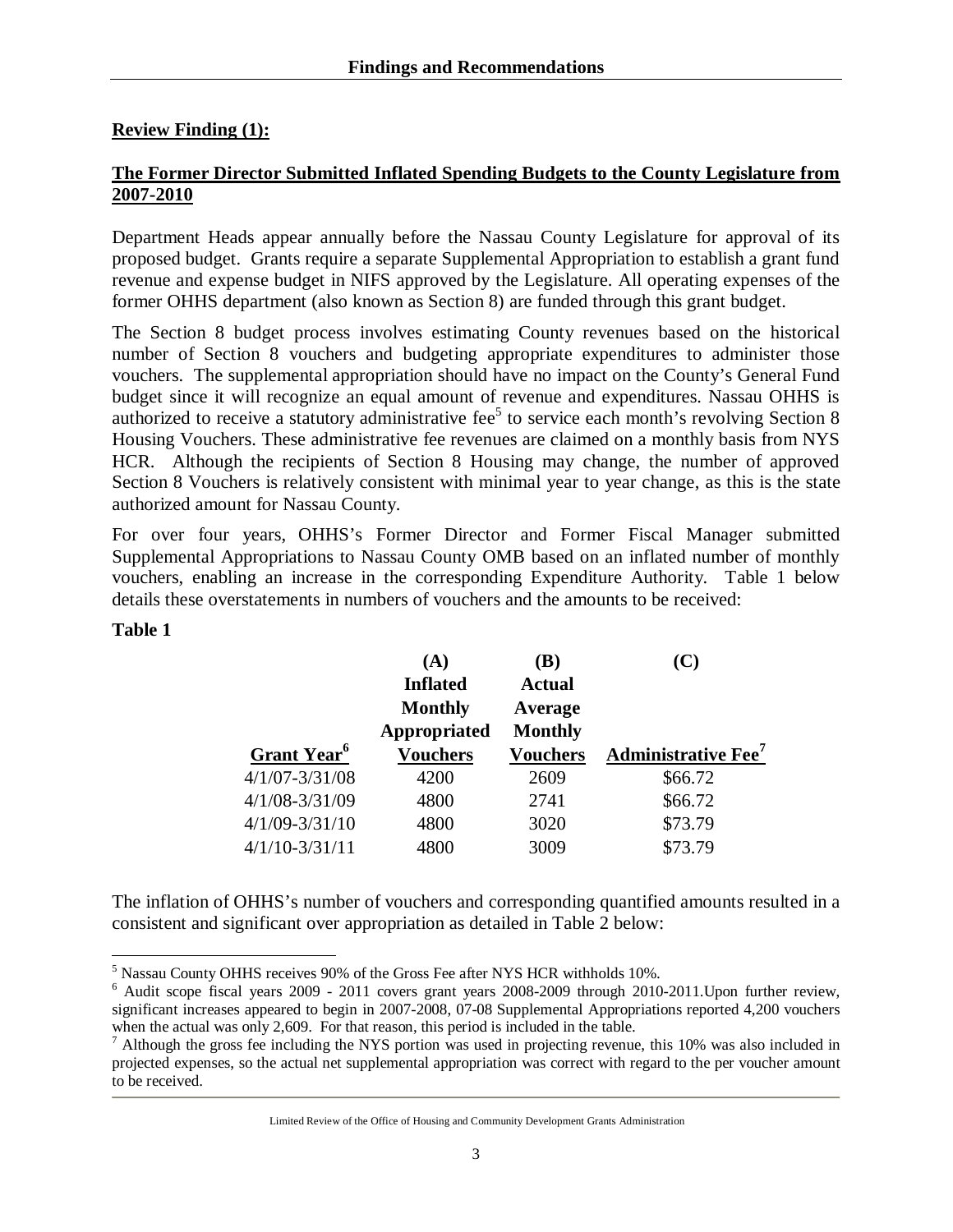|                    | (A)x(C)x(12Months) | (B)x(C)x(12)<br><b>Months</b> ) |                  |
|--------------------|--------------------|---------------------------------|------------------|
|                    | <b>Inflated</b>    |                                 | <b>Estimated</b> |
|                    | <b>Actual NET</b>  | <b>Should have</b>              | <b>Over</b>      |
| <b>Grant Year</b>  | Appropriation      | Appropriated                    | Appropriation    |
| $4/1/07 - 3/31/08$ | \$3,026,420        | \$1,879,983                     | \$1,146,437      |
| $4/1/08 - 3/31/09$ | \$3,458,765        | \$1,975,099                     | \$1,483,666      |
| $4/1/09 - 3/31/10$ | \$3,825,274        | \$2,406,735                     | \$1,418,539      |
| $4/1/10 - 3/31/11$ | \$3,825,274        | \$2,397,968                     | \$1,427,305      |
|                    |                    |                                 | \$5,475,947      |

The \$5.5 million dollar excess appropriation has already resulted in a non-reimbursable loss to Nassau County. In addition to overestimating voucher revenue, the former Director included in the Supplemental Appropriation revenues from other funding sources, most of which never materialized.

Under the Former Director and Fiscal Manager, OHHS overspent on hiring new staff, consultants, and new furniture. This resulted in a substantial cost to the County (see Finding (2)) regarding a \$6.2 million charge to the County General Fund) and will continue to cost the County in the next two years for additional termination and pension payments (See Finding  $(12)$ ).

We reviewed the actual revenues and expenditures for the Section 8 area and determined that from April 2007 through December 31, 2011 there was a net over-expenditure of \$4.7 million which, when combined with the accumulated deficit in the grant of \$1.3 million for the 31 prior years of the grant, resulted in a deficit of \$6.1 million as of December 31, 2011. This data is presented in Table 3 below.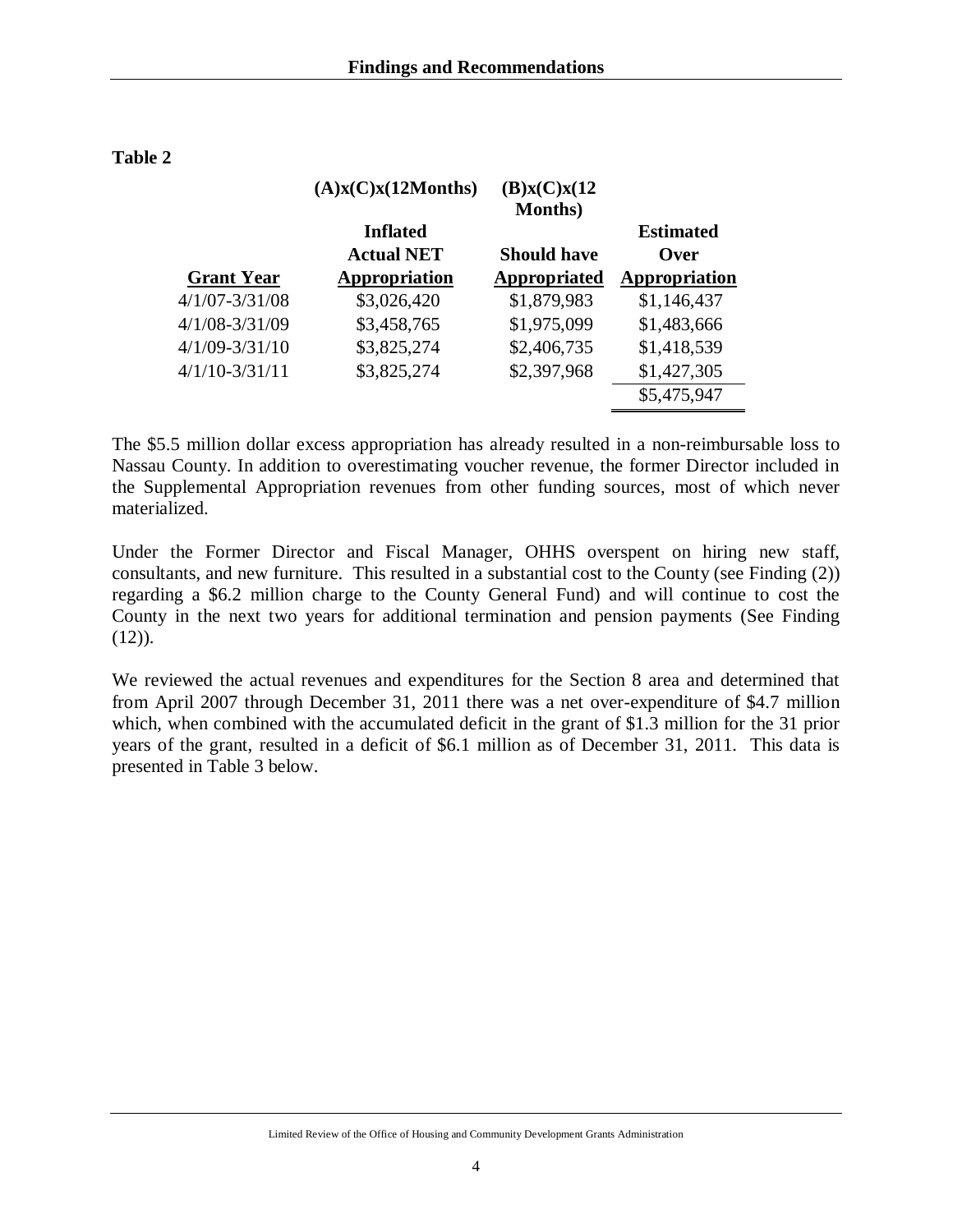| Description                         |               | <b>All Grant Years</b><br><b>From Inception</b><br>Until 04/1/2007 |                           | <b>During Audit Period</b><br>4/1/2007-12/31/2011 | <b>All Grant Years</b><br><b>From Inception</b><br>Until 12/31/2011 |                |  |
|-------------------------------------|---------------|--------------------------------------------------------------------|---------------------------|---------------------------------------------------|---------------------------------------------------------------------|----------------|--|
| Revenue Total                       | $\mathcal{S}$ | 27,158,318                                                         | $\boldsymbol{\mathsf{S}}$ | 11,782,842                                        |                                                                     | 38,941,160     |  |
| Salaries & Fringe                   | \$            | 21,085,534                                                         | \$                        | 14,556,018                                        | \$                                                                  | 35,641,552     |  |
| <b>Other Than Personal Services</b> | \$            | 7,385,388                                                          | \$                        | 1,942,218                                         | \$                                                                  | 9,327,606<br>∗ |  |
| <b>Expenditure Total</b>            | $\mathcal{S}$ | 28,470,922                                                         | $\boldsymbol{\mathsf{S}}$ | 16,498,236                                        | \$                                                                  | 44,969,158     |  |
| <b>Revenue Less Expenditures</b>    | \$            | (1,312,604)                                                        | \$                        | (4,715,394)                                       | \$                                                                  | (6,027,998)    |  |
| Encumbered at 12/31/2011            |               |                                                                    |                           |                                                   | \$                                                                  | (82, 103)      |  |
| Over Expenditures at 12/31/2011     |               |                                                                    |                           |                                                   |                                                                     | (6,110,101)    |  |

# **Actual Section 8 (HI83) Revenues & Expenditures Since Inception**

\* Includes equipment, supplies, contractual services and inter-fund charges.

The problem with expenditures exceeding revenues has continued into fiscal year 2012, with the possibility that there may need to be an additional charge to the general fund for these overages. Table 4 below presents the data for the first quarter of 2012.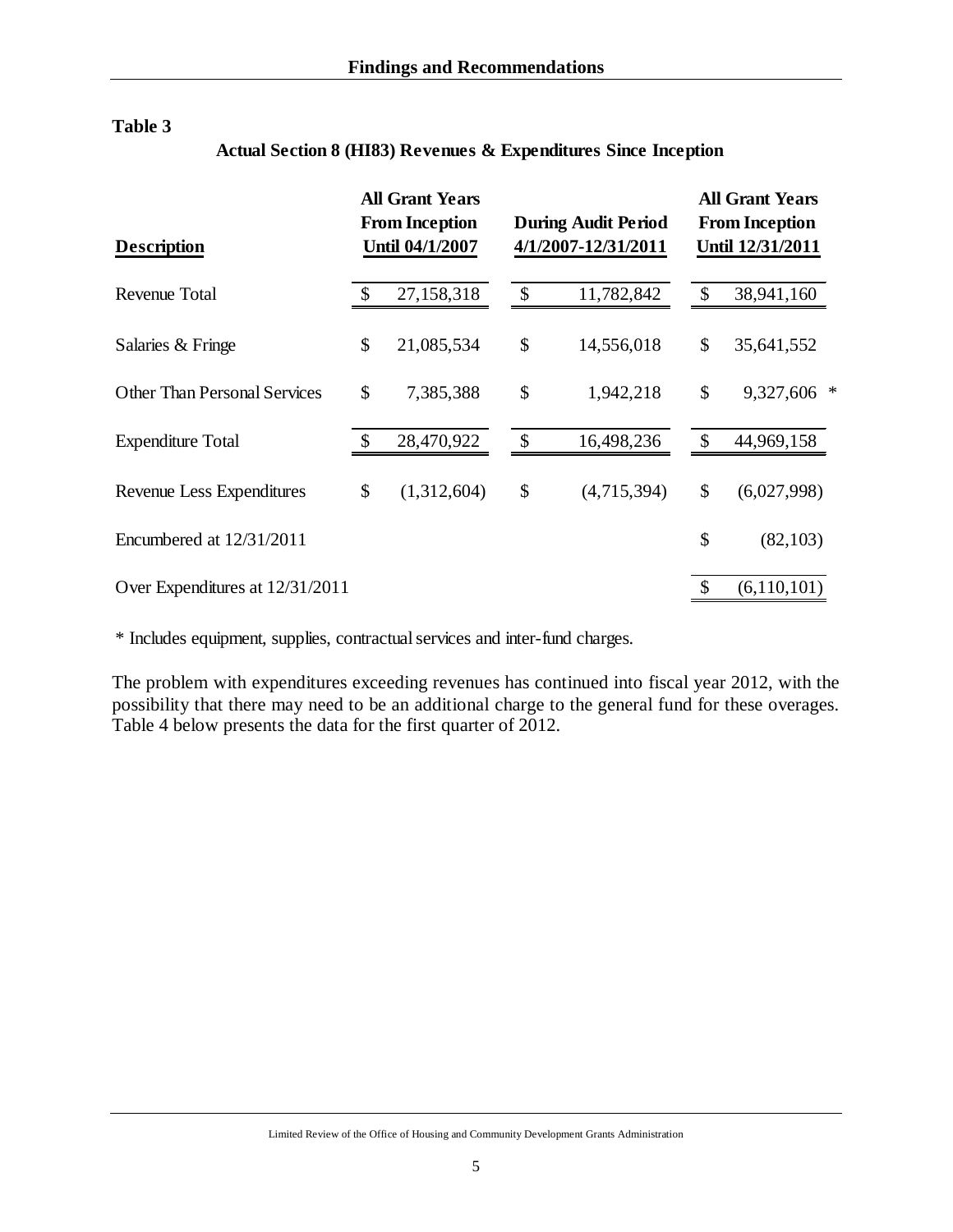**Actual Section 8 (HI83) Revenues & Expenditures from January 1, 2012 to March 31, 2012**

| <b>Description</b>                           | <b>During Audit Period</b><br>1/1/2012 - 3/31/2012 |
|----------------------------------------------|----------------------------------------------------|
| Revenue Total                                | \$<br>621,570                                      |
| Salaries & Fringe                            | \$<br>899,943                                      |
| <b>Other Than Personal Services</b>          | \$<br>30,565                                       |
| <b>Expenditure Total</b>                     | \$<br>930,508                                      |
| Revenue Less Expenditures                    | \$<br>(308, 938)                                   |
| Encumbered at 3/31/2011                      | \$<br>(66,043)                                     |
| Over Expenditures for first 3 months of 2012 | (374,981)                                          |

### **Review Recommendations:**

OHCD should carefully and accurately develop future Housing budgets that are properly supported by documentation from the granting authority. Specifically, these budgets should accurately reflect the number of Section 8 vouchers in relation to the State program. Further, reconciliation of grants must take place in a timely manner and other internal controls put in place to avoid inflated budgets and expenses.

# **Review Finding (2):**

# **Overstaffing Beginning in 2007 Contributed to a \$6.2 Million Charge against County Revenue in 2011**

The inflated budgetary revenues described in Finding (1) allowed the Department an excessive spending authority. The resulting unnecessary build-up of excessive staff contributed substantially to a \$6.2 million write-off to the County's General Fund.

In January 2002, the Department had revenues of \$33,202,333 and 37 employees. In 2011, the reorganized Department had revenues of \$26,910,660 and 113 employees. (See Table 5)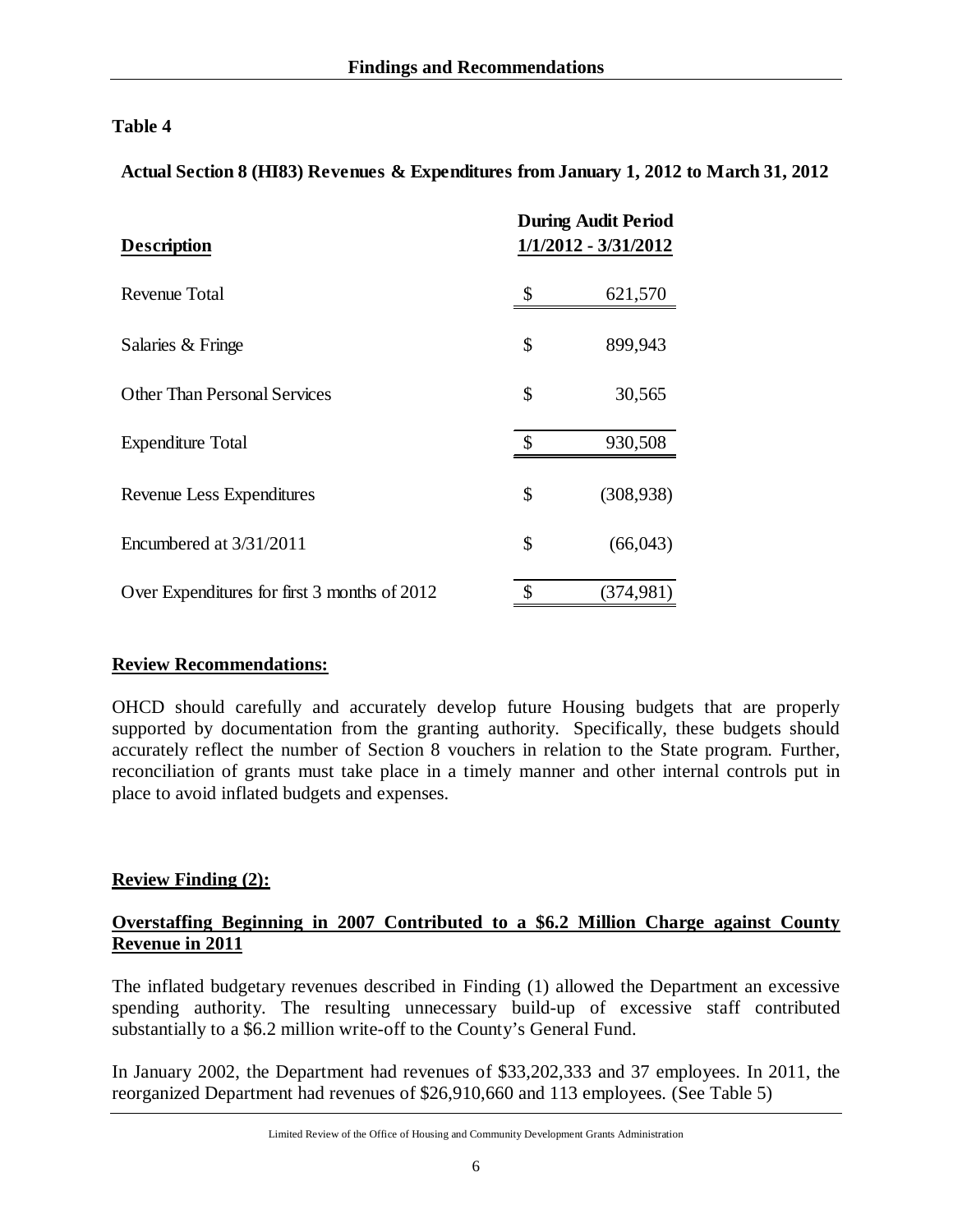| abie |
|------|
|------|

|      | <b>Revenues</b> | <b>Salaries</b> | <b>Headcount</b> |
|------|-----------------|-----------------|------------------|
| 2002 | \$33,202,333    | \$1,739,401     |                  |
| 2011 | \$26,910,660    | \$6,104,229     | 113              |

Table 6 documents staff headcounts and salaries over the eleven year period from 2002-2012.

# **Table 6**



The current Director, upon determining there was an overstaffing issue, began eliminating positions in an effort to reach acceptable staffing levels. The Department has successfully reduced staff from 113 employees in January 2011, to 80 as of March 2012, and a further reduction to 70 as of June 2012.

This situation evidences serious control deficiencies, namely:

- Internally, the Department lacked sufficient controls to prevent over spending;
- Grants management did not detect this in its review of grant forms and supplemental appropriations; and
- The former Budget Analyst at the Nassau County Office of Management and Budget assigned to review the Department failed to detect and remedy overspending over a four year period.

Limited Review of the Office of Housing and Community Development Grants Administration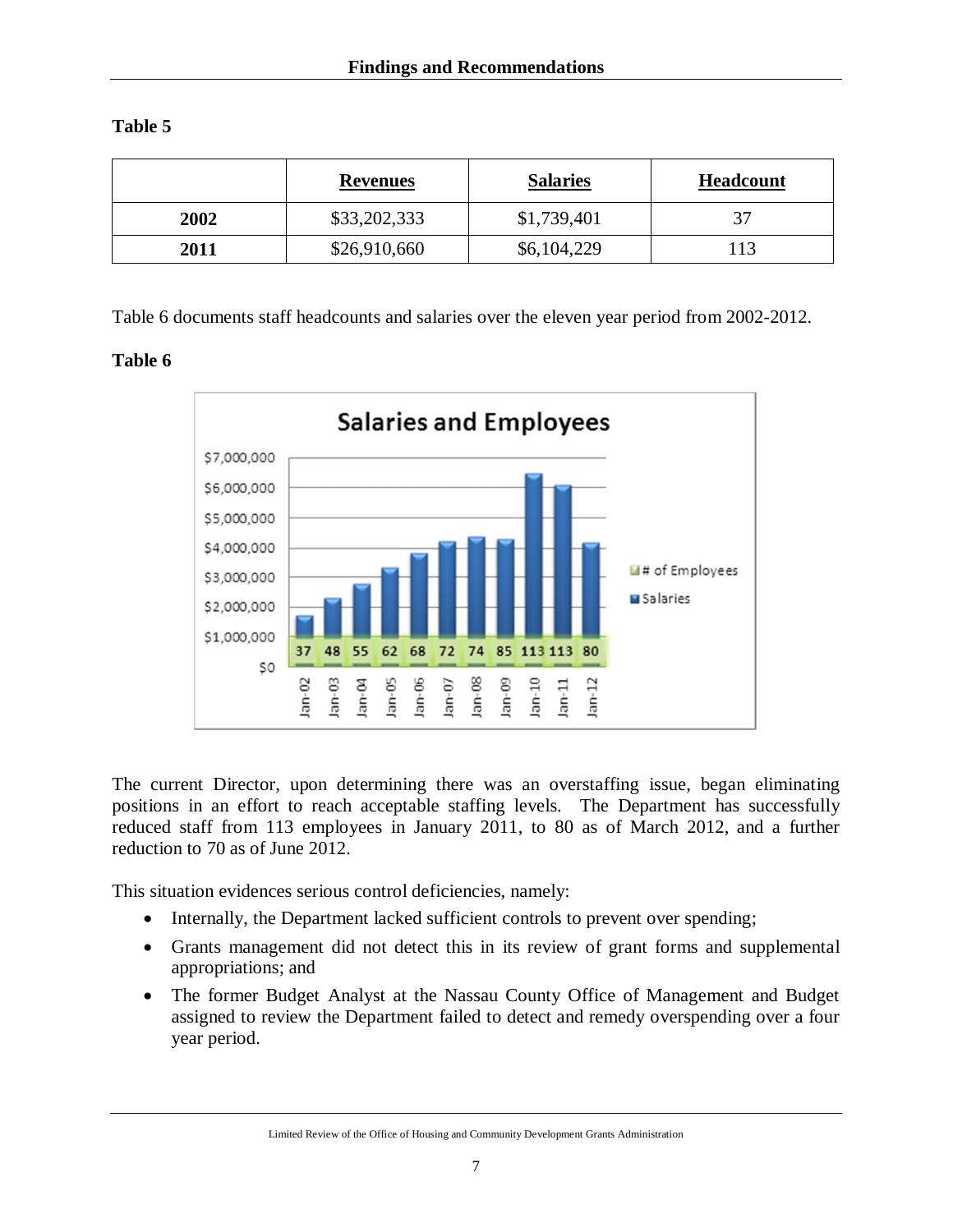### **Review Recommendation:**

OHCD should continue analyzing the workflow process to determine which positions are most critical and eliminate others. OHCD needs qualified accounting staff, appropriately trained in grants management, to properly monitor the grants.

# **Review Finding (3)**

# **Prolonged Failure to Perform Grant Reconciliations Violates County and Federal Internal Control Guidelines**

Grant reconciliations were not prepared by OHCD prior to the reorganization of the department in April, 2011. In reviewing the OHCD grant information in NIFS, we confirmed the \$6.1 million Section 8 shortfall (see Table 3), which would have been exposed in a more timely manner if annual reconciliations had been performed. New management includes financial professionals who are working to put controls in place and complete reconciliations of all grants.

Our review of the other grants indicated that they are all within budget, but there are outstanding projects and obligations that have not been completed, therefore the County cannot yet submit claims for reimbursement. In addition, journal entries allocating salaries between grants have not been completed. Due to the above, we are unable to fully assess the fiscal impact of unreconciled grants; however, we have identified an additional potential liability of \$664,000 (see Finding (15)). Also, if ongoing program reviews by HUD indicate deficiencies, anticipated revenues may be reduced.

OHCD does not have comprehensive policies and procedures regarding grant management and grant reconciliations in place. Management has the responsibility to establish and maintain proper internal controls, and to ensure that all employees are following prescribed policy, procedures and legal requirements. The Federal Government defines Internal Control as a "process, effected by an entity's management and other personnel, designed to provide reasonable assurance regarding the achievement of objectives in the following categories: (1) effectiveness and efficiency of operations; (2) reliability of financial reporting; and (3) compliance with applicable laws and regulations".<sup>8</sup>

Grant reconciliations are required by:

• The Comptroller's Office: Annually, as part of the Single Audit's Schedule of Federal Expenditures ("SEFA"), County departments are required to submit a federal award questionnaire that details the reconciliations that they have performed between grant revenues and expenditures. For each fiscal year, grant revenues must match grant expenditures in order to ensure that eligible expenditures have been reimbursed in the

 $\overline{a}$ <sup>8</sup> Audits of States, Local Governments & Non-Profit Organizations, A.133, Section 105, Definitions.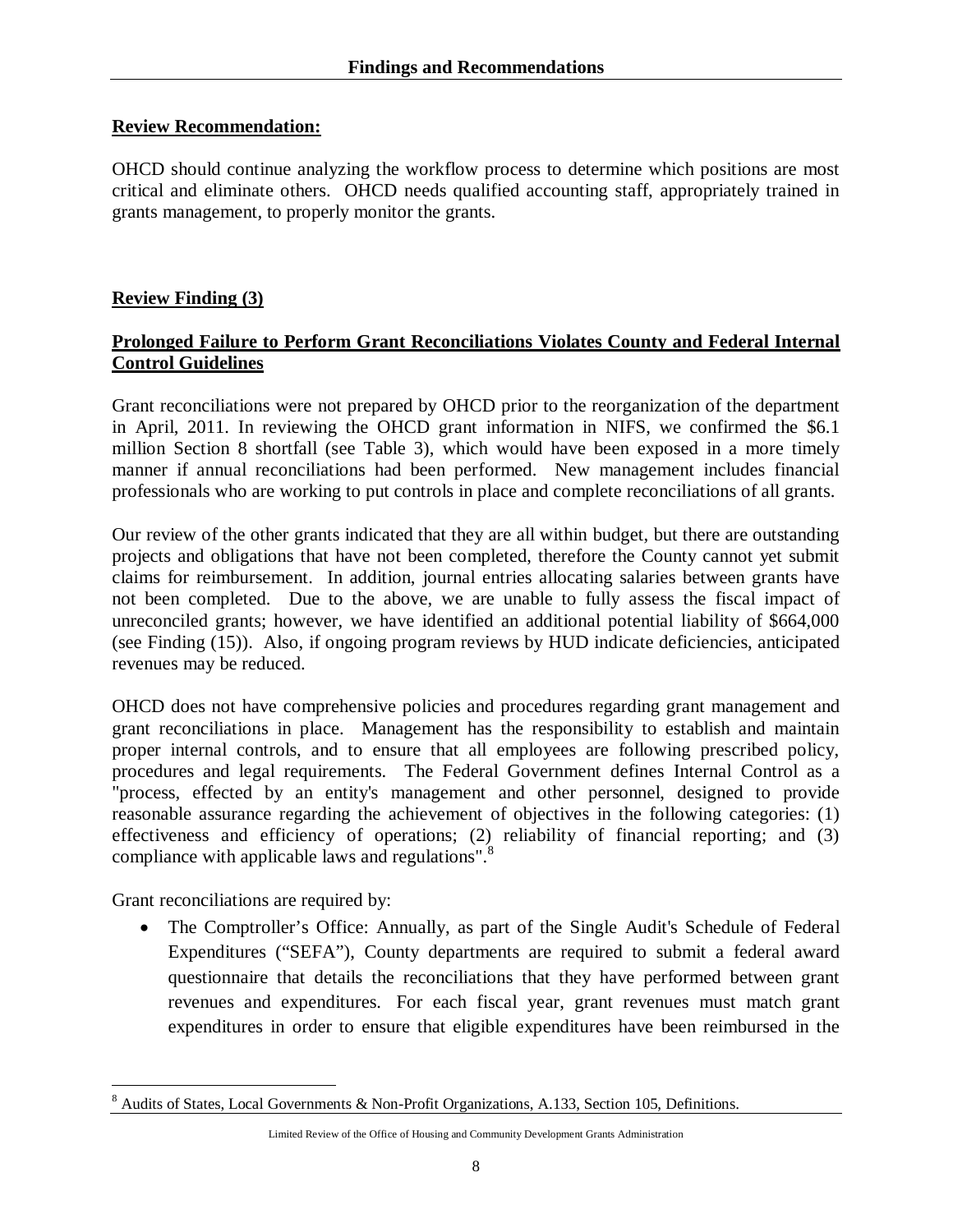proper grant code and fiscal year. Grants must be properly accounted for in NIFS, the County's financial system, as the official financial records of the County.

- The County's Office of Management and Budget: The Grants Management Policies and Procedures Manual states "it is the responsibility of the department to manage grant funded programs; and report and comply with all County and funder requirements.<sup>9</sup> Therefore, it is the responsibility of the OHCD to ensure that a process is in place to ensure that periodic reconciliations are performed so that revenues and expenditures are properly matched.
- Federal Office of Management and Budget's Circular A-133: The provisions of Circular A-133 are designed to promote sound financial management by the recipients of federal funds, particularly in the area of internal control in accordance with generally accepted accounting principles ("GAAP"). Included in auditee responsibilities is the provision that the auditee, such as Nassau County, shall among other responsibilities, maintain internal control over Federal programs that provides reasonable assurance that the auditee is managing federal awards in compliance with laws, regulations, and the provisions of contracts or grant agreements that could have a material effect on each of its Federal programs.
- Over 98% of OHCD departmental salaries are paid for by grants. It is essential that a continual monitoring of expenses occurs (as salaries fluctuate) in order to ensure payroll will not exceed the approved budget.

The main grant awards, in addition to the Section 8 administrative fee revenue previously discussed at OHCD, are listed in Table 7 below:

 $\overline{a}$ 

<sup>&</sup>lt;sup>9</sup> Nassau County Grants Policies and Procedures Manual; April 2007, Page 2.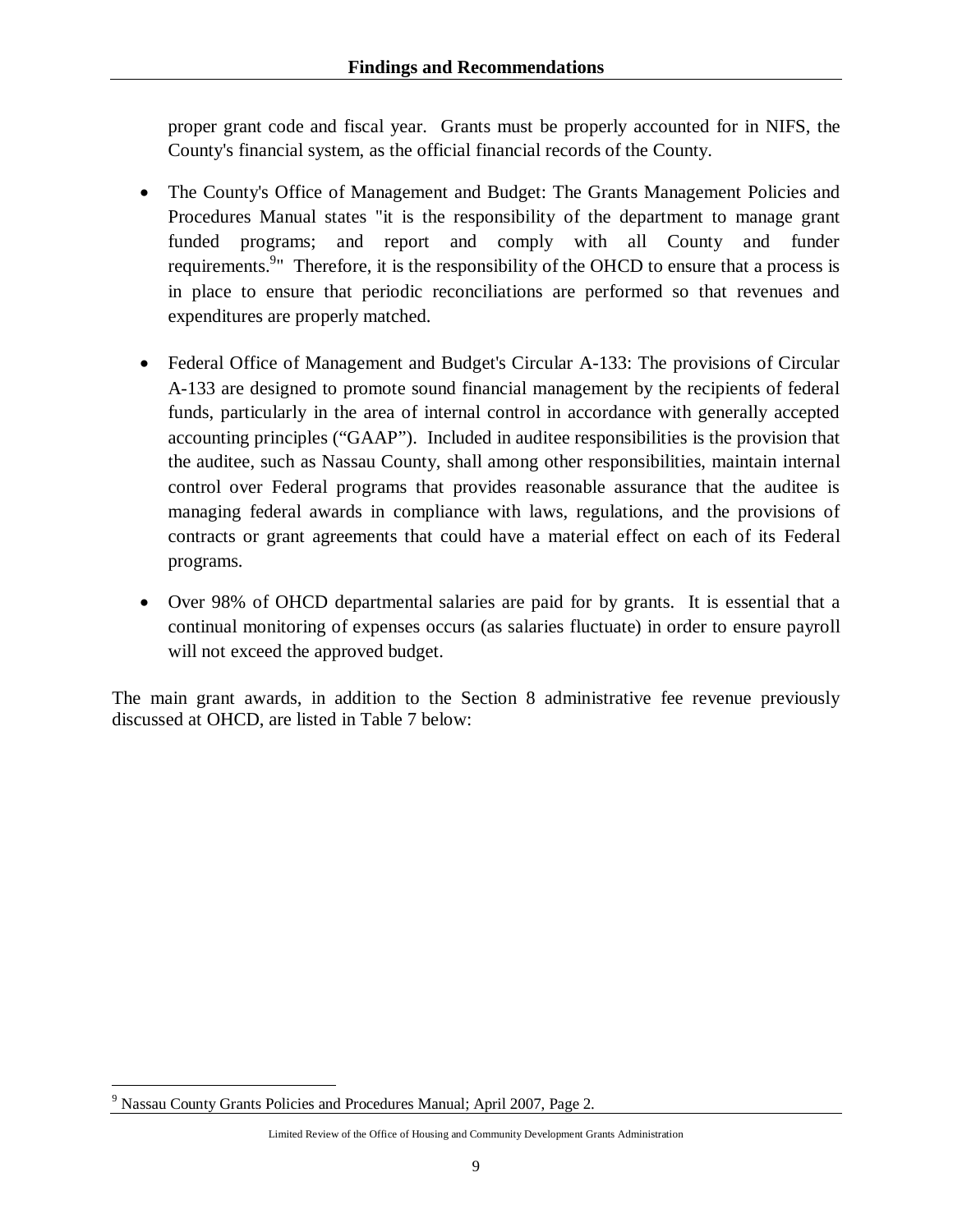| Grant                          | <b>Grant Code</b>   | 2009            | 2010                         | 2011             |
|--------------------------------|---------------------|-----------------|------------------------------|------------------|
| Community                      |                     |                 |                              |                  |
| Development Block              |                     |                 |                              |                  |
| Grant                          |                     |                 |                              |                  |
| $(CDBG)^{(1)}$                 | HIGRT8500FED        | \$15,418,751    | 16,915,853<br>$\mathbb{S}^-$ | 14,136,314<br>\$ |
| Home Investment                |                     |                 |                              |                  |
| Partnership Program            |                     |                 |                              |                  |
| (HOME)                         | HIGRT9292FED        | 3,910,908<br>\$ | \$<br>3,907,638              | \$<br>3,455,746  |
| <b>Emergency Shelter Grant</b> |                     |                 |                              |                  |
| (ESG)                          | HIGRT9593FED        | \$<br>692,360   | \$<br>701,374                | \$<br>952,247    |
| Neighborhood                   |                     |                 |                              |                  |
| <b>Stabilization Program</b>   |                     |                 |                              |                  |
| $(NSG) Y8^{(1)}$               | <b>HIGRTNSNSFED</b> | 7,767,916<br>\$ |                              | \$<br>(762,000)  |
| NSG 8Y (NSP                    |                     |                 |                              |                  |
| Foreclosure Counseling)        |                     |                 |                              | \$<br>762,000    |
| Homelessness                   |                     |                 |                              |                  |
| Prevention and Rapid           |                     |                 |                              |                  |
| Re-housing                     |                     |                 |                              |                  |
| $(HPRP - Stimulus)^{(2)}$      | <b>HIGRTFSHPFED</b> | \$<br>6,458,352 |                              |                  |

# **Budgeted Grant Awards 2009-2011**

 $<sup>(1)</sup>$  Grant runs from  $10/1/2008$  to  $9/30/2013$ . The \$762,000 represents part of the Neighborhood Stabilization (NSP) Grant that was</sup> segregated for Housing Counseling.

(2) Lump sum ARRA Stimulus.

Grant reconciliations are needed both for Single Audit reporting and to ensure that costs being expensed are reimbursable under the grant. Regardless of funding source (federal, state, etc.), all grants should be reconciled. Proper reconciliations could have revealed the over expenditure under Section 8 at an earlier point before the \$6.2 million charge to the County General Fund.

OHCD officials were unable to provide grant reconciliations to the audit team as of the commencement of the audit, noting instead that reconciliation work was underway. In June 2012, OHCD began furnishing reconciliations to the Comptroller's Accounting Section. However, it was noted that the reconciliations were not always complete and required adjustments. As noted in Finding (10), OHCD's staffing may require additional grant accountants or grant reconciliation training for optimal grant management.

Problems with the Single Audit Questionnaires were noted:

 Single Audit questionnaires, which were due in the Comptroller's Office by February 2012, were not received until June 2012. It was noted that there were un-reconciled items in four of the nine questionnaires filed by OCHD for 2009;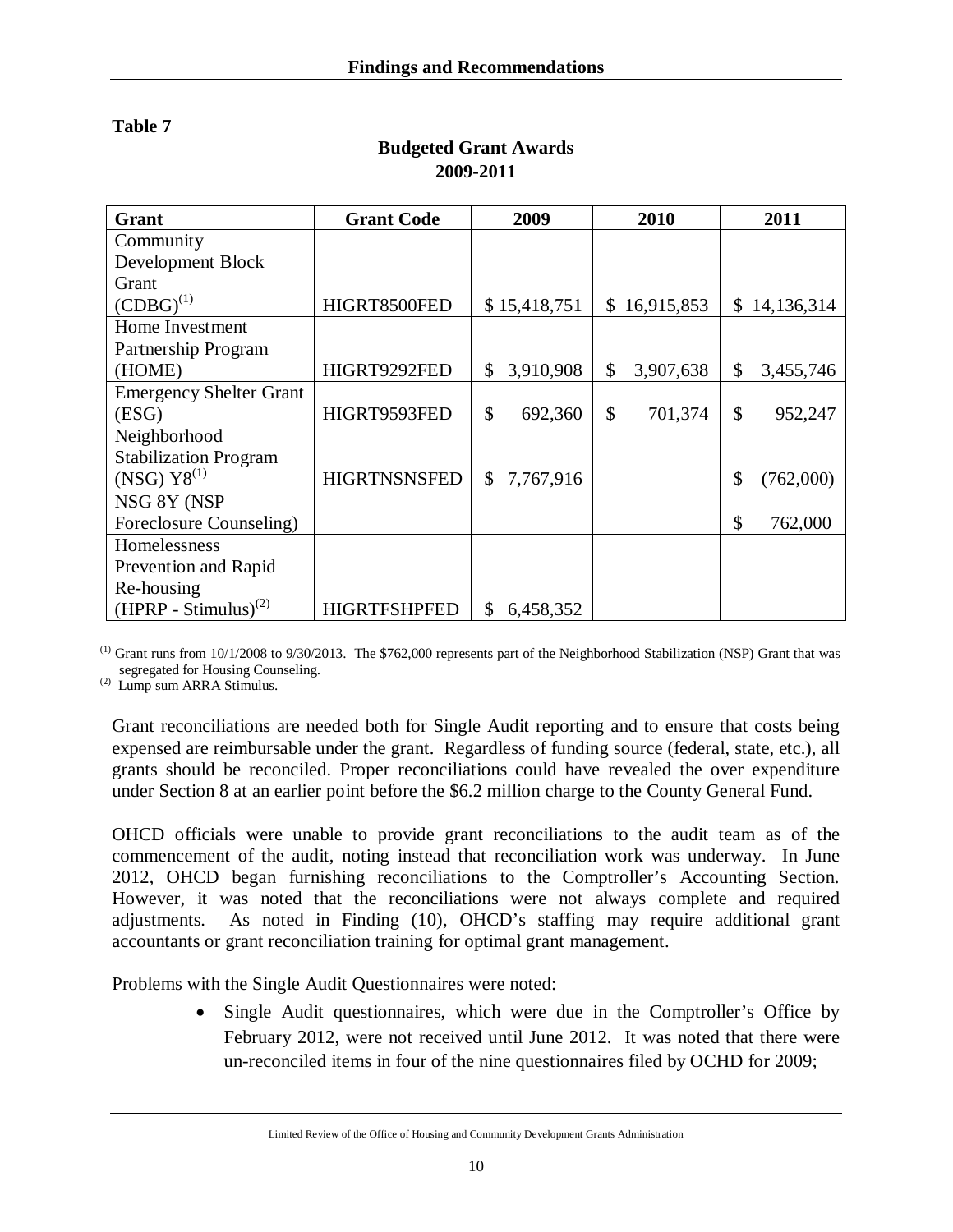- Due to the late submission, adjusting entries were not made for fiscal year 2009, but had to be made in the 2010 fiscal year. This problem was repeated for both fiscal years 2010 and 2011; and
- In 2010, there were four grants for which questionnaires were not submitted. These included the CDBG, the Department's largest grant, as well as Homestart, HOME and the CDBG Recovery Federal Stimulus.

Although Section 8 revenues and expenditures are not reportable for Single Audit purposes, since the County functions as an administrator for New York State on Section 8 (we do not determine eligibility), an annual reconciliation of the actual revenue received compared with the actual expenditures would have disclosed the over-expenditures discussed in Finding (1). Due to the OHCD grant reconciliations not having been performed for 2011, we cannot determine if there is additional exposure to the County for 2012. If there is an over-expenditure of funds in other grant areas, an additional write-off and charge to the general fund will be necessary in 2012. We note that there may be additional exposure in Section 8 due to the previously nondisclosed bank accounts, reportedly financed by HUD, for two village Housing Authorities (See Findings  $(4)$  and  $(5)$ ).

Federal stimulus funds to Nassau County will expire in 2012. In addition, the  $2012^{10}$  award for CDBG is approximately 12% less than in prior years and nearly 42% less than at the grant's funding peak in 2003. Therefore, OHCD needs to ensure that it closely monitors expenditures in recognition of this reduced revenue.

# **Review Recommendations:**

OHCD should:

- a) Establish policies for the administration of grants that include periodic reconciliations, at least on a quarterly basis, of all grants to NIFS that match revenues with the corresponding expenses;
- b) Have an experienced grant accountant perform OHCD's grant reconciliations. Until that is accomplished, OHCD should hire an independent auditing firm to set up the reconciliation process;
- c) Obtain grant training wherever possible to enhance county grant expertise. Ensure that the questionnaires required at the end of the fiscal year are submitted in accordance with the schedule requested by the Comptroller's Office, and include any reconciling items; and
- d) Reduce staffing to reflect the reduction in federal grant revenue.

 $\overline{a}$  $10$  The 2012 grant year begins on  $9/1/12$ .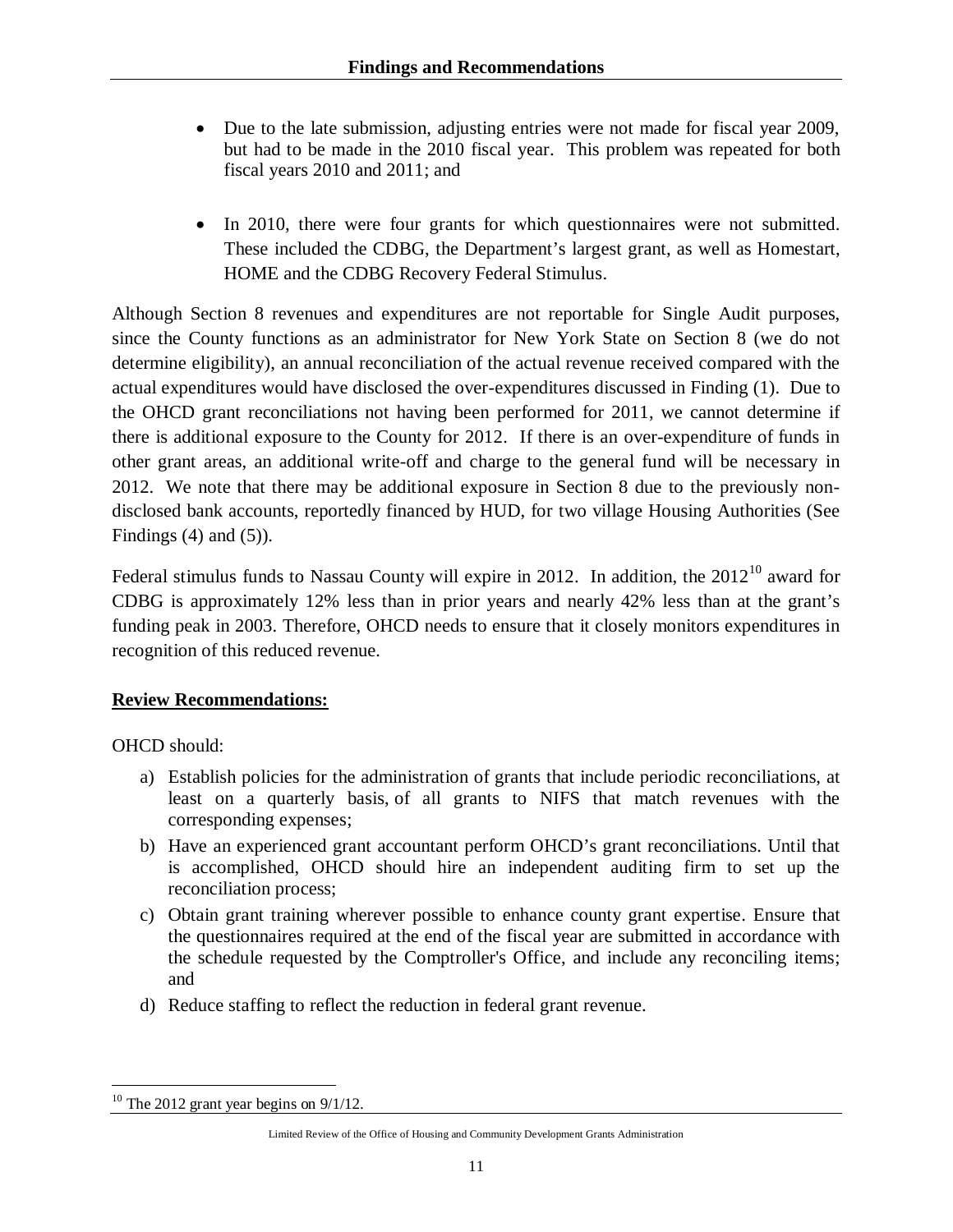# **Review Finding (4):**

# **The Former Director and Former Fiscal Manager Misused Two Different Village Housing Authority Bank Accounts**

OHHS, and now the reorganized OHCD, administers two Village Housing Authorities, issuing checks for Section 8 voucher payments through two bank accounts with JP Morgan/Chase that do not belong to the County. It appears OHHS misused these bank accounts not only for Section 8 voucher payments, but for OHHS employee reimbursements and other irregular payments (See Finding (5)). The auditors were able to ascertain that the check signature stamp used on one of these accounts was a former village clerk who had not been employed by that village in at least six years, although she had been an employee and a signatory prior to that. The other village bank account had primarily electronic fund transfers but at least one check contained a facsimile signature of a village clerk who retired in the Spring of 2011 and was no longer employed at that village at the time that check was issued. Therefore, the signatories on these checks were invalid.

The current OHCD Administration has continued to make Section 8 Housing voucher payments for these two villages from these accounts under the instructions and guidance of HUD to ensure legitimate landlords would continue to be paid until the conclusion of the HUD investigation.

Currently, OHCD employees are bank signatories on these non-County bank accounts. There is no evidence that these current employees consulted with the County Attorney to determine if there are current inter-municipal agreement with these villages. They also have not consulted with the County Treasurer regarding the appropriateness of these accounts, and the appropriateness of OHCD employees acting as signatories on accounts that do not belong to the County. OHCD's current Director stated he was instructed to continue making these payments until HUD advised him otherwise.

# **Review Recommendation:**

OHCD should consult with Federal/State Housing officials, the County Attorney, and the County Treasurer on how to properly proceed with these accounts.

# **Review Finding (5):**

# **Irregular Payments Issued from Non-County Housing Bank Accounts are Under Investigation by the HUD Inspector General for Improprieties**

As discussed in Finding (4) above, two bank accounts were utilized by the Former Director and Former Fiscal Manager to administer Housing Assistance to two communities in Nassau County. Housing grant money was wired to these accounts and OHHS hired ADP to prepare Section 8 voucher payment checks. However, employee reimbursement and other irregular payments were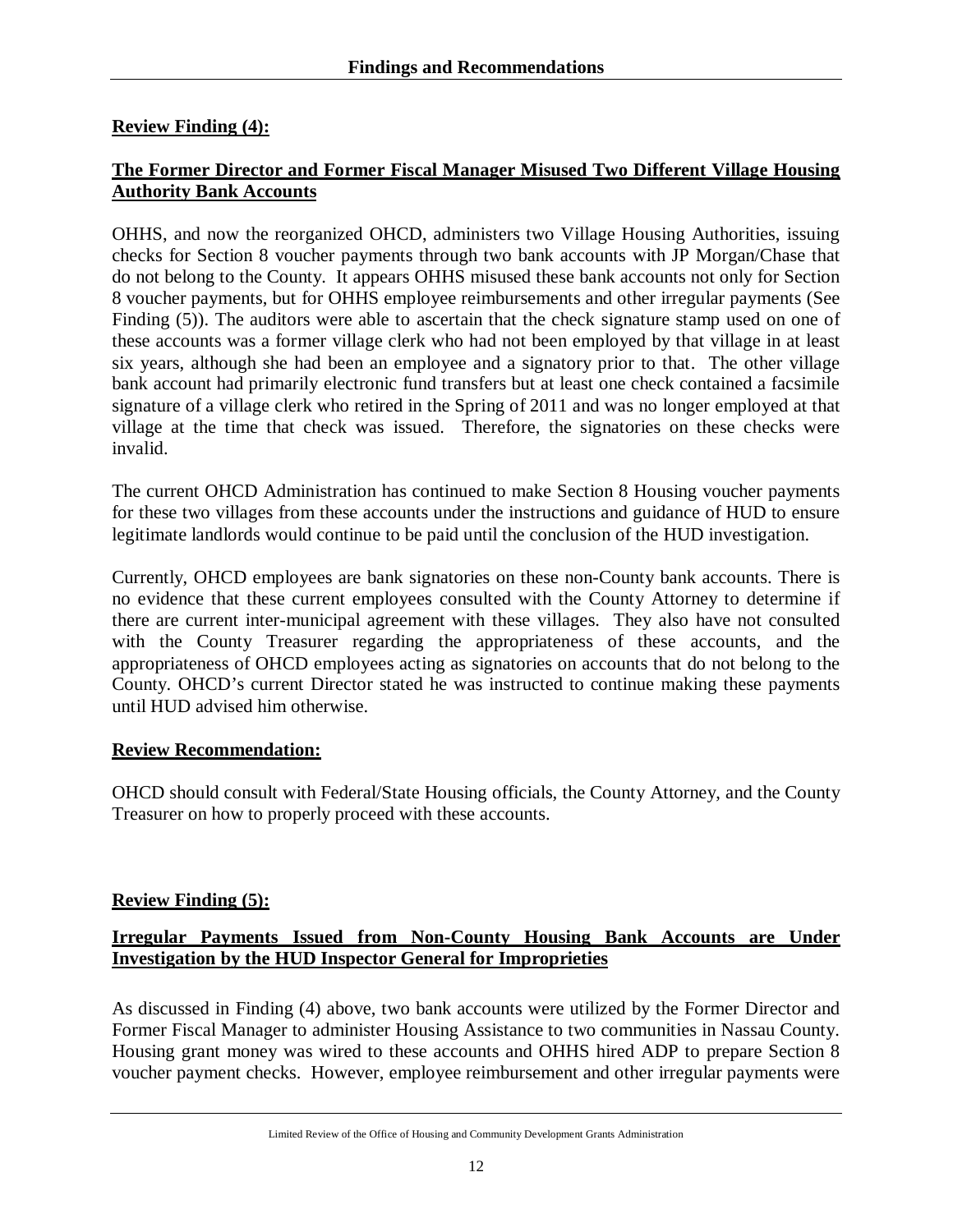also made which did not pass thorough the Comptroller's Office Claims process. (See discussion below.)

Disbursements totaling \$1.3 million for both Housing Authorities were made through the two bank accounts established with Chase for the period 2009-2011. OHHS utilized two separate ADP accounts for check processing. Due to the ongoing HUD investigation, the Department has been unable to provide any documentation to support disbursements from the Chase Bank accounts.

For both Village Housing Authorities, certain transactions in the Chase checking and the ADP disbursements indicate that payments may have been made to ineligible individuals. Also, payments were made from these accounts, circumventing the County's normal purchasing, claims approval, contract, and hiring process. Since the documentation is with the HUD Inspector General's Office, the current OHCD personnel were not able to provide the documentation to support these payments. We have examined these ADP runs and determined that some payments appear to be irregular, needing further investigation of the supporting documents once released by HUD. The payments were as follows:

- Payments of \$29,246 for professional services, including accounting, legal and information technology services, which should have followed the County's procurement and contract approval process;
- Payments of \$55,457 for employees' expense reimbursements, which should have been disbursed through the Comptroller's Office's Claims review process. IRS Form 1099's were generated for employees' expense reimbursement;
- Payments of \$8,909 for food and entertainment for which the business purposes are not known, but included a party tent rental company;
- Payments of \$7,466 to a relative of an OHHS employee for a summer internship, which should have been processed by the Nassau County Human Resources and paid through the County payroll system;
- Payments of \$3,780 to a relative of a consultant to OHHS for which the business purpose is not known;
- Payments of \$28,370 for donations which may have been prohibited by Federal Circular. Of these donations, \$16,375 were to non-profit organizations which had ties to the former Director:
- Payments of \$920,033 for Village Section 8 vouchers.
- Payments of \$22,070 for subscriptions and training;
- Payments of \$12,675 for office supplies and shredding; and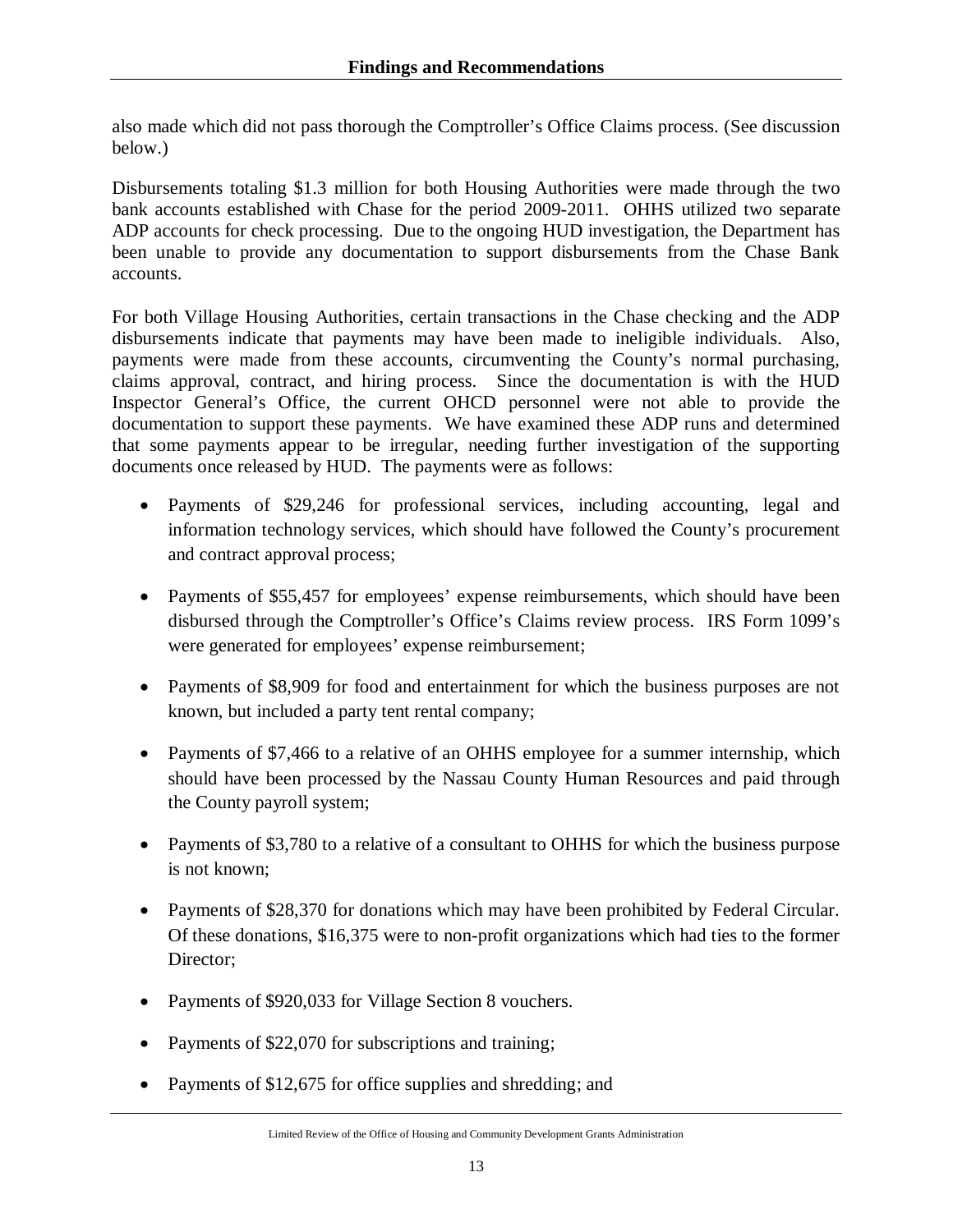• Payments of \$98,656 for other expenses for which the business purposes are not known.

We also scanned records from 2006 to 2008 to determine if there were additional irregular payments and found:

- The former Director was paid a total of \$24,530.58 from these two accounts for which there is no support;
- Payments of \$16,148 to a Caterer, for which a business purpose is not known;
- Payments of \$2,440 to a party transportation company located on the North Fork of Long Island, for which a business purpose is not known;
- Payments of \$1,541 to a limousine company, for which a business purpose is not known; and
- Payments of \$10,000 to a housing organization that the auditors were unable to locate and verify, the website domain is no longer assigned to the organization and the phone number has been disconnected. Further investigation revealed that this organization's exempt status was automatically revoked by the IRS for failure to file a Form 990 Information return for three consecutive years.

### **Review Recommendations:**

OHCD should:

- a) Ensure that all professional services contracts are obtained using the County's procurement and contract approval processes;
- b) Work with HUD to determine the propriety of all payments made through these accounts due to possible criminal activity;
- c) Pay employee reimbursements through the Comptrollers Office's claims process; and
- d) Ensure that payments for authorized business expenses should also be routed through the Comptrollers Office's claims process.

# **Review Finding (6):**

# **Possible Theft of Section 8 Funds by Former Fiscal Manager in the Amount of \$125,700 was Uncovered**

During the examination of ADP disbursements from these Village Housing Authority bank accounts, we were informed by OHCD officials that one payee could not be traced to a Section 8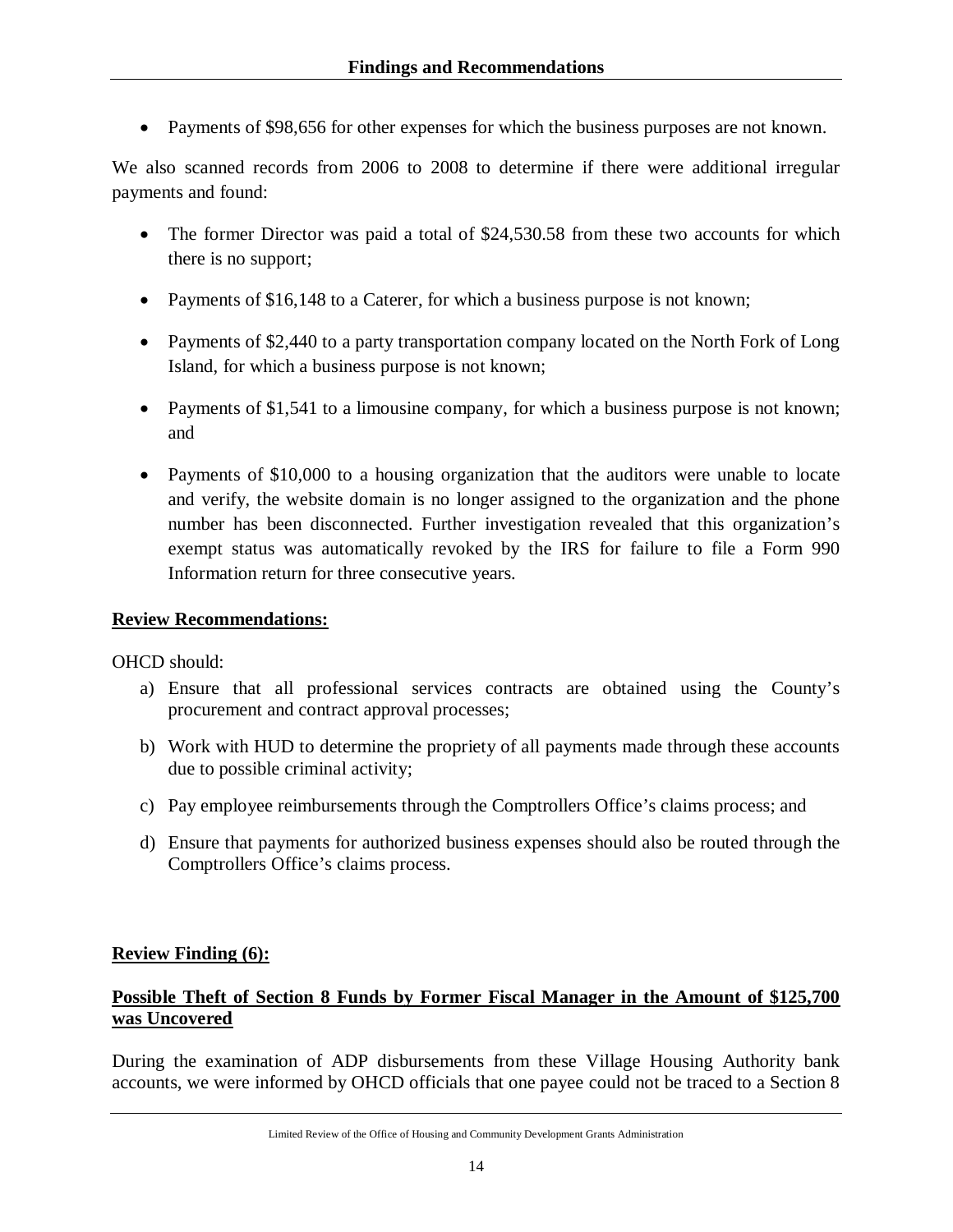voucher, and was unknown. Payments were made out to an individual with the same maiden name as the spouse of the former Fiscal Manager. These monthly payments of \$4,900 stopped when the former Fiscal Manager went on leave in September 2011. The auditors determined that the address listed was a fictitious address. This individual received a total of \$125,700 from 2009 through August 2011. No payments were made prior to 2009.

On July 27, 2012, the Former Fiscal Manager was charged with theft of public money in US District Court. He pleaded not guilty and awaits trial.

# **Review Recommendation:**

OHCD should work with investigators to determine the appropriate course of action to recoup these funds.

# **Review Finding (7):**

# **Services Claimed Pursuant to an Unexecuted Contract Exposes the County to a Potential Liability in Excess of \$200,000**

During field work on this review, a potential liability was brought to our attention. A vendor without a contract presented itself to OHCD requesting payment of \$208,550. The vendor claims it provided homeless shelter services. OHCD investigated and found there was no executed contract. In December, 2010, an e-mail from an OHCD counsel to the vendor indicated that the contract was not to exceed \$24,000 and needed to be routed through multiple County departments and properly executed.

The vendor sent several e-mails stating their willingness to provide shelter. In response, the counsel replied "that at the point the contract reached its threshold (\$24,000) there would be an assessment by the Director of Housing whether to amend the contract and add additional funds. This would require approval by the Nassau County Legislature. Initial payment will be made once that is complete". The Fiscal Manager sent the vendor a contract to be signed on January 13, 2011.

In April of 2011, the vendor initialed page 1 of a revised contract, which listed a payment amount not to exceed \$208,550. The counsel again advised the vendor that the contract "will need to be approved by several departments including the Legislature". The vendor signed the contract but, as of June 2012, the contract was never executed by the County, and no payments to the vendor were made.

In addition to the contract issue, the auditor reviewed the invoices for this vendor's three locations claimed and found the following irregularities:

Limited Review of the Office of Housing and Community Development Grants Administration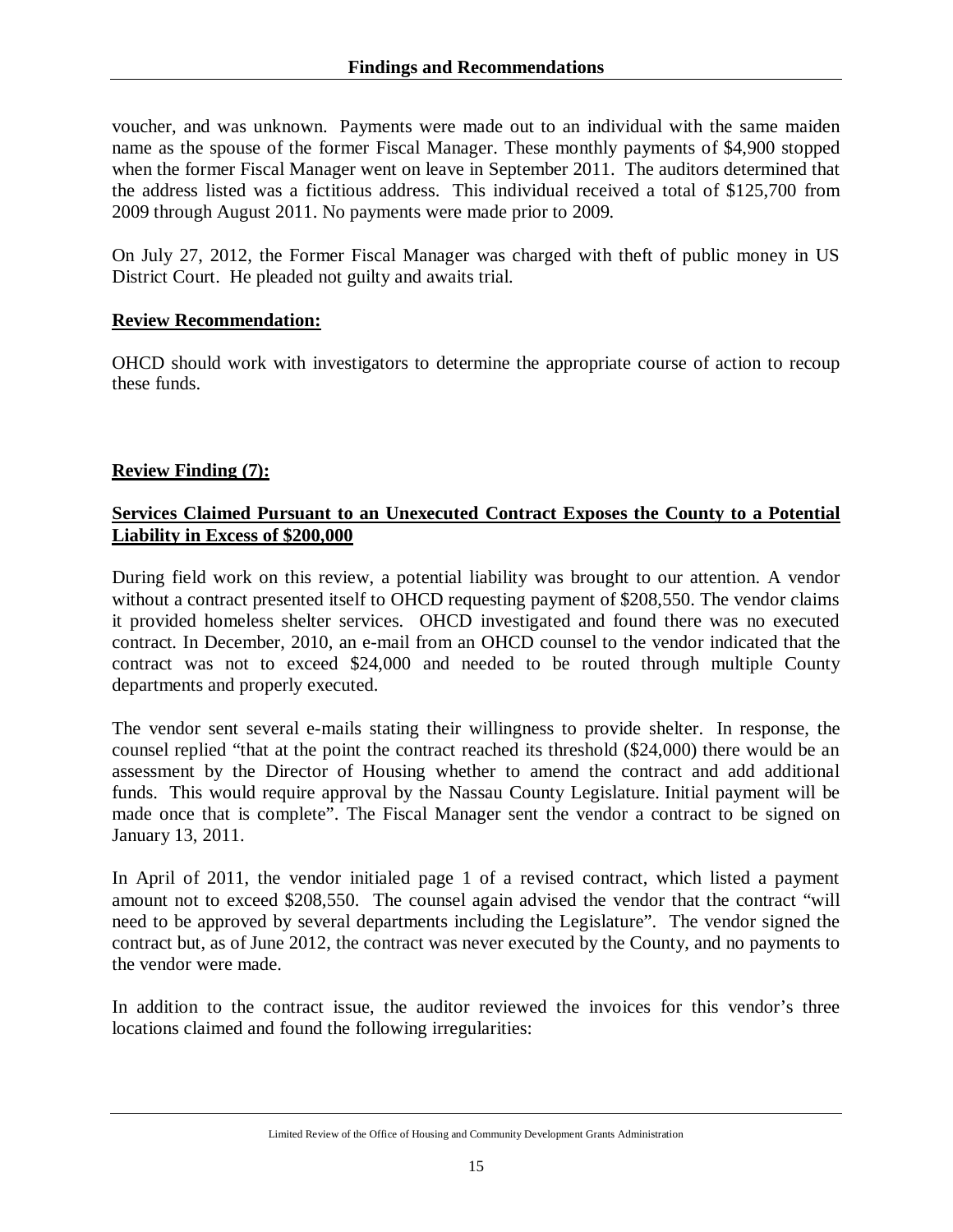- For one of the properties, the facility is a single family home. The invoice from the vendor shows that there are 31 to 32 inhabitants on some nights. There is at least one infant (and sometimes two) listed on the invoices for many nights;
- There were no Housing inspection records in the files for these properties to evidence that these properties have ever been inspected;
- We were not provided with any sign-in sheets or original invoices from the shelters. Since 2009, DSS and OHHS had been running an emergency shelter program jointly. This program requires each shelter resident to sign a certification that they had stayed there each night. The shelter must submit these certifications to get paid; and
- Our auditor found that the invoices do not agree to the backup provided. Invoices do not agree on three of the thirty one dates that were tested for the month of January of 2011:
	- o January 23, 2011 billed \$1,900, backup added to \$1,750
	- o January 24, 2011 billed \$1,950, backup added to \$1,750
	- o January 26, 2011 billed \$2,200, backup added to  $$2,150$

It is unclear why the former Director and former Fiscal Manager authorized this shelter program separate from the OHHS and DSS joint program and provided to them a non-shelter specific County contract. A senior supervisor at DSS informed us that emergency shelter at DSS has been in existence for over 25 years. The DSS and OHCD joint shelter program were combined in 2009 and payments are made from DSS. Shelter placements include case management. Their goal is to then move persons as quickly as possible from temporary shelter to stable, selfsufficient housing in the community. Auditors could not determine why this shelter was not under the auspices of the DSS/OHCD joint shelter program.

An e-mail from the vendor regarding the need for Worker's Compensation Insurance indicates that they did not have paid staff. Therefore, it is unclear who was providing the support services in these shelters.

The vendor's proposed contract clearly states that "The County shall have no liability under this Agreement (including any extension or other modification of the Agreement) to any Person unless (i) all County approvals have been obtained, including, if required, approval by the County Legislature, and (ii) this Agreement has been executed by the County Executive (as defined in this Agreement)."<sup>11</sup>

# **Review Recommendations:**

OHCD should consult with the Office of the County Attorney to resolve the potential liability from this unexecuted contract. All other irregularities must be investigated with the appropriate

 $\overline{a}$  $11$  Section 19 Executory Clause (a) Approval and Execution.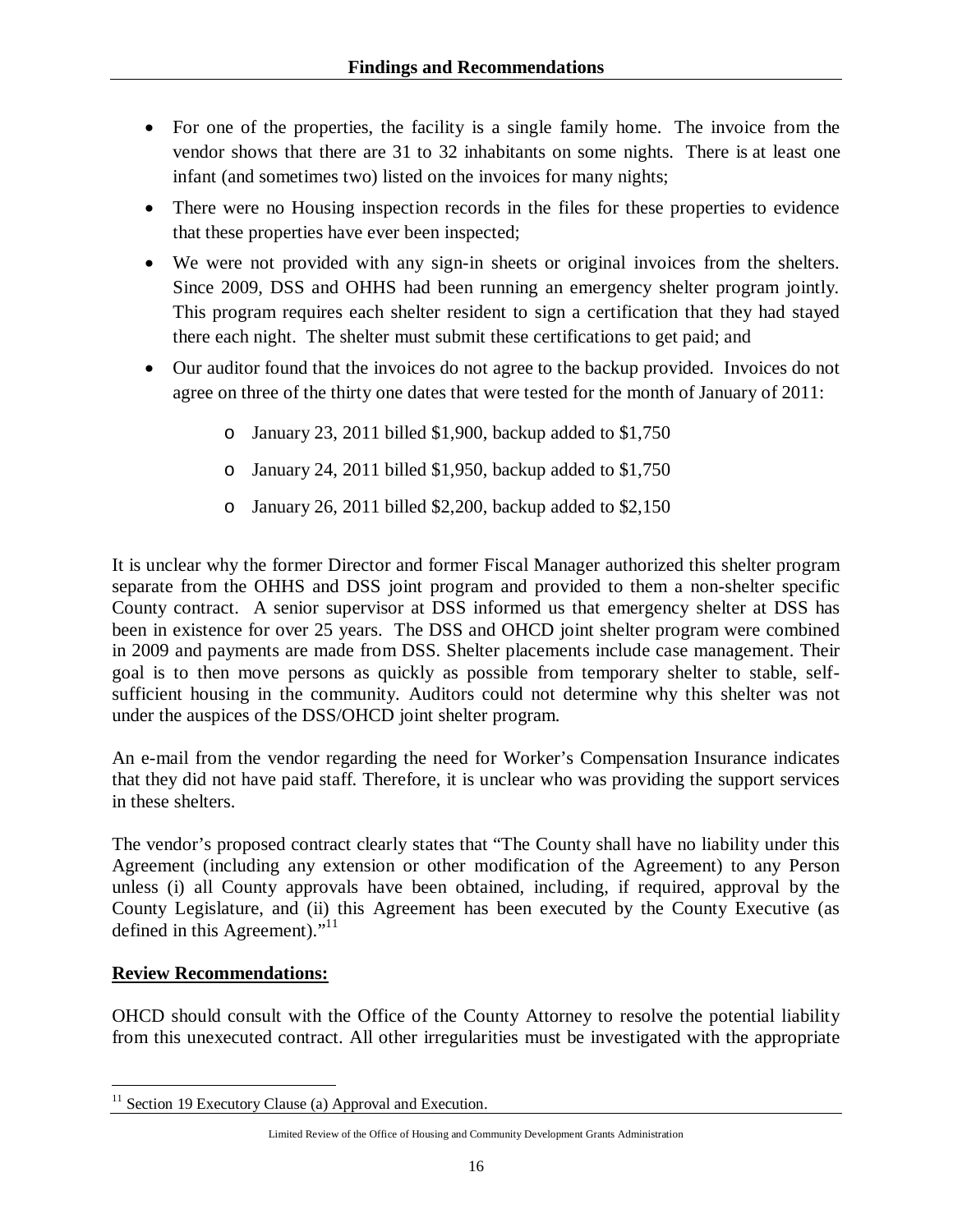follow-up by law enforcement agencies. In the future, no vendor should be permitted to provide grant funded services without a completely executed and approved contract.

# **Review Finding (8):**

# **Former Director Purchased Over \$120,000 of Installed Modular Furniture which Currently Sits Unused in Basement**

During the course of the audit we observed a large newly furnished office in a remote area near the Housing Offices. The furniture consisted of three installed private offices and approximately 25-30 installed work stations, chairs, file cabinets and credenzas. This furniture was ordered by the former Director of Housing who stated in her requisitions (approval requests) that this would be 100% federally funded. The auditors examined the invoice paid in February 2011, which totaled \$121,389.

We asked representatives of the Department of Real Estate if the former Director had contacted them regarding the intended use of this space. At some point the former Director informed Real Estate that additional staff was approved (20 employees) and that this space was set aside for that purpose. As previously mentioned, the overstatement of revenues allowed a larger spending authority for salaries, furniture and consultants, causing the County a loss of \$6.2 million (See Finding  $(2)$ ).

Despite the above explanation, the new furniture, installed in March, 2011, remains unused to date.

### **Review Recommendations:**

The Department of Housing needs to contact County Facilities to determine if there is a need in the County for an agency to relocate to this office. Alternatively, Facilities Management could have their staff disassemble and reassemble this office in another area of the County, or, this furniture should be listed for bids and sold to the highest bidder to recoup some of the funds.

### **Review Finding (9):**

# **The Contract for Foreclosure Counseling Awarded by Former Director did not follow the County's Established Procurement Process and the Associated Billing Contained Irregularities**

OHHS entered into a contract with a consultant for \$100,000 to provide Foreclosure Counseling Services.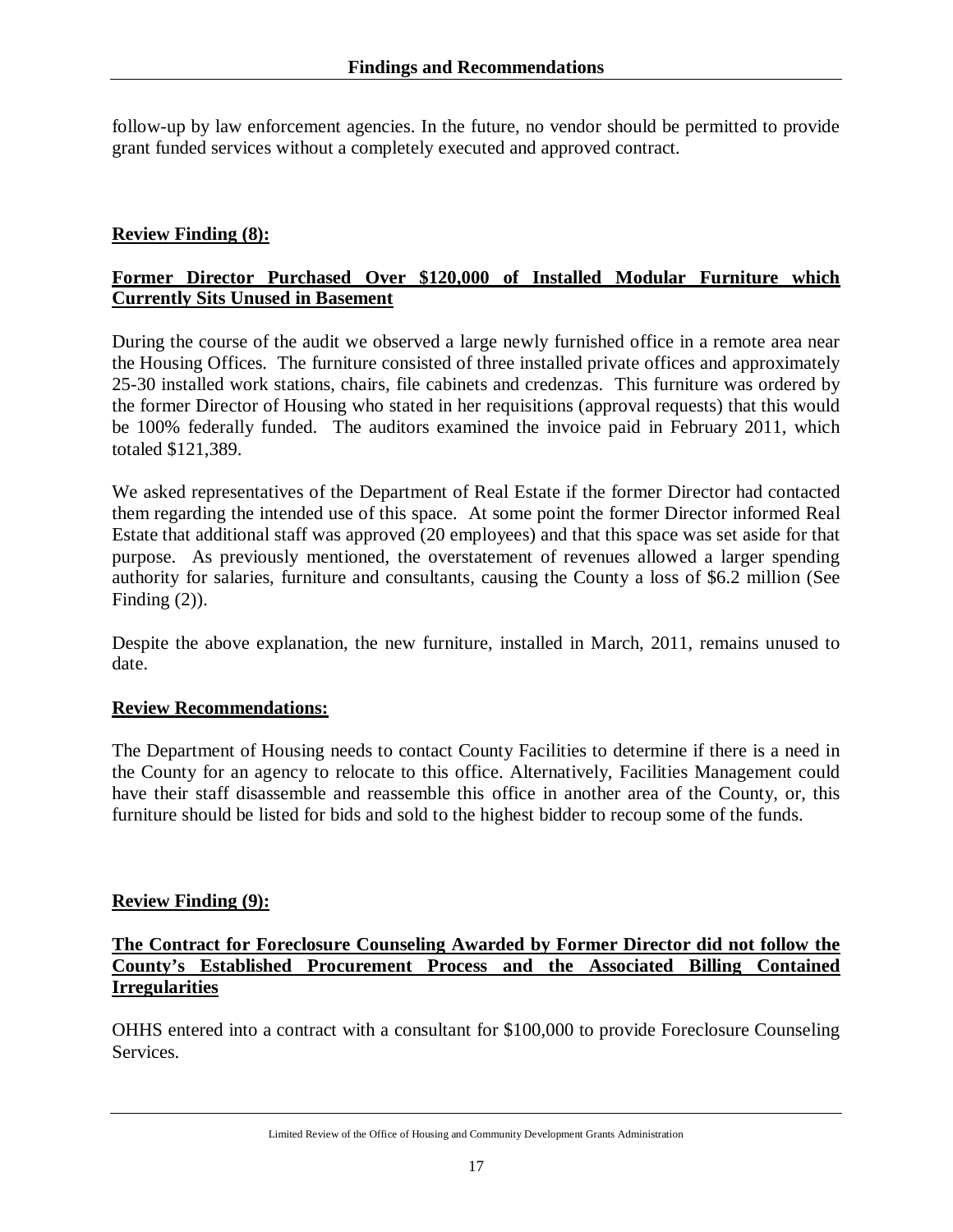Although work on this contract was to have been performed throughout 2009, the former Director did not begin the contract routing process until early November 2009. Several irregularities were noted in reviewing this contract, including:

- **Nassau County procurement procedures were not followed**. There was no request for proposal process performed by the OHHS, which is a governmental best practice. The Former Director declared this consulting firm as the sole source of this type of service, foreclosure counseling and neighborhood stabilization which, according to County policy, should have been declared by the Director of Purchasing;
- The **Proof of Insurance** required of County contracts did not cover the period of the contract. The contract ran from January 1, 2009 to December 31, 2009. The insurance certificate attached began November 24, 2009 and ran to November 24, 2010;
- There are **no daily or hourly rates in place on the contract**. The contract only stated the amount to be paid to the Contractor shall not exceed \$100,000;
- **Work product** In order for the bill to be paid, OHCD had asked for the consultant to provide information on what services had been performed on this contract. Among the home ownership counseling and outreach mentioned in response, the consultant stated a daylong event had been held April 3, 2009 for 10 servicers and their delinquent borrowers. However, on invoices to the County, the consultant did not bill for any services for April 3. In the correspondence with OHCD, the consultant mentioned "personally working with the counselors and closely with" the former County Executive. When the auditors questioned the OHHS foreclosure counselors to see if they had worked with this consultant, they said they had not;
- **Performance assessment** The contract does not provide for any oversight of the program's performance or the work provided by this vendor; and
- **Funding** Although this contract was routed through the approval process as 100% federal funding, it was not reimbursed by the Neighborhood Stabilization Grant, but rather through the Section 8 program. As noted in Finding (1), the Section 8 Housing program had already been overspent, so no additional funding was received. Therefore, this was part of the \$6.2 million dollar charge to the County's General Fund.

We also noted several irregularities with regard to the consultant's billings on this contract, as follows:

- Claims for payment were originally submitted on one voucher with \$100,000 listed as Neighborhood Stabilization Grant with no supporting documentation;
- When Comptroller's Vendor Claims denied payment of the above voucher due to the lack of supporting documentation, a series of twelve monthly consultant invoices were submitted that totaled \$96,871.13. A second December invoice was submitted for the additional funds to bring the total to the \$100,000 amount of the contract. However,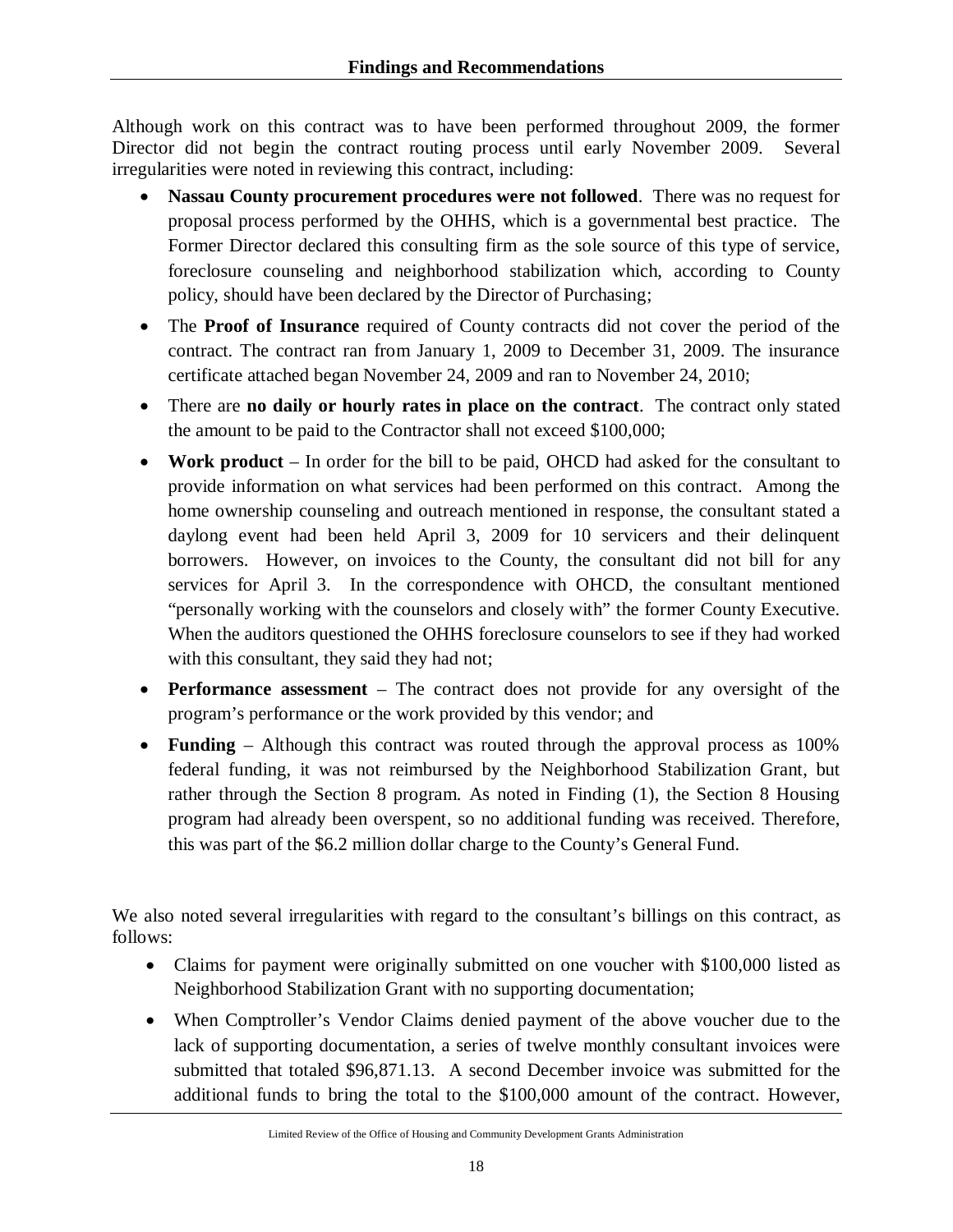Vendor Claims denied the claim as it contained duplicate billings for December 21 and December 28, 2009. When the consultant was questioned about this, the consultant submitted a revised invoice for December 16 and December 17, 2009. The consultant used the exact description used on the prior invoice. They were now billing for full days rather than half days, although the description for services was exactly the same; and

 This consultant submitted invoices to OHHS and was subsequently paid for two days in the amount of \$4,166.50 (February 3, 2009 and February 4, 2009). OHCD later determined that the consultant was a guest speaker at a conference sponsored by the Federal Reserve Bank of San Francisco on those dates, representing her own company, as listed on the conference website.

### **Review Recommendations:**

Going forward, the Office of Housing and Community Development should:

- a) Obtain Requests for Proposals ("RFP") for professional services to ensure the best possible service is obtained at a competitive rate;
- b) Avoid contracting for professional services whenever possible, through the utilization of Nassau County's own employees. The expertise and professional qualifications of County employees should be enhanced through training;
- c) Ensure that the terms of insurance policies cover the full term of the contractual agreement (including any pro bono services);
- d) Attempt to recover \$4,166.50 from the contractor for the two days (February 3-4, 2009) where evidence from the conference website indicates she was in San Francisco, California on behalf of her own company;
- e) Develop departmental claim voucher review procedures to ensure that vouchers are reviewed for adequate supporting documentation and duplicate or overlapping dates of service before the claim vouchers are forwarded to the Comptroller's Vendor Claims Section for approval; and
- f) Ensure hourly and daily payment rates are detailed in any contractual agreement.

# **Review Finding (10):**

# **OHCD is not Organized for Optimal Grant Management due to the Lack of Continuity of Staff**

There has been a lack of continuity in the administration of grants, record keeping, and program management. There is no process to ensure that when county Administrations change, there will be consistent policies and procedures in place to assist new department managers, supervisors and employees in learning their responsibilities. During the course of this audit, field work was hampered due to a lack of consistent policies and procedures regarding the status of grants, the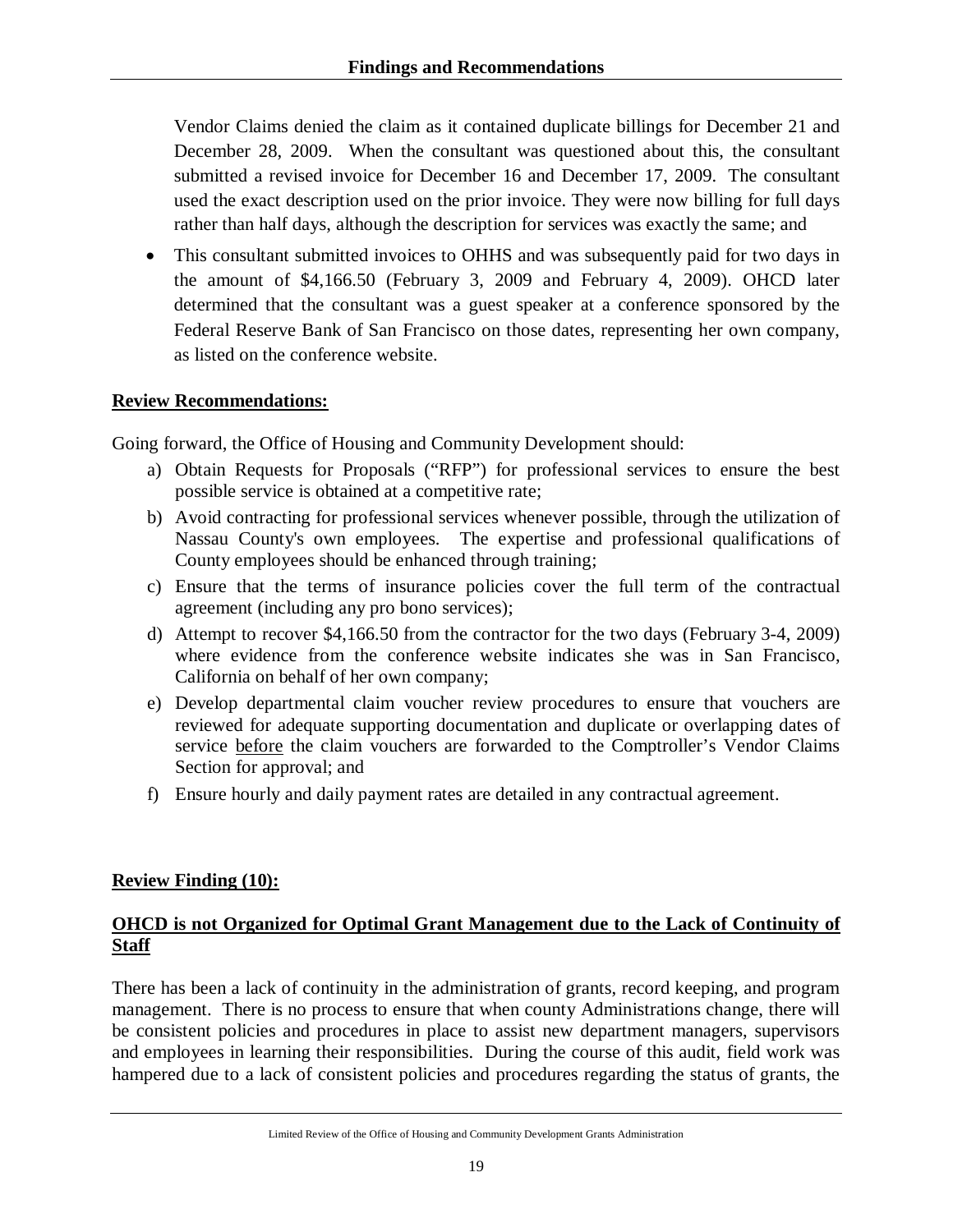location of records, and the grant reconciliation and close-out process. Time-consuming searches had to be made for records and information.

OHCD administers Federal grants totaling more than \$24 million.<sup>12</sup> Technical and historic grant knowledge is essential for grant compliance. Only one of the six most senior employees at OHCD has served more than two years at the department.

The following Table illustrates the breakout of all employees by functional areas:

#### **Table 8**

| <b>MANAGEMENT</b> |                                  |                | TECHNICAL                                   |  |                          | <b>PROGRAM</b> |                              |
|-------------------|----------------------------------|----------------|---------------------------------------------|--|--------------------------|----------------|------------------------------|
|                   |                                  | <b>FINANCE</b> |                                             |  | LEGAL                    |                |                              |
|                   | 1 Executive Director             |                | 1 Asst. to Urban Accountant 1 Chief Counsel |  |                          |                | 9 Housing Insp./Inspectors   |
|                   | 4 Deputy Directors               |                | 2 Special Assistants                        |  | 1 Counsel                |                | 6 Senior/Housing Specialists |
|                   | 1 Deputy Director - Finance & HR |                | 1 Fiscal Analyst                            |  | 1 Special Assistant      |                | 9 Case Managers              |
|                   | 1 Deputy Director - Technical    |                | 1 Assistant Director                        |  | 1 Housing Representative |                | 29 Other Titles              |
|                   | 1 Director                       |                |                                             |  |                          |                |                              |
|                   |                                  |                |                                             |  |                          |                |                              |

There have been material changes in year-end staffing at OHCD, as noted in the following table:

#### **Table 9**

#### Office of Housing and Community Development Staffing

| <b>Time Period</b> | Number of Employees |
|--------------------|---------------------|
| January 2009       | 85                  |
| January 2010       | 113                 |
| January 2011       | 113                 |
| January 2012       | 80                  |
| June 2012          | 70                  |

Most job positions at OHCD are funded through the County's Grant Fund and are dependent on grant funding. The lack of continuity regarding grant administration at OHCD is of special concern for the following areas and functions:

 Accounting and Grant Reconciliation: Grants should be reconciled on an annual basis, and grant close-outs should be performed in a timely manner by experienced and knowledgeable staff. This is essential to ensure that grant revenues are maximized and

 $\overline{a}$ <sup>12</sup> Nassau County Office of Management and Budget, 2012 Grants Plan, page 13.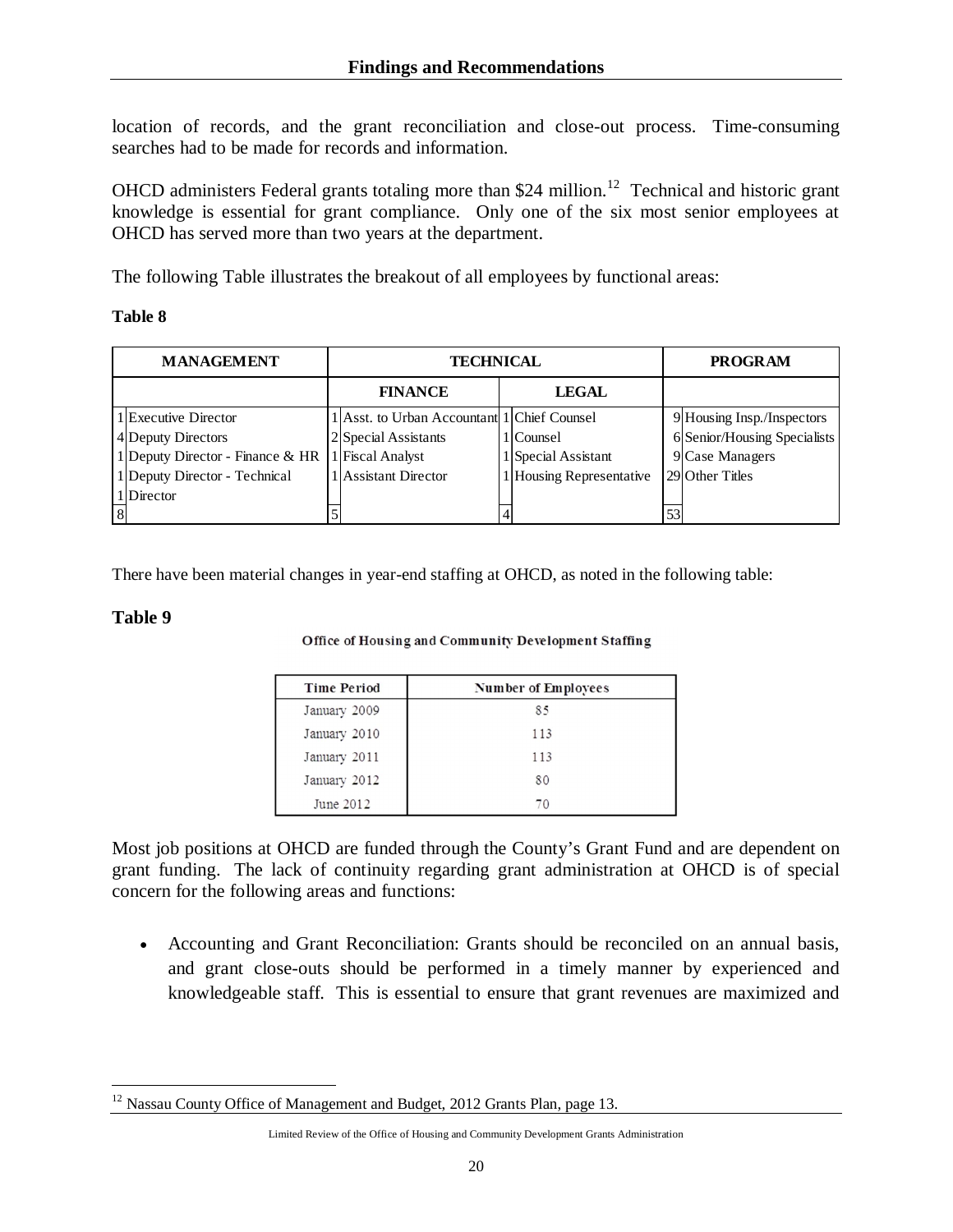that the annual County Single Audit requirements are met. It is also essential that key managers have adequate knowledge and experience to discharge their responsibilities.<sup>13</sup>

- Grant Writing and Grant Administration: These are specialized functions requiring staff members who understand complex Federal and State laws, regulations, and grant program requirements.
- Fraud Prevention: Numerous HUD reviews and audits of local governments have noted instances of fraud in housing programs, particularly in the Section 8 Program. Clients, landlords, and government employees have been found to have defrauded local governments, including Nassau County. Employees with specialized training in fraud prevention are an invaluable resource in developing policies and procedures to minimize the risk of fraud.

### **Review Recommendations:**

The County's Administration should consider the need for continuity in the administration of OHCD and its various grant programs. Consideration should be given to ensuring that some experienced Accountants, Grant Managers, and employees trained in fraud prevention techniques are hired. Classifying a few key financial managers under the County's General Fund, rather than the Grant Fund, should also be considered, to ensure that continuity of staffing is maintained during periods when grant funding may be curtailed or cut.

### **Review Finding (11):**

# **OHCD Failed to Reconcile a Bank Account as Required by the County Executive's Directive<sup>14</sup>**

Pursuant to Local Law 19-2009<sup>15</sup>, OHHS opened a bank account<sup>16</sup> authorizing the placement of \$250,000 in a revolving fund for disbursement of funds to eligible individuals under the Homelessness Prevention and Rapid Re-Housing Program ("HPRP"). HPRP is funded through Federal Stimulus Funds from the American Recovery and Reinvestment  $Act^{17}$  of 2009. Disbursements were made from this account and replenished by submitting vouchers to HUD for reimbursement.

On April 21, 2011, following the termination of the former Director of Homeless Services, the County Executive issued a directive setting forth procedures for the management of this bank

Limited Review of the Office of Housing and Community Development Grants Administration

 $\overline{a}$ <sup>13</sup> A-133 Compliance Supplement, page 6-2 (March 2011).

<sup>&</sup>lt;sup>14</sup> Directive No. 9 dated April 21, 2011.

<sup>&</sup>lt;sup>15</sup> Nassau County Local Law 19- 2009, amended by Local Law 16-2010.

<sup>&</sup>lt;sup>16</sup> The account was at Wachovia Bank.

<sup>17</sup>American Recovery and Reinvestment Act ("ARRA") commonly referred to as **the Stimulus** or **The Recovery Act** is an economic stimulus package enacted by the 111th United States Congress in February 2009 and signed into law on February 17, 2009.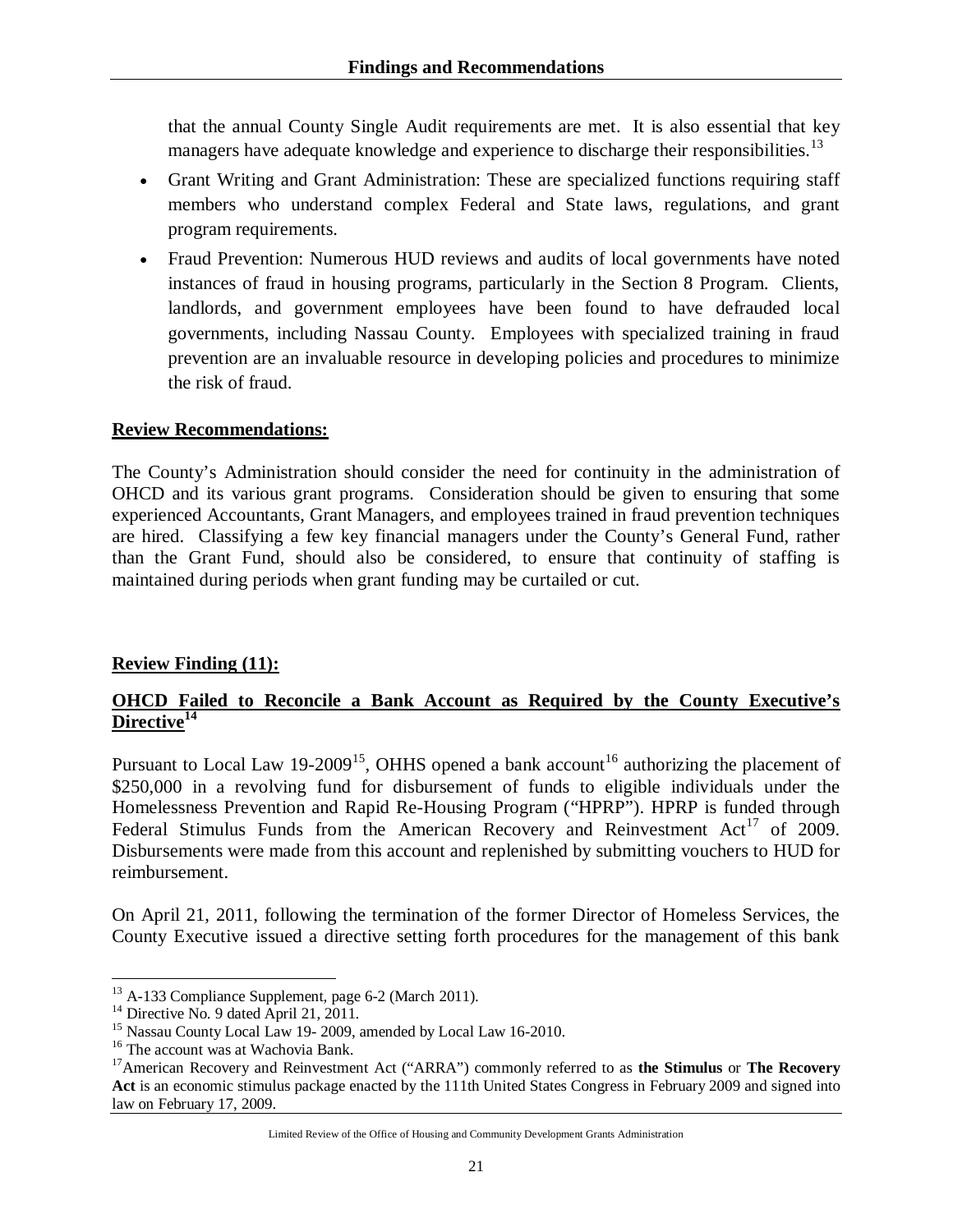account to ensure that adequate controls were in place over disbursements. Among the provisions of the directive was a requirement that "A member of the OHCD fiscal staff shall perform a monthly reconciliation of bank statements to be reviewed by the Nassau County Comptroller and submitted to the Nassau County Treasurer."<sup>18</sup>

As of July 2012, fourteen months since the directive was issued, reconciliations have not been performed nor sent to either the Treasurer or the Comptroller. Over  $$3,284,537^{19}$  has been disbursed from this account. We did not perform a review of expenditures to confirm that payments had been made only to individuals meeting the grant criteria as HUD was performing program reviews at the time of our field work.

OHCD did not report that it had this bank account when our Office did its annual survey of County bank accounts that are not reported through NIFS.

### **Review Recommendations:**

OHCD should rectify this situation immediately by performing bank reconciliations on this account. Reconciliations should begin with the inception of the grant. These should be submitted to both the Offices of the Comptroller and the Treasurer.

### **Review Finding (12):**

# **OHCD's Late Benefits Reconciliation Caused an Overpayment to a Former County Employee in the Amount of \$3,913**

OHCD allowed a terminated fiscal analyst to be paid for 17 days in December 2011 that the employee was apparently not entitled to, resulting in a total overpayment of \$3,913. This appears to have been caused by OHCD's late reconciliation of the employee's leave balances. OHCD has tried to recoup these funds, which is evidenced by a letter from the Director to the employee dated April 13, 2012. It is unclear why Housing waited over three months after the employee left before making this request for repayment. However, we were advised by the Comptroller's payroll department that a personnel action was pending to return this employee to active status dated April 14, 2012, one day after the date on the letter.

Again, as this Department's payroll has been primarily paid through grants, this is another example of an unbudgeted general fund cost.

### **Review Recommendations:**

- a) OHCD should pursue, through the County Attorney, options for the County to recover this overpayment; and
- b) OHCD should review its payroll policies to ensure that a process is in place to stop paychecks for terminated employees.

 $\overline{a}$ <sup>18</sup> County Executive Directive #9 dated April 21, 2011.

<sup>&</sup>lt;sup>19</sup> As of May 2012.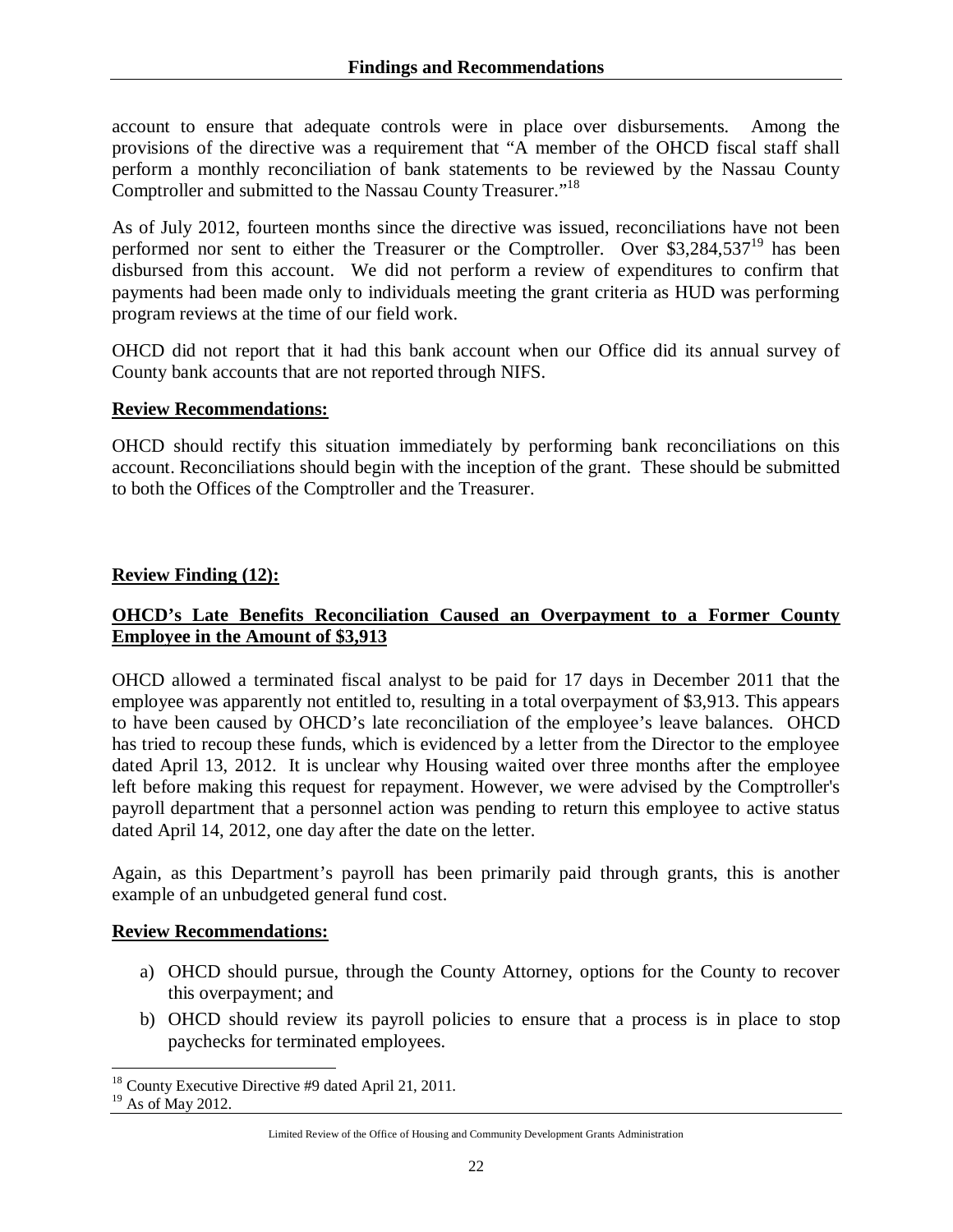# **Review Finding (13):**

### **Auditors Confirm the Existence of Additional Potential Liability of \$664,000**

Summarizing potential liability, the auditors note the following:

- Section 8 Over expenditure (Finding  $(1)$ ) \$375,000
- Vendor for homeless shelter (Finding  $(7)$ )  $$0$  approximately \$200,000

• Additional 2012-2015 Termination Costs \$292,000 (Finding (14))

The auditors cannot determine the cost of the 2012 pension contribution on terminated employees as the NYS Office of the State Comptroller will provide these numbers in 2013.

Several grants, including two federal stimulus programs are ending in 2012 and the CDBG grant has been cut. Staffing still needs to be reduced to account for the grant revenue losses and reductions.

### **Review Recommendations:**

OHCD should:

- a) Ensure that sufficient funding is in place to cover the expenses related to terminated employees; and
- b) Review current staffing levels to reflect reduced grant revenue.

### **Review Finding (14):**

# **Excessive Hiring at OHCD Has Led to a Termination Pay Liability Extending Through the Year 2015**

When the current Director learned of the lack of funding for many staff positions, OHCD took corrective action. Fifty-two OHCD Grant Fund employees and two General Fund employees have been let go since January 2011, for a total termination pay liability of \$452,296.

The termination payouts for 2012 of \$218,205 already significantly exceed the 2012 budgeted amount of \$160,000 and thus, surpass the budgeted amount for the year by \$58,205.

Actual termination pay for 2012 and estimated additional termination pay for the years 2013, 2014 and 2015 are as follows:

Limited Review of the Office of Housing and Community Development Grants Administration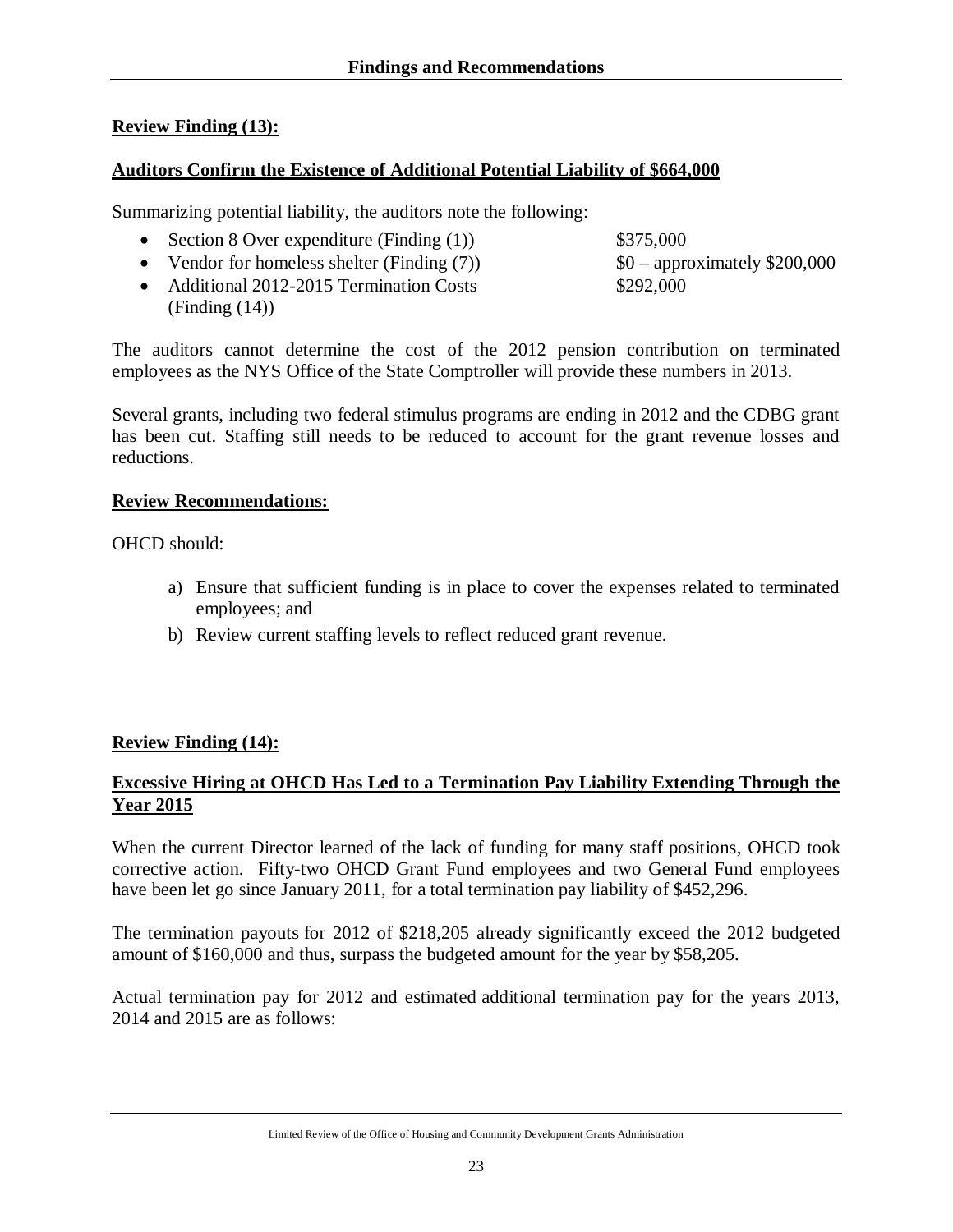|                                      | Amount       | Amount           | Total              |
|--------------------------------------|--------------|------------------|--------------------|
|                                      | Payable      | Paid in          | <b>Termination</b> |
| <b>Termination Pay</b>               | as of $5/12$ | $1/12$ or $2/12$ | Pay                |
|                                      |              |                  |                    |
| Termination Pay: Grant Fund          | 220,638.41   | 213,180.46       | 433,818.87         |
| Termination Pay: General Fund        | 13,452.90    | 5,024.04         | 18,476.94          |
| <b>Total Payable</b>                 | \$234,091.31 | \$218,204.50     | \$452,295.81       |
|                                      |              |                  |                    |
| Liability by Year:                   |              |                  |                    |
| Actual: January - February 2012      |              |                  | 218,204.50         |
| Estimated: January 2013              |              |                  | 110,319.21         |
| Estimated: January 2014              |              |                  | 105,090.96         |
| Estimated: January 2015              |              |                  | 18,681.14          |
| Total:                               |              |                  | \$452,295.81       |
| Amount Budgeted for 2012             |              |                  | 160,000.00         |
| <b>Actual Amount Paid 2012</b>       |              |                  | 218,204.50         |
| Amount Over Budget                   |              |                  | \$58,204.50        |
| 2012 Over Budget                     |              |                  | 58,204.50          |
| 2013 Estimate                        |              |                  | 110,319.21         |
| 2014 Estimate                        |              |                  | 105,090.97         |
| 2015 Estimate                        |              |                  | 18,681.14          |
| <b>Possible Termination Exposure</b> |              |                  | \$292,295.82       |

We were advised by OHCD officials that additional employee terminations may take place before the end of 2012. This would result in additional liability for termination pay.

### **Review Recommendations:**

OHCD must ensure that the Administration and OMB are advised of the \$292,296 of estimated termination pay liability exposure for the period 2012 through 2015. If additional OHCD staff terminations take place before year end, the termination pay impact should be dollarized in a timely manner to ensure that funding will be available.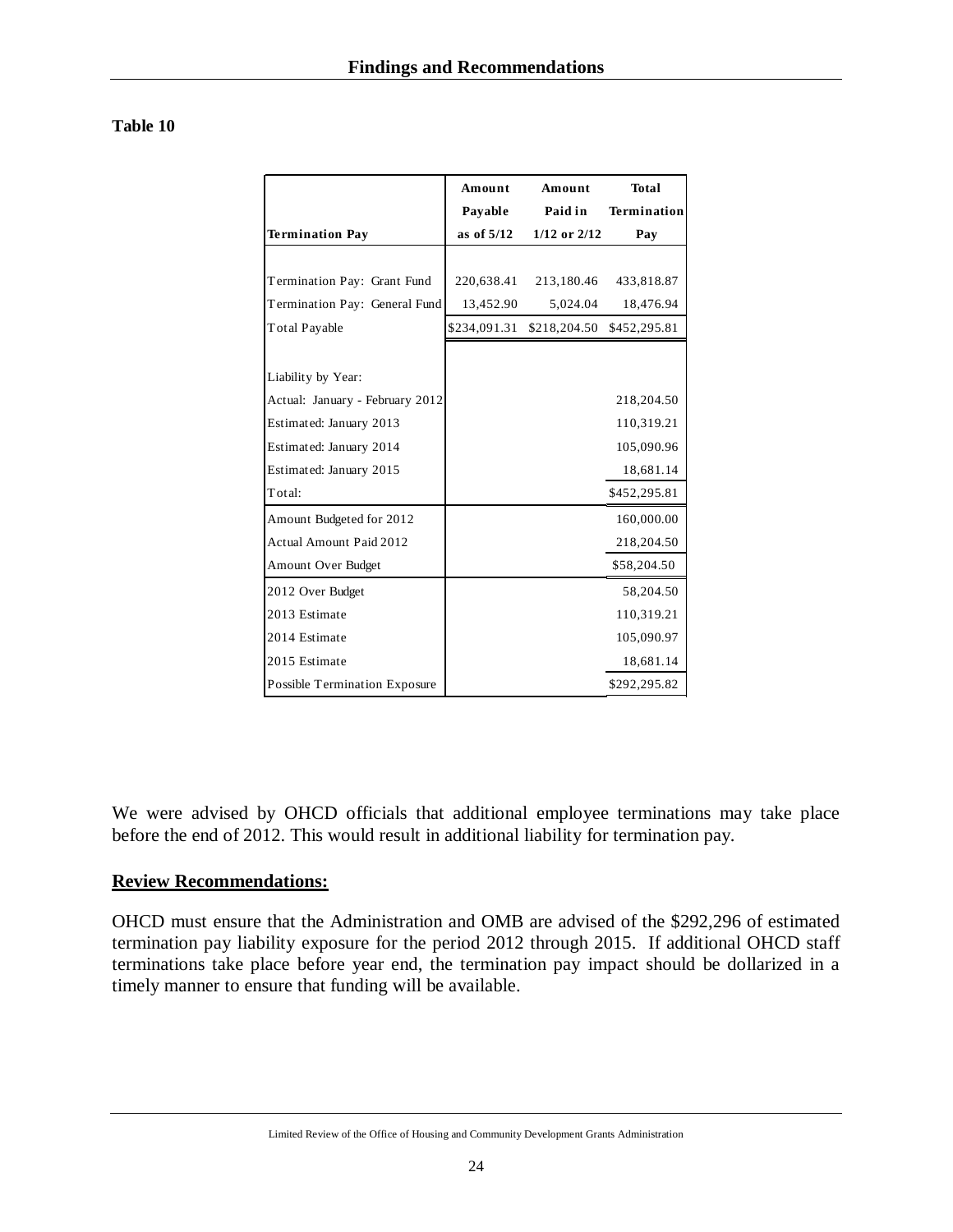# **Review Finding (15):**

# **The Method for Paying Employees from the Grant Fund has caused OHCD Recurring Payroll Complications and needs to be Modified**

Historically, this Department's payroll has been funded primarily through grants. There are many factors that critically affect grant accounts more so than general fund departments and this continuously creates payroll problems for OHCD.

Specifically, grant revenues do not flow into the County on a regular basis from all the various Housing grants, grant details may change from the original budget to the current grant regulations, various grants have different grant years, and staff composition and costs may change from the time the supplemental grant budget was prepared until actual charges hit the accounts. Also, the current payroll system, Nassau Unified Human Resource Systems ("NUHRS"), does not allow for an allocation between multiple grants for employees' payroll costs.

Additionally, at least on seven occasions in 2012, OHCD's payroll was temporarily held. This is primarily because before each payroll is processed there is a system generated report produced for the Comptroller's Office to verify that there are sufficient appropriations at various account levels for payroll and fringe benefits. This report details the departments that are in a negative position. Departments are then sent an e-mail warning that the appropriation must be covered prior to the release of the payroll or it will be held.

Coverage can include a board transfer (after the Legislature is polled) allowing the Comptroller's Office to release that payroll. Alternatively, journal entries are written to reallocate payroll to grants codes that have an allocation balance just to "make payroll". Some of these entries need to be reversed at a later time because that entry differed from what grant the employees worked. The incorrect accounting entries just to "make payroll" are not proper grant accounting but made because of the NUHRS system limitations mentioned above.

### **Review Recommendations:**

OHCD, through the OMB, should set up a general fund account to cover one quarter's salary allocation. This would allow OHCD assurance that employees would be paid without this biweekly interruption. Because this account would only have a quarterly allocation amount, it would require journal entries to be prepared moving salaries from the general fund to the correct grant fund account each quarter. OMB would monitor this on a quarterly basis as well, so that overspending due to overstaffing can immediately be addressed by the County Administration.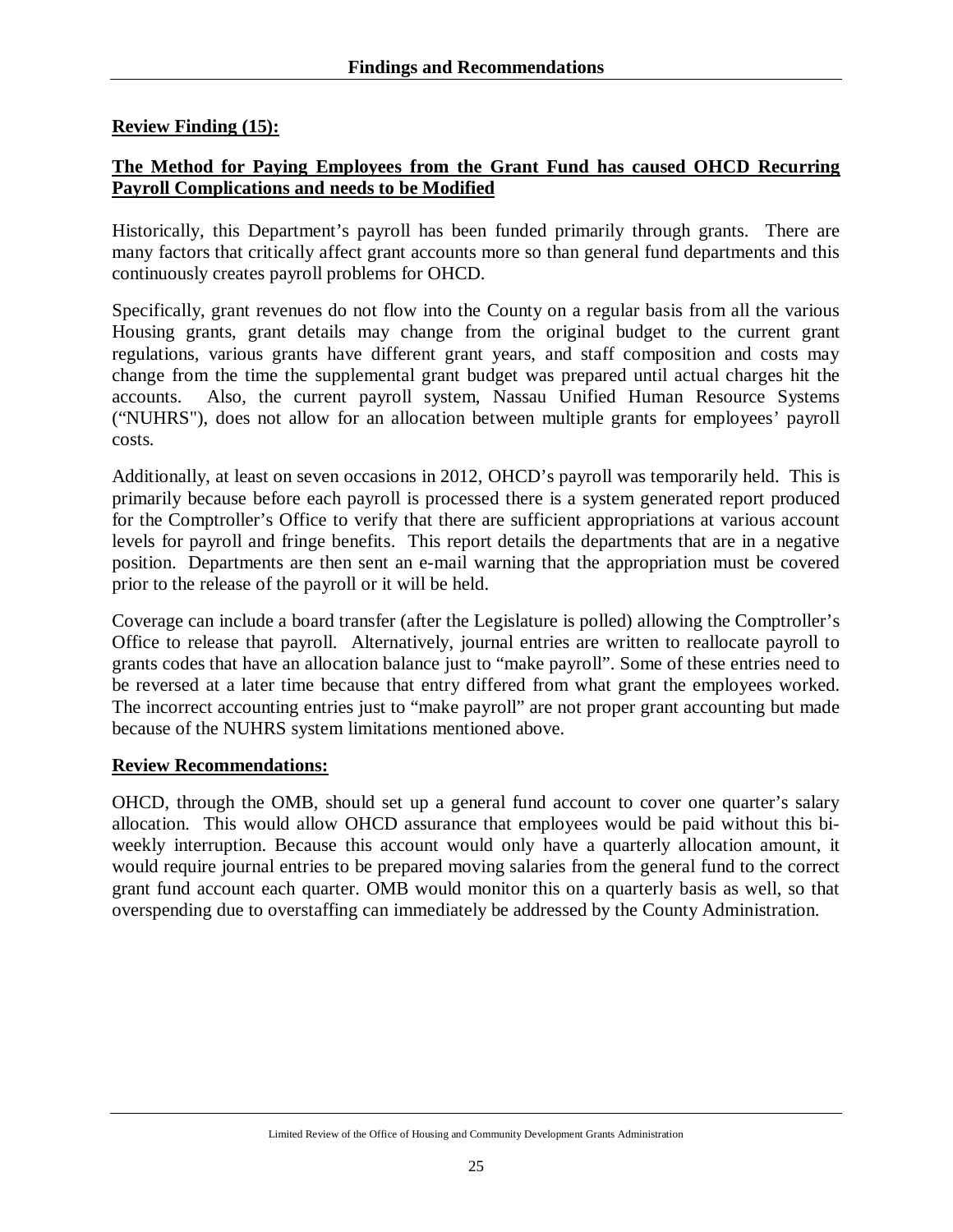# **Summary of Grant Programs Included in Limited Review of Grant Administration**

The Office of Housing and Community Development ("OHCD") acts as Nassau County's agent in securing grants from the United States Department of Housing and Urban Development ("HUD") as well as from New York State.

The chart below reflects significant grants administered by OHCD and their related revenues for 2011.The schedule also identifies revenues from the American Recovery and Reinvestment Act of 2009 ("ARRA").

| <b>Summary of Housing &amp; Community Development Grant Revenues: 2011</b>                |                   |                      |
|-------------------------------------------------------------------------------------------|-------------------|----------------------|
| <b>Grant</b>                                                                              | <b>Grant Code</b> | $Re$ venues $^{(1)}$ |
| Community Development Program (CDBG)                                                      | HI85              | \$13,705,787         |
| <b>HOME</b> Investment Partnership Program                                                | HI92              | 3,770,314            |
| Housing Choice Voucher Program                                                            | HI83              | 2,668,146            |
| Neighborhood Stabilization Program                                                        | <b>HINS</b>       | 546,541              |
| <b>Emergency Services Grant</b>                                                           | HI61              | 460,728              |
| Lead Hazard Reduction Demonstration Grant                                                 | <b>HILH</b>       | 396,925              |
| <b>Subtotal</b>                                                                           |                   | \$21,548,441         |
| Homelessness Prevention Rapid Re-Housing Program: Federal Stimulus Funds <sup>(2)</sup>   | <b>HIFS:HP</b>    | 5,289,068            |
| Community Development Block Grant Recovery Program: Federal Stimulus Funds <sup>(2)</sup> | HIFS:CD           | 3,292,721            |
| <b>Total</b>                                                                              |                   | \$30,130,230         |

 $<sup>(1)</sup>$  Revenues are per NIFS FAML6220 Inquiries as of Month 13 of 2011.</sup>

 $^{(2)}$  Federal Stimulus Funds are "one-shot" revenues received under ARRA, as of  $6/7/12$ .

For 2012, these grants are estimated to exceed \$24.6 million. OHCD administers the following grants and programs:

# **Community Development Block Grant Program-HUD**

The Community Development Block Grant Program ("CDGB") is a Federal entitlement program. Their goal is to assist low and moderate income persons in their home communities by lessening slums and blight and addressing urgent community development needs. Approximately 90% of CDBG funds are used to benefit extremely low income, and moderately low income individuals. The funds can be used for a wide array of activities and projects relating to housing, economic development, commercial revitalization, public services, infrastructure and public facilities. Ongoing CDBG programs include:

 Municipality Infrastructure which provides repairs or replaces roads, parks and other economic development projects as necessary.

Limited Review of the Office of Housing and Community Development Grants Administration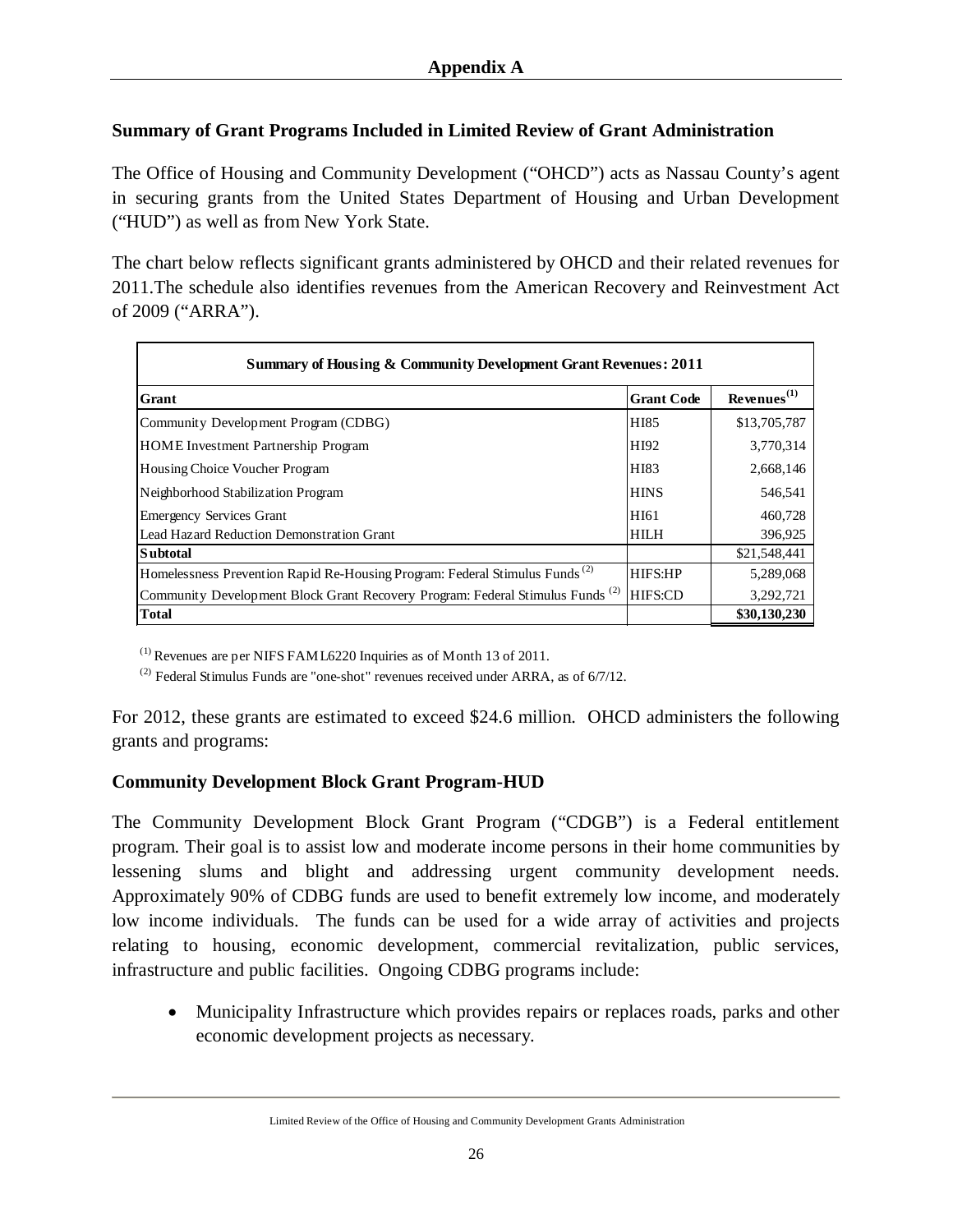- Residential Rehabilitation Programs providing consortium member municipalities with funds for weatherizing one and two family privately owned homes.
- Handicapped accessibility under the Americans with Disabilities Act is also a function of this program. The County oversees the bidding process and the construction performed by approved contractors.

# **Homelessness Prevention and Rapid Re-Housing Program ("HPRP")**

This program emphasizes the rapid re-housing of the homeless. The goal of the program is to prevent homelessness by aiding in the procurement of long term sustainable housing. HPRP provides temporary, short term financial assistance to eligible residents of Nassau County. This encompasses rental assistance, rental arrears, security/utility deposits and arrears. It provides for legal services related to landlord-tenant and/or housing issues, housing search and placement, household budgeting and case management. This is done in order to bring these residents to economic self-sufficiency.

# **HOME Investment Partnerships Program ("HOME")**

The HOME Program is a Federal housing initiative whose primary objective is the expansion of the supply of owner and rental housing for low income households. Funding is targeted to projects which will provide rental, homeownership and transitional housing for extremely low, low and moderate income households through new construction, acquisition, and substantial rehabilitation activities. Funds can be used for housing related activities including real property acquisition, rehabilitation, new construction, tenant based assistance, homebuyer assistance, and support services. The HOME Program requires a 25% match of funds from non-Federal sources. Matching funds can be derived from private funding or from New York State housing programs such as the Housing Trust Fund, Low Income Tax Credit equity, or other public or private sources.

### **American Recovery and Reinvestment Act of 2009**

The American Recovery and Reinvestment Act of 2009 ("ARRA") was signed into law on February 17, 2009. ARRA includes \$13.61 billion for projects and programs administered by the Department of Housing and Urban Development (HUD). Nearly 75% of the funding was allocated to state and local recipients on February 25, 2009. These funds were intended for various purposes including repairing and modernizing public housing, Section 8 rental assistance and emergency housing resources. OHCD received ARRA funding for Community Development Block Grant Recovery Program and Homelessness Prevention Rapid Re-Housing Programs.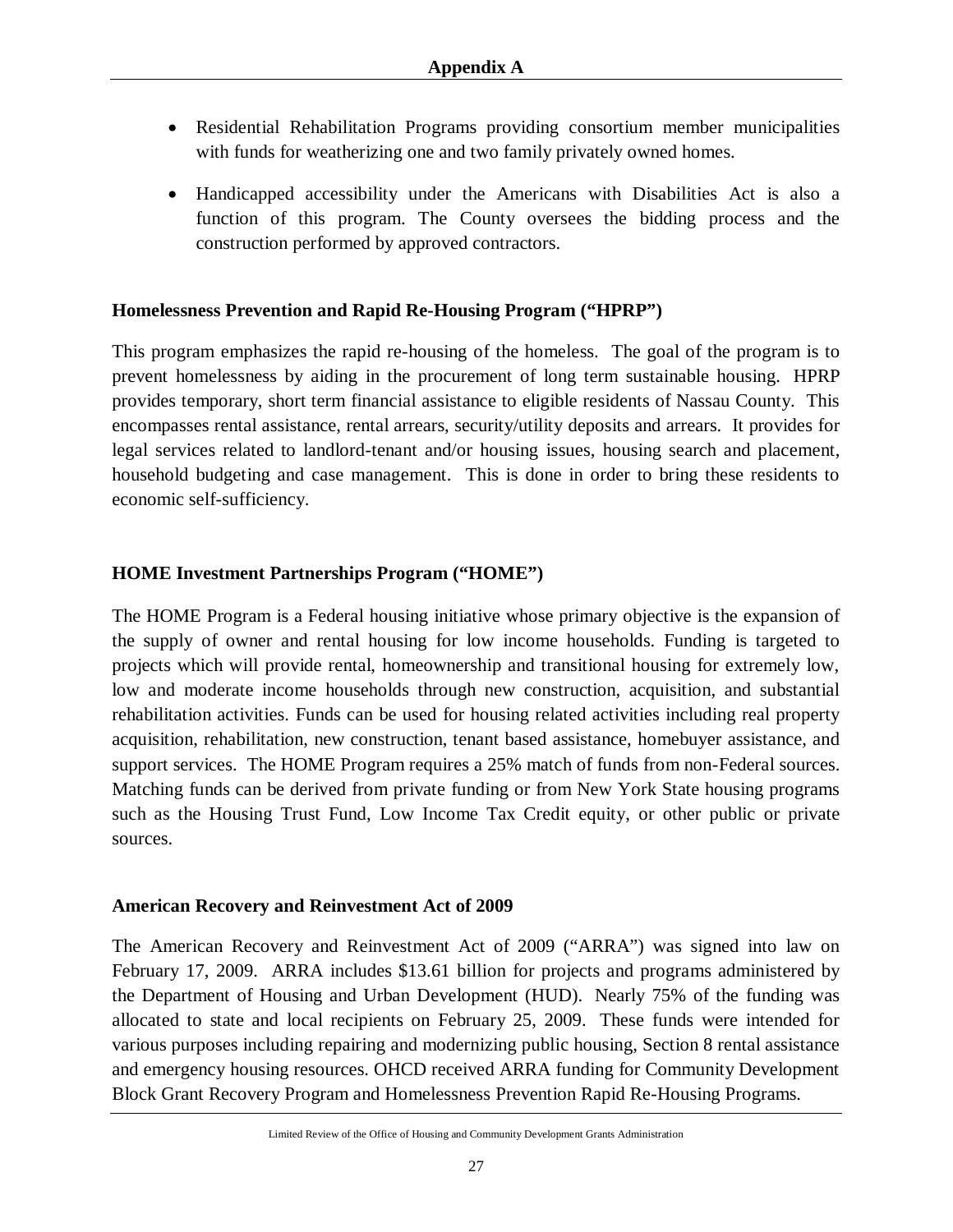# **Housing Choice Voucher Program: Section 8**

The Housing Choice Voucher Program strives to increase the availability of affordable rental housing. The program assists eligible families in their quest to rent decent, safe, and sanitary housing in the private rental market. Housing choice vouchers give families the opportunity to rent affordable housing of their own choosing anywhere in the County. Generally, families holding vouchers pay approximately 30% of their income toward housing. There are two primary categories within the program: Tenant-Based and Project Based.

- Tenant-Based vouchers increase affordable housing choices for low-income families. Families receive a voucher assisting them in leasing spaces which meet HUD's Housing Quality Standards at a reasonable rate. This is in comparison to other housing units in the area. Families are provided with services including resource development, landlord mediation and referrals for human services.
- Project-Based vouchers promote new construction or rehabilitation of existing units for families, senior citizens, and the physically challenged. Landlords participate by committing a set number of voucher units to an existing property. The redevelopment may utilize additional sources of financing including tax exempt bonds as well as Federal and State low income housing tax credits. A number of housing developments have a housing assistance program contract with HUD. OHCD reaches out to project property owners when their contracts are near expiration to assist in protecting tenants with an extension of the contract. This may be coupled with assistance in making renovations or improvements to the properties.

OHCD, as the Nassau County Local Administrator, receives awards from HUD through the New York State Division of Housing and Community Renewal ("DHCR") for the Housing Choice Voucher Program. Expenditures consist of 100% reimbursable administrative fees. Revenues are received on a monthly basis from DHCR.

### **Emergency Housing Warm Beds Program**

OHCD, in conjunction with DSS, administers the County's Warm Beds Program. The mission is to assist the homeless by providing shelter relief to families and individuals during cold winter months. The program commences on or about December 1 and runs through March 31 of each year. A one-stop Nassau County Winter Homeless Hotline, 1-866-WARM-BED, operates seven days a week. The intent is for OHCD and DSS employees to make referrals and provide emergency shelter placement, and then ultimately assist clients with resources for permanent housing.

Clients are assisted by DSS employees during normal business hours. Between the hours of 5:00 p.m. and 9:00 a.m., employees from OHCD's Office of Housing and Homeless Services make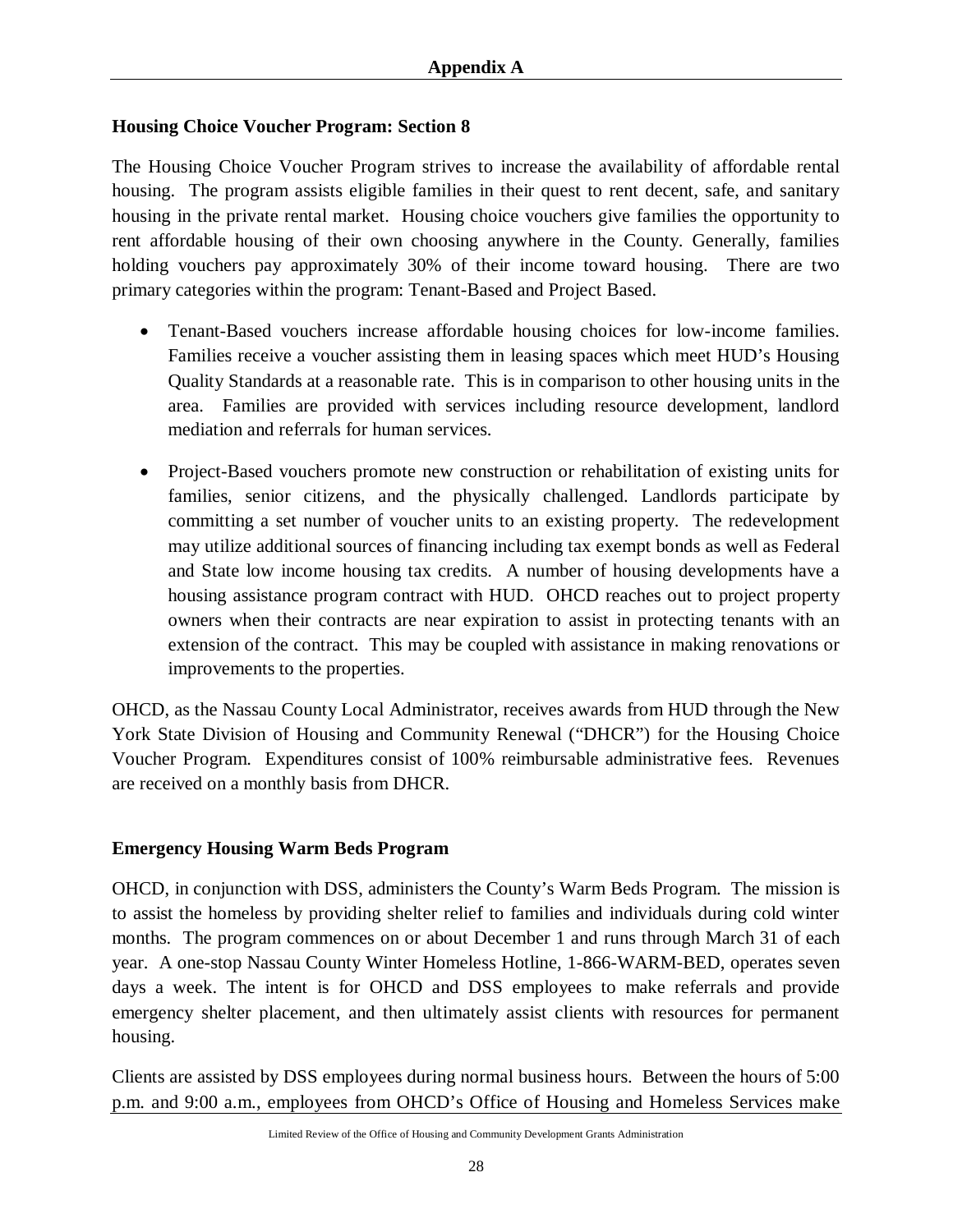referrals and provide shelter placement. Housing and transportation aid are provided by a variety of non-profit agencies, shelters, motels and inns.

### **Neighborhood Stabilization Program**

The Neighborhood Stabilization Program ("NSP") was established in order to stabilize communities that have suffered from foreclosures and abandonment. Funding (at least 25% of monies appropriated) is used to purchase and redevelop foreclosed and/or abandoned homes and residential properties. Activities funded through the program must benefit low and moderate income individuals whose income does not exceed 120% of the area's median income.

NSP funds are provided to non-profits and other housing entities to acquire and rehabilitate vacant foreclosed homes. They are then sold to first-time homebuyers as affordable housing. Under the program, the New York State Affordable Homeownership Program provides loans and grants up to \$25,000 for first-time home buyers.

### **Emergency Shelter Grant Program**

The Emergency Shelter Grant ("ESG") program provides funds for emergency shelters and transitional housing that helps people lead independent lives. Subgrantees use ESG funds to rehabilitate and operate these facilities and provide essential social services with the intention of preventing homelessness. The ESG Program strives to help homeless individuals and families, and subpopulations within this group, including victims of domestic violence, at risk youth, the mentally ill, families with children, as well as veterans.

### **Lead Hazard Reduction Program**

In partnership with HUD's "Healthy Homes" Initiative, the Lead Hazard Reduction Program looks to eliminate the hazard of lead poisoning in young children. Single Family and Multi-Family dwellings that meet eligibility requirements can apply for the abatement of potential lead hazards in the home. Nassau County provides for lead testing, remediation of the hazard (if found through testing), oversees the bid process and the eventual abatement performed by approved, certified contractors.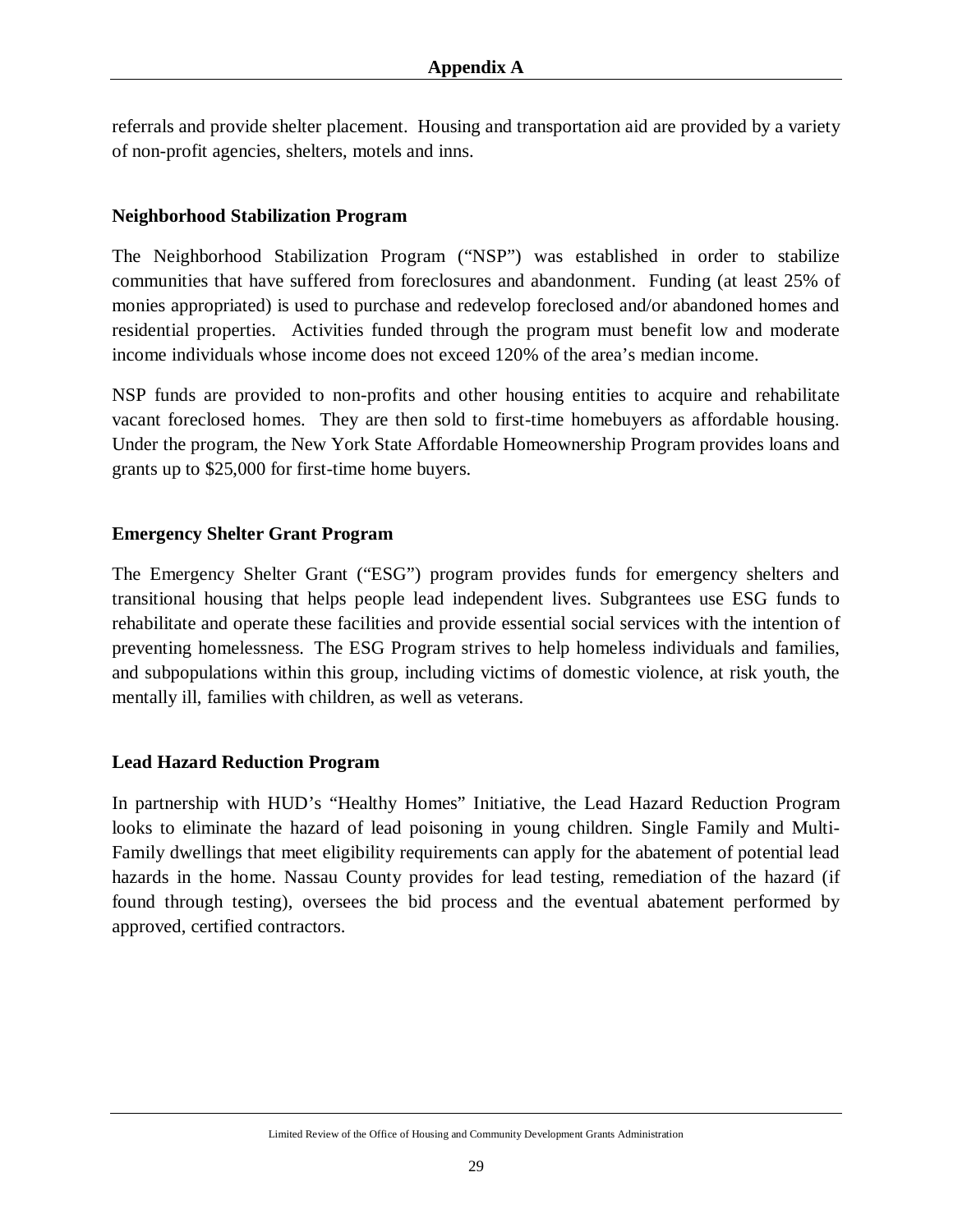**EDWARD P. MANGANO COUNTY EXECUTIVE** 



**JOHN SARCONE EXECUTIVE DIRECTOR** 

#### **COUNTY OF NASSAU** OFFICE OF HOUSING & COMMUNITY DEVELOPMENT 40 MAIN STREET - SUITE A - EXECUTIVE OFFICE HEMPSTEAD, NEW YORK 11550 (516) 572-0815 FAX (516) 572-2789

October 15, 2012

Hon. George Maragos Nassau County Comptroller Office of the Comptroller 240 Old Country Road Mineola, NY 11501

Re: Limited Review of the Office of Housing & Community Development Grants Administration

Dear Mr. Maragos,

Attached please find the Office of Housing & Community Development's response to the Limited Review conducted by your staff.

I would like to thank you and your staff for their professionalism during this process and for giving us an opportunity to respond to the findings. We look forward to continuing to work with your staff to address any outstanding issues or concerns.

Sincerely A. Sancos /f.

hn Sarcone Executive Director

þ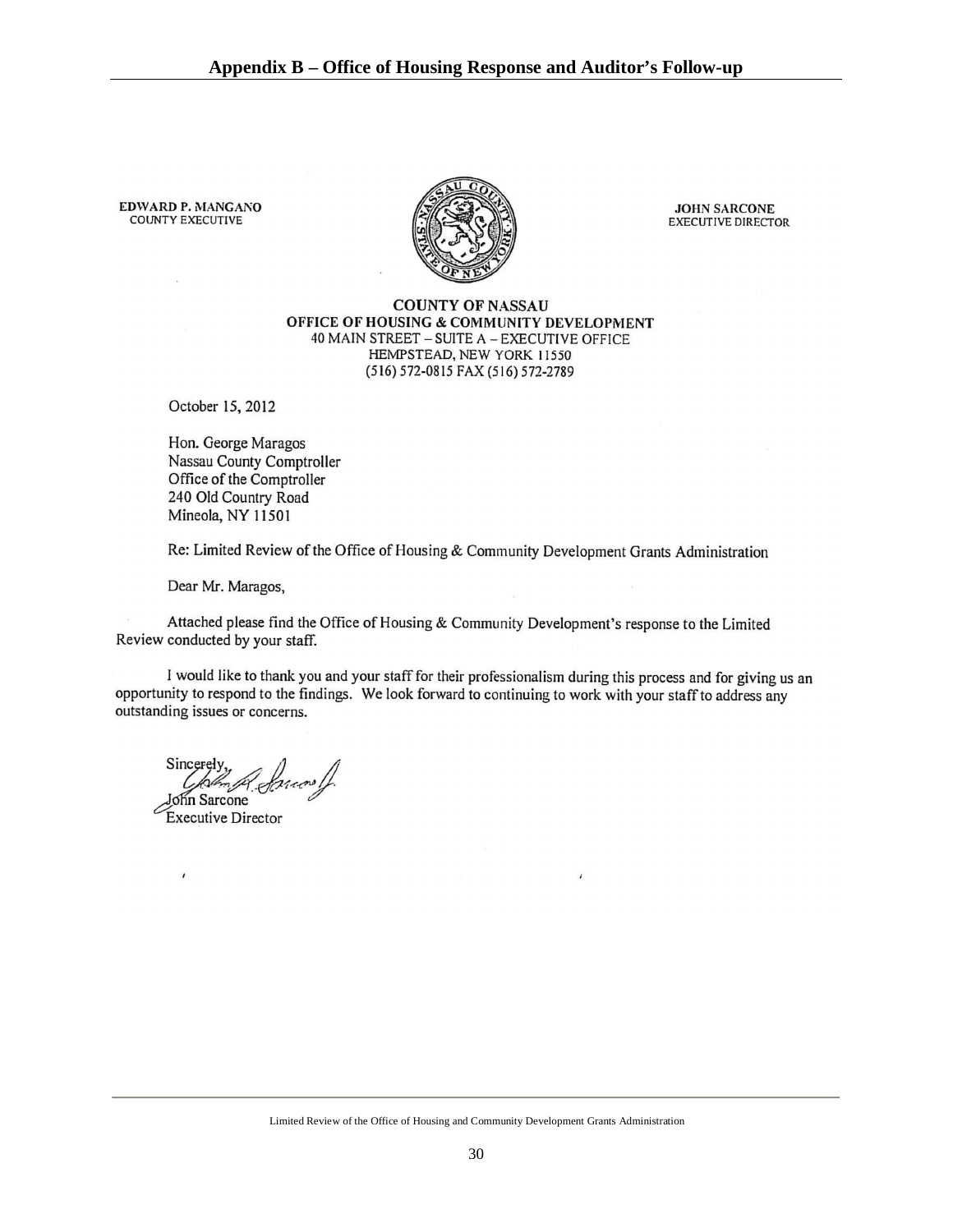# **Review Finding (1):**

### **The Former Director Submitted Inflated Spending Budgets to the County Legislature from 2007-2010**

### **Review Recommendations:**

OHCD should carefully and accurately develop future Housing budgets that are properly supported by documentation from the granting authority. Specifically, these budgets should accurately reflect the number of Section 8 vouchers in relation to the State program. Further, reconciliation of grants must take place in a timely manner and other internal controls put in place to avoid inflated budgets and expenses.

### **OHCD Response:**

**OHCD Agrees with the findings related to the budgets submitted by the prior administration.**

### *Auditor's Follow-up:*

*We reiterate that grant reconciliations are an integral part of adequate internal controls and must be performed on an on-going basis as 90% of the Department's budget is derived from grants.*

### **Review Finding (2):**

# **Overstaffing Beginning in 2007 Contributed to a \$6.2 Million Charge against County Revenue in 2011**

#### **Review Recommendation:**

OHCD should continue analyzing the workflow process to determine which positions are most critical and eliminate others. OHCD needs qualified accounting staff, appropriately trained in grants management, to properly monitor the grants.

### **OHCD Response:**

**OHCD agrees with this finding and continues to evaluate the necessity of job positions and titles, weighing fiscal considerations against the need for qualified staff in the areas of program and grant management.**

#### *Auditor's Follow-up:*

*We concur with the corrective action being taken by the Department.*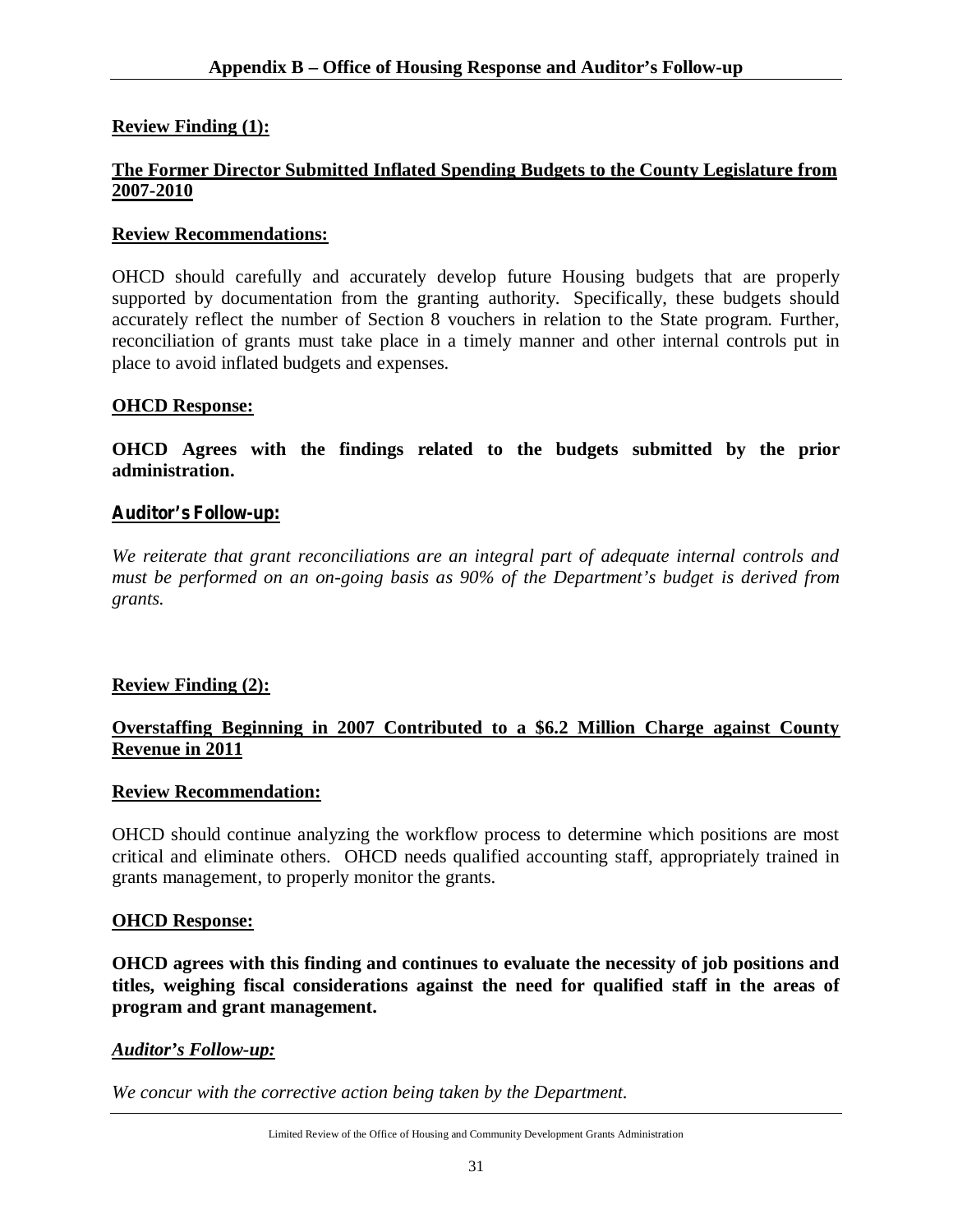# **Review Finding (3)**

# **Prolonged Failure to Perform Grant Reconciliations Violates County and Federal Internal Control Guidelines**

### **Review Recommendations:**

OHCD should:

- a) Establish policies for the administration of grants that include periodic reconciliations, at least on a quarterly basis, of all grants to NIFS that match revenues with the corresponding expenses;
- b) Have an experienced grant accountant perform OHCD's grant reconciliations. Until that is accomplished, OHCD should hire an independent auditing firm to set up the reconciliation process;
- c) Obtain grant training wherever possible to enhance county grant expertise. Ensure that the questionnaires required at the end of the fiscal year are submitted in accordance with the schedule requested by the Comptroller's Office, and include any reconciling items; and
- d) Reduce staffing to reflect the reduction in federal grant revenue.

# **OHCD Response:**

**OHCD has begun a nine-month calendar year reconciliation, which will make the department's reconciliations current as of September 2012, as the first phase of implementing the audit recommendations.**

### *Auditor's Follow-up:*

*We concur and reiterate that accurate grant reconciliations are essential to the process, as noted in the 2011 Nassau County Single Audit Report.*

# **Review Finding (4):**

# **The Former Director and Former Fiscal Manager Misused Two Different Village Housing Authority Bank Accounts**

### **Review Recommendation:**

OHCD should consult with Federal/State Housing officials, the County Attorney, and the County Treasurer on how to properly proceed with these accounts.

Limited Review of the Office of Housing and Community Development Grants Administration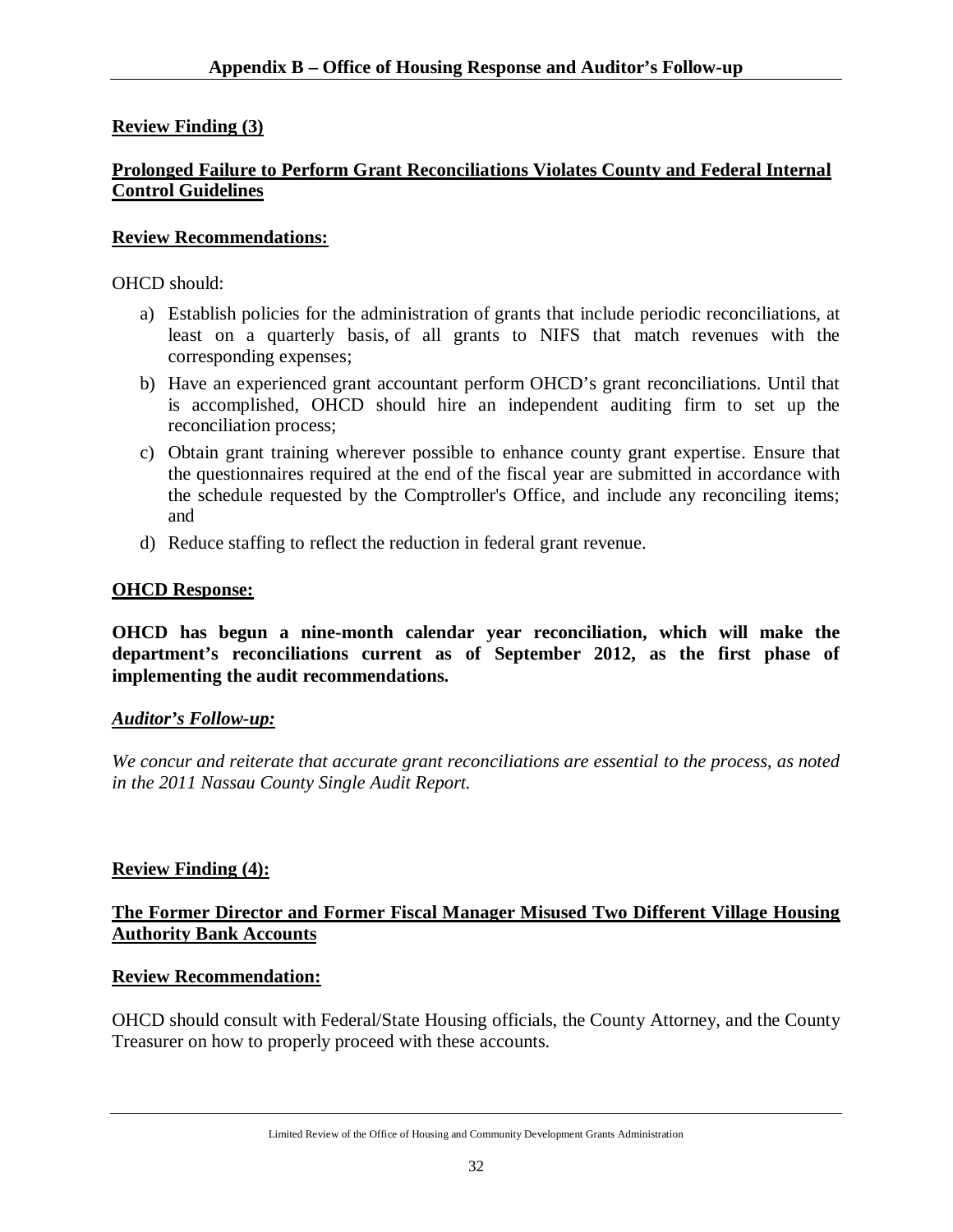# **OHCD Response:**

**OHCD will open a dialogue with the appropriate parties to determine how to proceed with the accounts.**

### *Auditor's Follow-up:*

*We concur with the corrective action being taken by the Department.*

### **Review Finding (5):**

# **Irregular Payments Issued from Non-County Housing Bank Accounts are Under Investigation by the HUD Inspector General for Improprieties**

### **Review Recommendations:**

OHCD should:

- a) Ensure that all professional services contracts are obtained using the County's procurement and contract approval processes;
- b) Work with HUD to determine the propriety of all payments made through these accounts due to possible criminal activity;
- c) Pay employee reimbursements through the Comptrollers Office's claims process; and
- d) Ensure that payments for authorized business expenses should also be routed through the Comptrollers Office's claims process.

#### **OHCD Response:**

**OHCD is no longer using these accounts for any service or payments except those relating to the disbursement of Housing Assistance Payments for Section 8 tenants. Contracts for personal services, employee reimbursements, and authorized business expenses are being routed through the proper County channels and are tracked in the NIFS system.**

#### *Auditor's Follow-up:*

*We concur with the corrective action being taken by the Department.*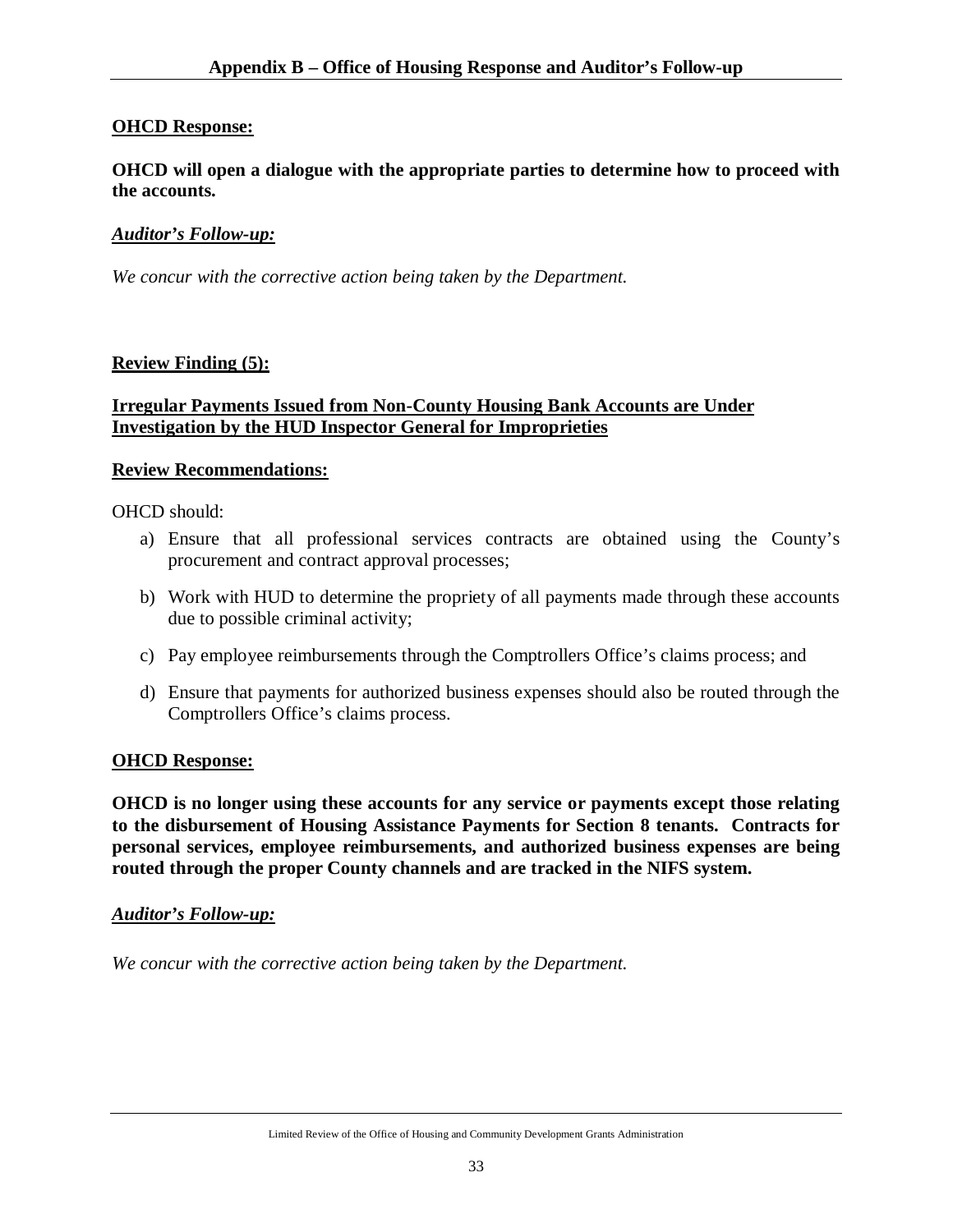# **Review Finding (6):**

# **Possible Theft of Section 8 Funds by Former Fiscal Manager in the Amount of \$125,700 was Uncovered**

### **Review Recommendation:**

OHCD should work with investigators to determine the appropriate course of action to recoup these funds.

### **OHCD Response:**

**In the event that the former Fiscal Manager is convicted of misappropriating these funds, OHCD will consult with federal investigators and/or the County Attorney's Office and/or the District Attorney's Office to seek reimbursement.**

### *Auditor's Follow-up:*

*We concur with the corrective action being taken by the Department.*

### **Review Finding (7):**

# **Services Claimed Pursuant to an Unexecuted Contract Exposes the County to a Potential Liability in Excess of \$200,000**

### **Review Recommendations:**

OHCD should consult with the Office of the County Attorney to resolve the potential liability from this unexecuted contract. All other irregularities must be investigated with the appropriate follow-up by law enforcement agencies. In the future, no vendor should be permitted to provide grant funded services without a completely executed and approved contract.

#### **OHCD Response:**

**OHCD has had meetings with this vendor to attempt to ascertain a better understanding of the vendor's position, to no avail. OHCD will continue to consult with the County Attorney as necessary. OHCD is no longer proposing to enter any contracts for shelter programs that are not under the auspices of the Emergency Housing program with DSS.**

#### *Auditor's Follow-up:*

*We concur with the corrective action being taken by the Department.*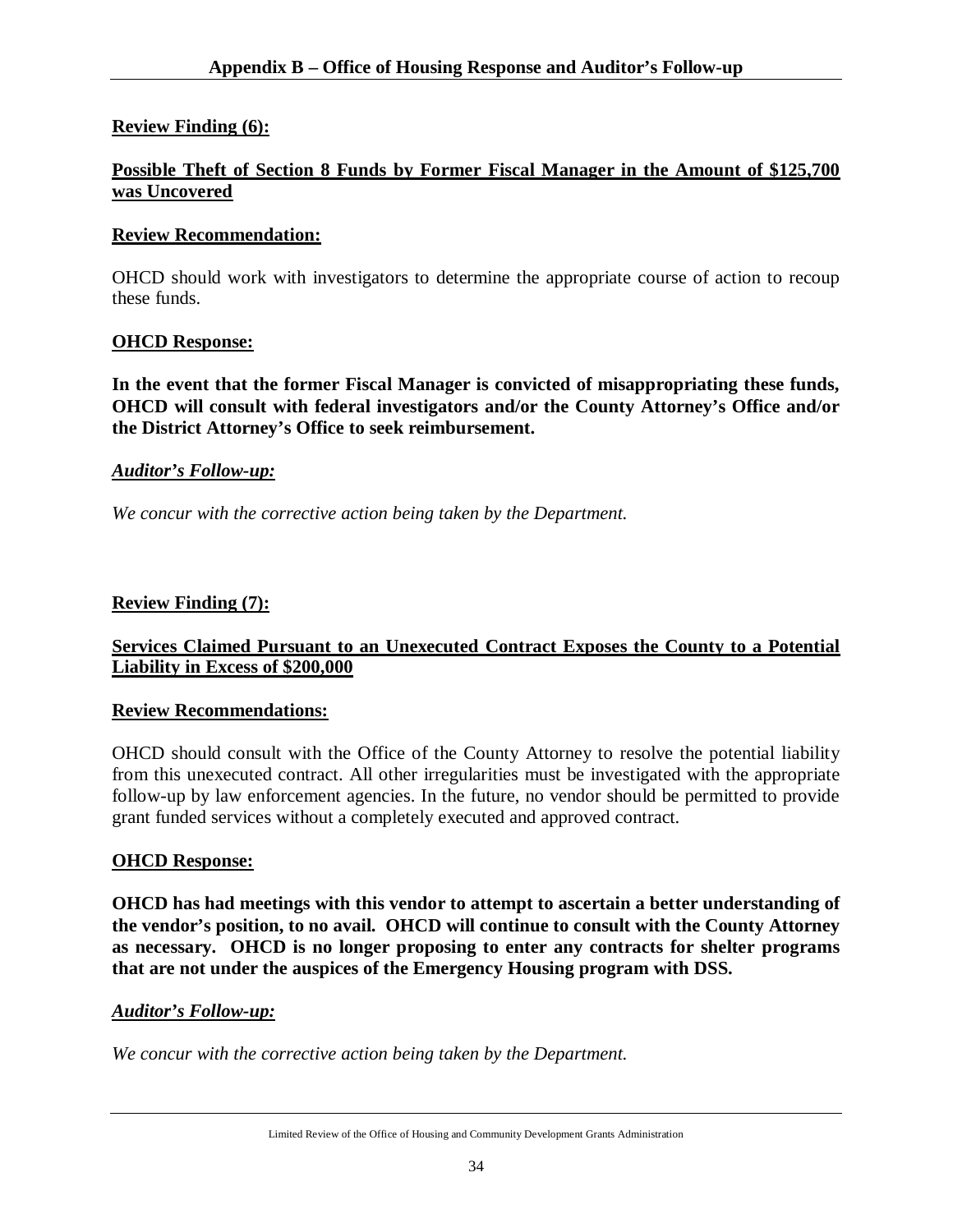# **Review Finding (8):**

# **Former Director Purchased Over \$120,000 of Installed Modular Furniture which Currently Sits Unused in Basement**

### **Review Recommendations:**

The Department of Housing needs to contact County Facilities to determine if there is a need in the County for an agency to relocate to this office. Alternatively, Facilities Management could have their staff disassemble and reassemble this office in another area of the County, or, this furniture should be listed for bids and sold to the highest bidder to recoup some of the funds.

# **OHCD Response:**

**OHCD attempted to return the furniture to the manufacturer, but was unable to do so because it had been custom-made and was already installed. Facilities Management is aware of this, and is examining uses for the space and furniture.**

# *Auditor's Follow-up:*

*We concur with the corrective action being taken by the Department.*

# **Review Finding (9):**

# **The Contract for Foreclosure Counseling Awarded by Former Director did not follow the County's Established Procurement Process and the Associated Billing Contained Irregularities**

### **Review Recommendations:**

Going forward, the Office of Housing and Community Development should:

- a) Obtain Requests for Proposals ("RFP") for professional services to ensure the best possible service is obtained at a competitive rate;
- b) Avoid contracting for professional services whenever possible, through the utilization of Nassau County's own employees. The expertise and professional qualifications of County employees should be enhanced through training;
- c) Ensure that the terms of insurance policies cover the full term of the contractual agreement (including any pro bono services);
- d) Attempt to recover \$4,166.50 from the contractor for the two days (February 3-4, 2009) where evidence from the conference website indicates she was in San Francisco, California on behalf of her own company;
- e) Develop departmental claim voucher review procedures to ensure that vouchers are reviewed for adequate supporting documentation and duplicate or overlapping dates of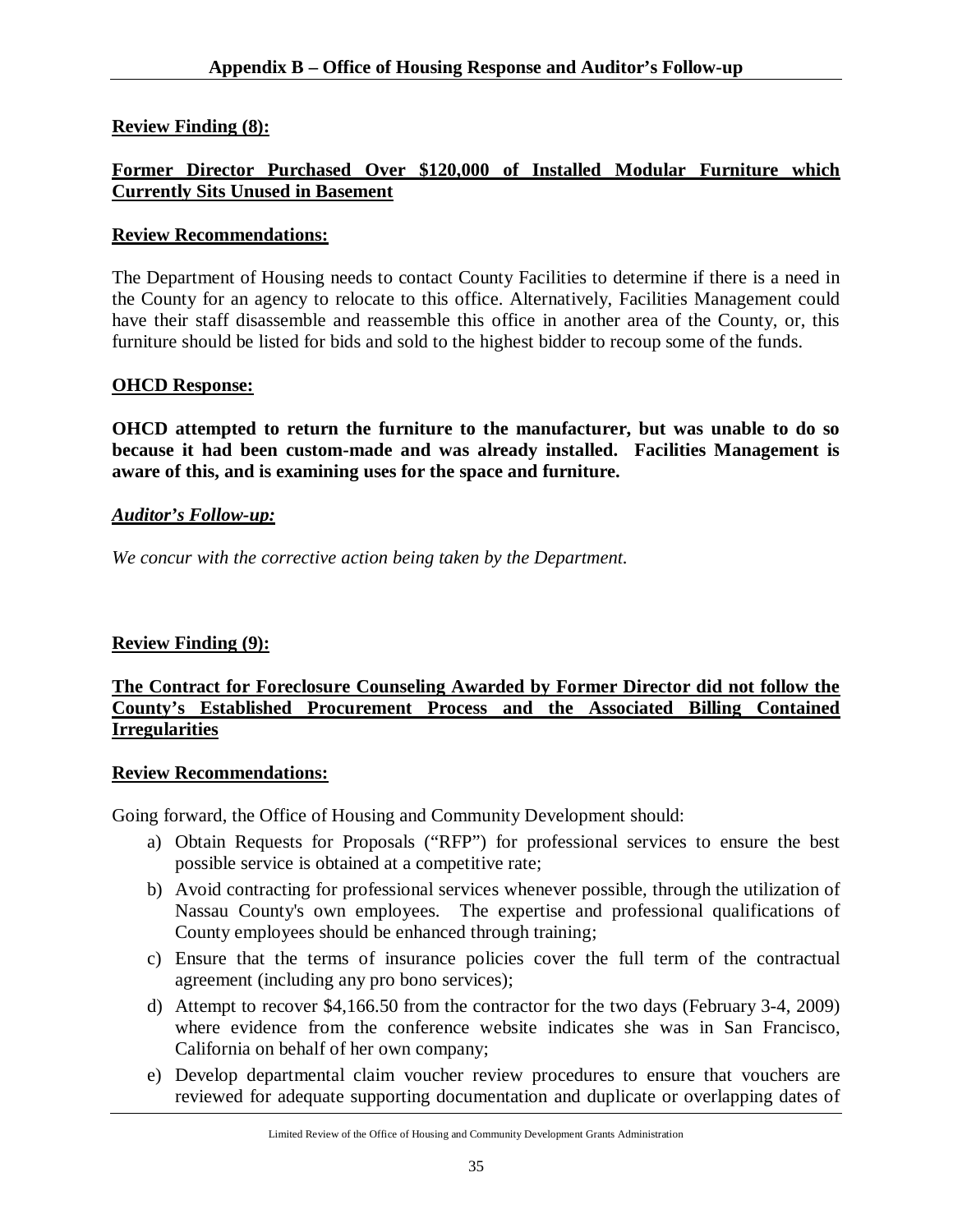service before the claim vouchers are forwarded to the Comptroller's Vendor Claims Section for approval; and

f) Ensure hourly and daily payment rates are detailed in any contractual agreement.

# **OHCD Response:**

**This contract and its corresponding vouchers were submitted by the prior administration. OHCD's current contract process adheres to County procurement and contract procedures. OHCD will consult with the County Attorney's office regarding recovering the \$4,166.50.**

### *Auditor's Follow-up:*

*We concur with the corrective action being taken by the Department.*

# **Review Finding (10):**

# **OHCD is not Organized for Optimal Grant Management due to the Lack of Continuity of Staff**

### **Review Recommendations:**

The County's Administration should consider the need for continuity in the administration of OHCD and its various grant programs. Consideration should be given to ensuring that some experienced Accountants, Grant Managers, and employees trained in fraud prevention techniques are hired. Classifying a few key financial managers under the County's General Fund, rather than the Grant Fund, should also be considered, to ensure that continuity of staffing is maintained during periods when grant funding may be curtailed or cut.

### **OHCD Response:**

**OHCD fully agrees with the importance of continuity of staff for optimal grant management, and will consider and pursue the avenues suggested.**

### *Auditor's Follow-up:*

*We concur with the corrective action being taken by the Department.*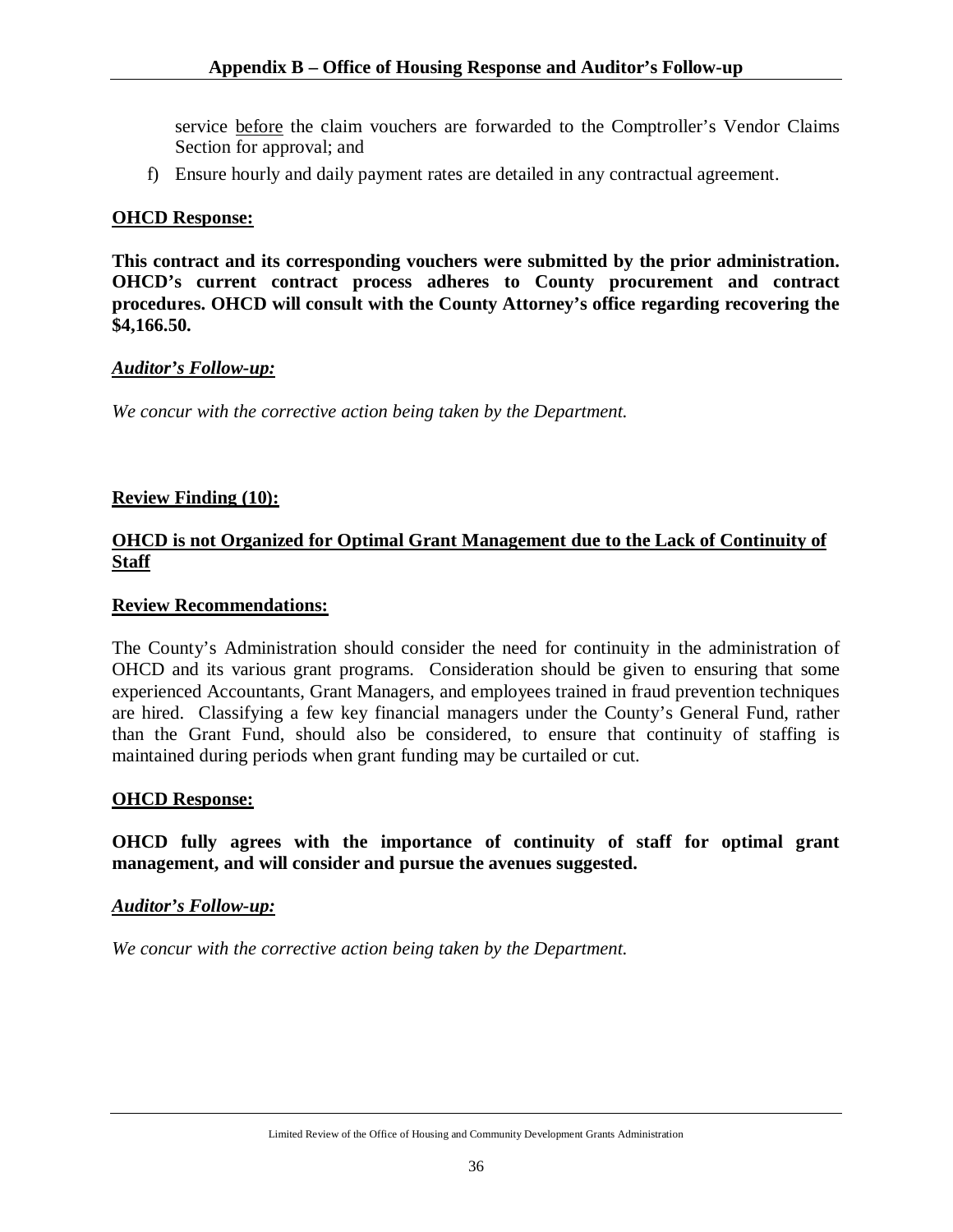# **Review Finding (11):**

# **OHCD Failed to Reconcile a Bank Account as Required by the County Executive's Directive<sup>20</sup>**

### **Review Recommendations:**

OHCD should rectify this situation immediately by performing bank reconciliations on this account. Reconciliations should begin with the inception of the grant. These should be submitted to both the Offices of the Comptroller and the Treasurer.

### **OHCD Response:**

### **This grant was a stimulus grant which ended in July 2012. This reconciliation is being performed in connection with the grant close-out.**

### *Auditor's Follow-up:*

*We concur with the corrective action being taken by the Department. The Comptroller's Office would like to receive the complete grant reconciliation. Please also provide the grant close-out entries indicating that the \$250,000 advance to Housing has been returned to the Treasurer's Office.*

### **Review Finding (12):**

# **OHCD's Late Benefits Reconciliation Caused an Overpayment to a Former County Employee in the Amount of \$3,913**

### **Review Recommendations:**

- a) OHCD should pursue, through the County Attorney, options for the County to recover this overpayment; and
- b) OHCD should review its payroll policies to ensure that a process is in place to stop paychecks for terminated employees.

#### **OHCD Response:**

### **The matter was referred to the County Attorney's Office in approximately March 2012.**

#### *Auditor's Follow-up:*

*We concur with the corrective action being taken by the Department.*

 $\overline{a}$  $20$  Directive No. 9 dated April 21, 2011.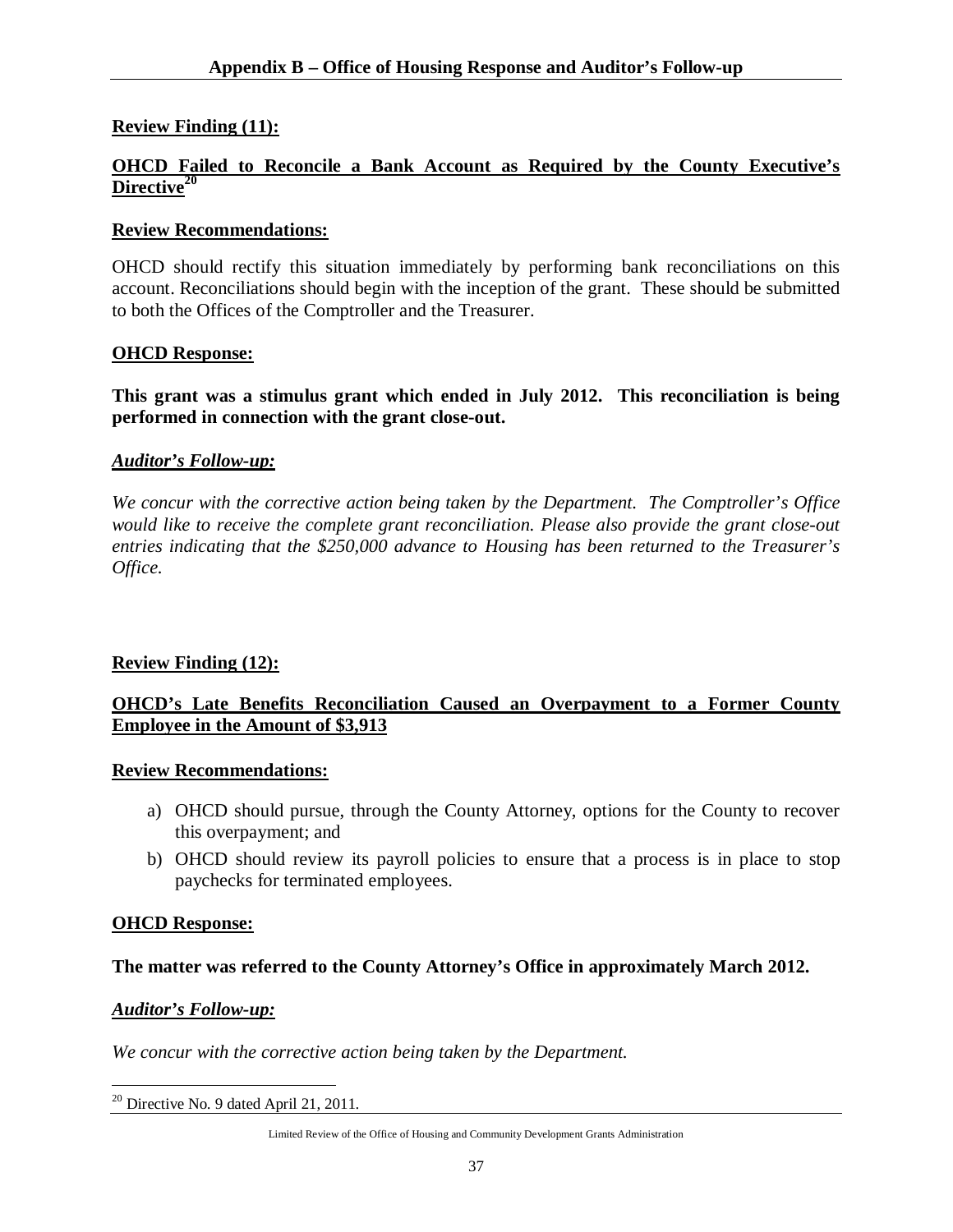# **Review Finding (13):**

# **Auditors Confirm the Existence of Additional Potential Liability of \$664,000**

# **Review Recommendations:**

OHCD should:

- a) Ensure that sufficient funding is in place to cover the expenses related to terminated employees; and
- b) Review current staffing levels to reflect reduced grant revenue.

# **OHCD Response:**

**This issue is constantly under review in consultation with County administration. All staffing changes are carefully considered in light of the need to maintain program continuity and keep staff experienced in grant management.**

# *Auditor's Follow-up:*

*We concur with the corrective action being taken by the Department.*

# **Review Finding (14):**

# **Excessive Hiring at OHCD Has Led to a Termination Pay Liability Extending Through the Year 2015**

### **Review Recommendations:**

OHCD must ensure that the Administration and OMB are advised of the \$292,296 of estimated termination pay liability exposure for the period 2012 through 2015. If additional OHCD staff terminations take place before year end, the termination pay impact should be dollarized in a timely manner to ensure that funding will be available.

### **OHCD Response:**

**OHCD has been in constant contact with OMB regarding the three-year potential termination pay liability exposure, and will advise OMB well before any terminations take place to ensure that pay liability is properly analyzed.**

# *Auditor's Follow-up:*

*We concur with the corrective action being taken by the Department.*